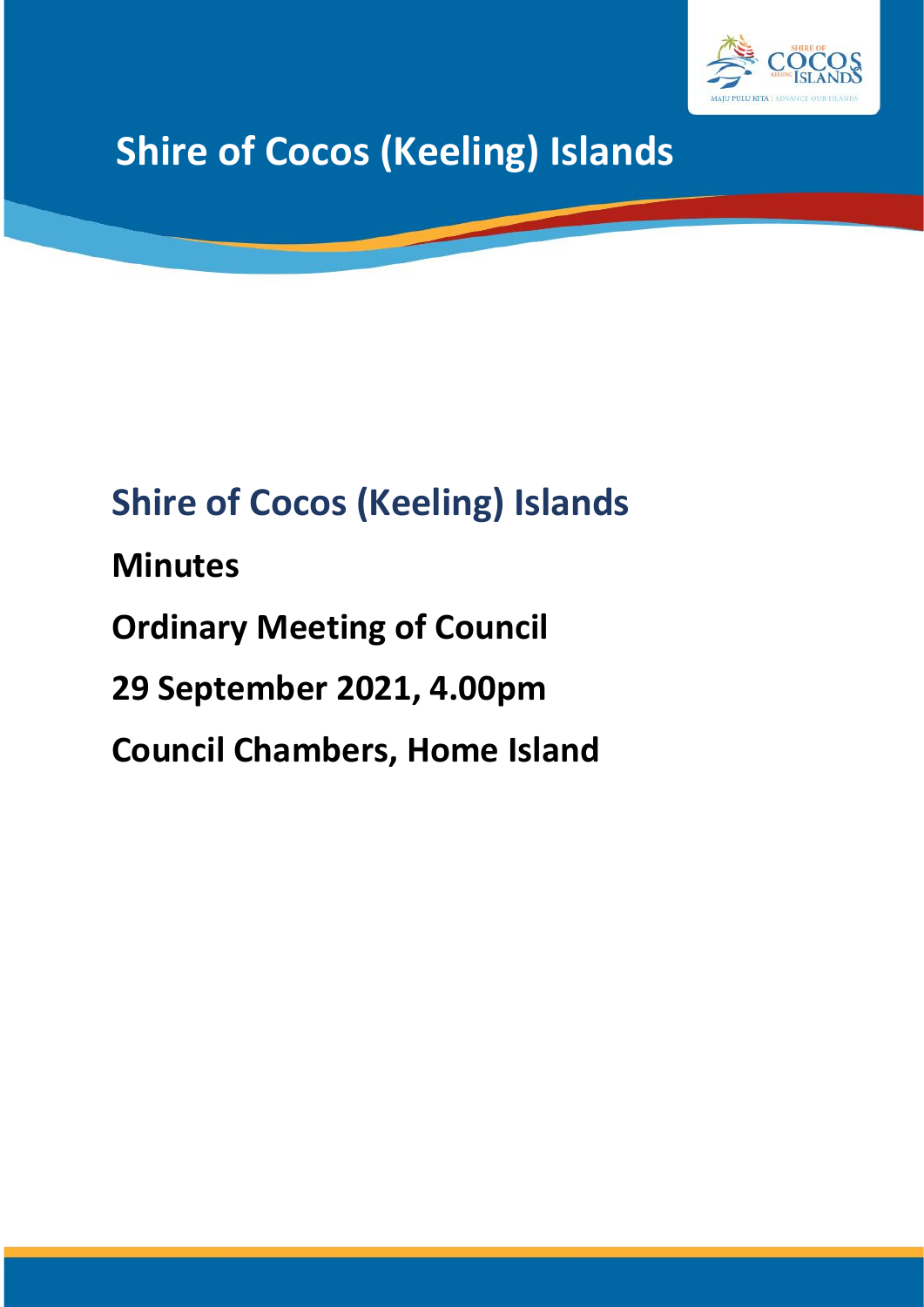

# **OUR VALUES**

**Service**

Provide the best service we can.

We serve the community and each other.

**Accountability**

We take responsibility for our own actions.

We do what we say we will do.

Mistakes are an opportunity to learn.

#### **Support**

We support our team and our community.

Look for opportunities to help each other.

#### **Respect**

We respect and value others.

Our interactions are always respectful towards others.

#### **Integrity**

We will be honest and transparent with all our dealings.

Maintain confidentiality.

Trust each other.

#### **Achievement**

Being proactive and enabling the outcomes.

Be creative and think outside the square.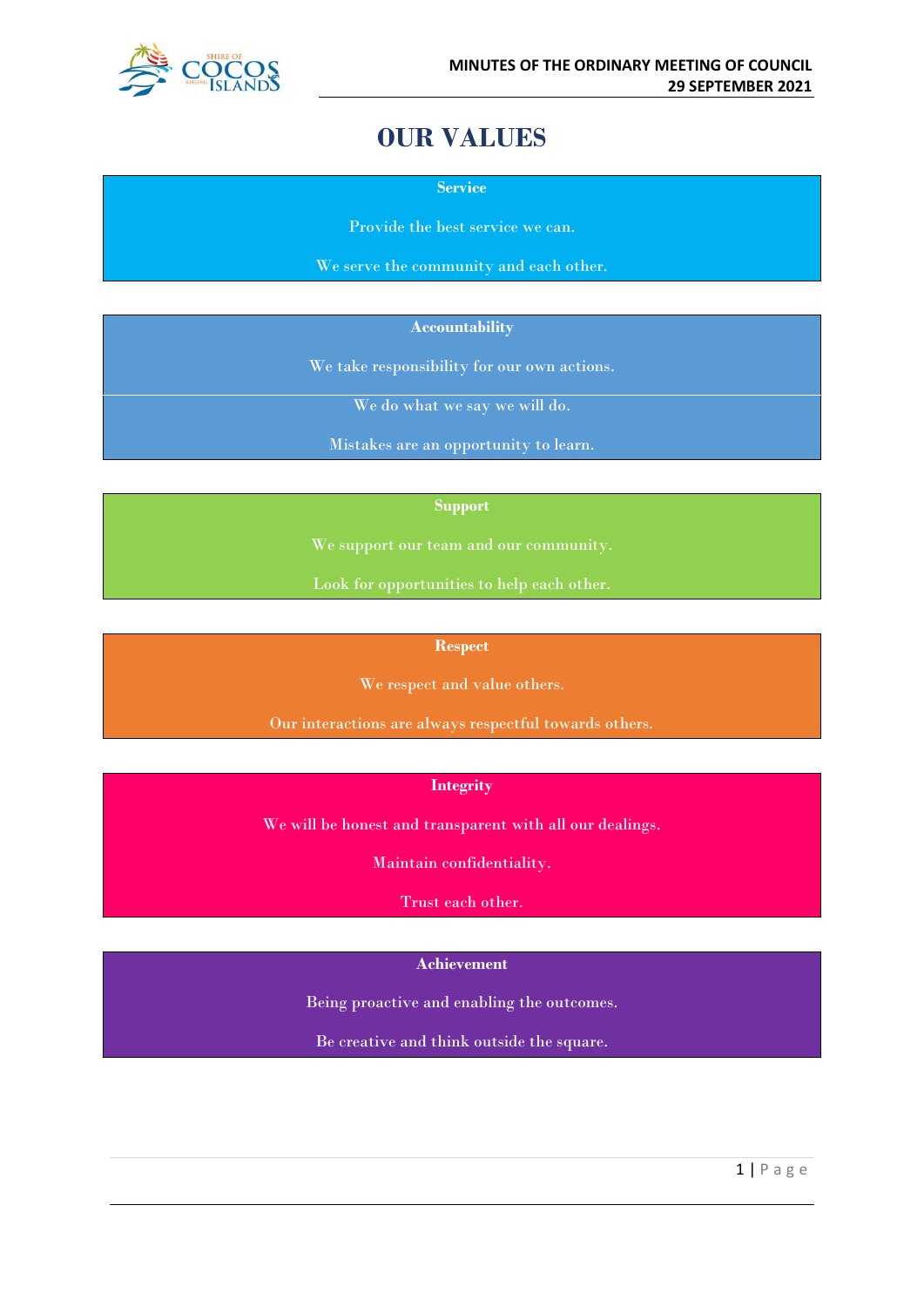

#### **TABLE OF CONTENTS**

| $\mathbf{1}$            | <b>OPENING/ANNOUNCEMENTS OF VISITORS</b>                                                                                                                    | 4                       |
|-------------------------|-------------------------------------------------------------------------------------------------------------------------------------------------------------|-------------------------|
| $\overline{2}$          | ATTENDANCE/APOLOGIES/LEAVE OF ABSENCE (PREVIOUSLY APPROVED)                                                                                                 | 4                       |
| 3                       | RESPONSE TO PREVIOUS PUBLIC QUESTIONS TAKEN ON NOTICE                                                                                                       | 4                       |
| 4                       | <b>PUBLIC QUESTION TIME</b>                                                                                                                                 | 4                       |
| 5                       | <b>LEAVE OF ABSENCE</b>                                                                                                                                     | 5                       |
| 5.1                     | LEAVE OF ABSENCE (PREVIOUSLY APPROVED)                                                                                                                      | 5                       |
| 5.2                     | <b>APPLICATION FOR LEAVE OF ABSENCE</b>                                                                                                                     | 5                       |
| 6                       | PETITIONS/DEPUTATIONS/PRESENTATIONS                                                                                                                         | 5                       |
| $\overline{\mathbf{z}}$ | <b>CONFIRMATION OF MINUTES OF PREVIOUS MEETINGS</b>                                                                                                         | 6                       |
| 7.1                     | ORDINARY COUNCIL MEETING HELD ON 28 JULY 2021                                                                                                               | 6                       |
| 8                       | ANNOUNCEMENTS BY THE PRESIDING MEMBER AND COUNCILLORS                                                                                                       | 6                       |
| 9                       | <b>DECLARATION OF INTERESTS</b>                                                                                                                             | 6                       |
| 10                      | <b>REPORTS AND RECOMMENDATIONS</b>                                                                                                                          | 7                       |
|                         | <b>REPORTS OF OFFICERS AND RECOMMENDATIONS OF COMMITTEE</b>                                                                                                 | $\overline{\mathbf{z}}$ |
| 10.1                    | <b>FINANCE</b>                                                                                                                                              | $\overline{7}$          |
| 10.1.1                  | MONTHLY FINANCIAL REPORT FOR THE MONTH ENDING 31 AUGUST 2021                                                                                                | $\overline{7}$          |
| 10.1.2                  | SCHEDULE OF ACCOUNTS PAID FOR THE PERIOD 1 AUGUST 2021 TO 31 AUGUST<br>2021                                                                                 | 11                      |
| 10.2.                   | <b>LEASE</b>                                                                                                                                                | 15                      |
| 10.2.1                  | APPLICATION TO ENTER INTO A NEW LEASE FOR PART LOT 225 AND 227 HOME<br>ISLAND - COMMUNITY RESOURCE CENTRE (CRC) TENANCY 9 - PARKS AUSTALIA<br><b>OFFICE</b> | 15                      |
| 10.3                    | <b>PLANNING/BUILDING</b>                                                                                                                                    | 20                      |
| <b>NIL</b>              |                                                                                                                                                             | 20                      |
| 10.4                    | <b>ADMINISTRATION</b>                                                                                                                                       | 20                      |
| 10.4.1                  | UPDATE ON CORPORATE BUSINESS PLAN ACTIONS - JUNE 2021                                                                                                       | 20                      |
| 10.4.2                  | <b>BUDGET VARIATION - SUPPLEMENTARY ROAD FUNDING</b>                                                                                                        | 24                      |
| 10.4.3                  | SERVICES OVER THE CHRISTMAS AND NEW PERIOD 2021/2022                                                                                                        | 30                      |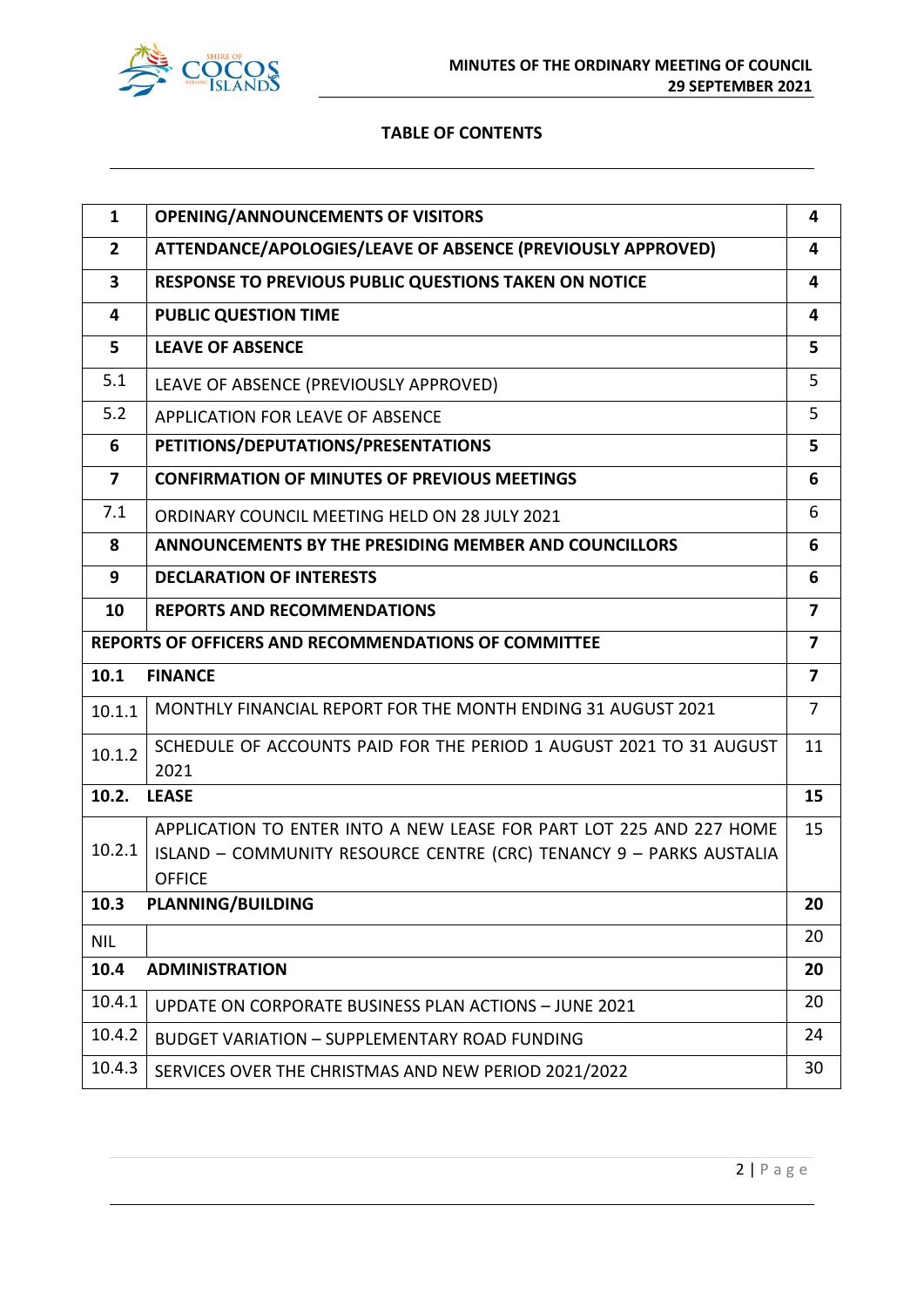

| 10.4.4     | ADOPTION OF CHIEF EXECUTIVE OFFICERS KPIS                           | 34 |
|------------|---------------------------------------------------------------------|----|
| 10.4.5     | RFT 2021/02 COMPLETION OF CONSTRUCTION OF TWO RESIDENTIAL KIT HOMES | 38 |
| 10.5       | <b>MINUTES TO BE RECEIVED</b>                                       | 46 |
| <b>NIL</b> |                                                                     | 46 |
| 11         | ELECTED MEMBERS MOTIONS OF WHICH PREVIOUS NOTICE HAS BEEN GIVEN     | 46 |
| 12         | <b>MOTIONS WITHOUT NOTICE WITH LEAVE OF COUNCIL</b>                 | 46 |
| 13         | <b>MATTERS BEHIND CLOSED DOORS</b>                                  | 46 |
| <b>NIL</b> |                                                                     | 46 |
| 14.        | <b>MATTERS RELATING TO THE LAND TRUSTS</b>                          | 46 |
| 14.1       | <b>TRUSTS ADMINISTRATION</b>                                        | 48 |
| <b>NIL</b> |                                                                     | 48 |
| 14.2       | <b>TRUSTS LEASES</b>                                                | 48 |
| <b>NIL</b> |                                                                     | 48 |
| 14.3       | <b>TRUSTS FINANCE</b>                                               | 48 |
| <b>NIL</b> |                                                                     | 48 |
| 15.        | NEW BUSINESS OF AN URGENT NATURE INTRODUCED BY DECISION OF MEETING  | 48 |
|            | (LATE ITEM)                                                         |    |
| <b>NIL</b> |                                                                     | 48 |
| 16.        | <b>CLOSURE</b>                                                      | 48 |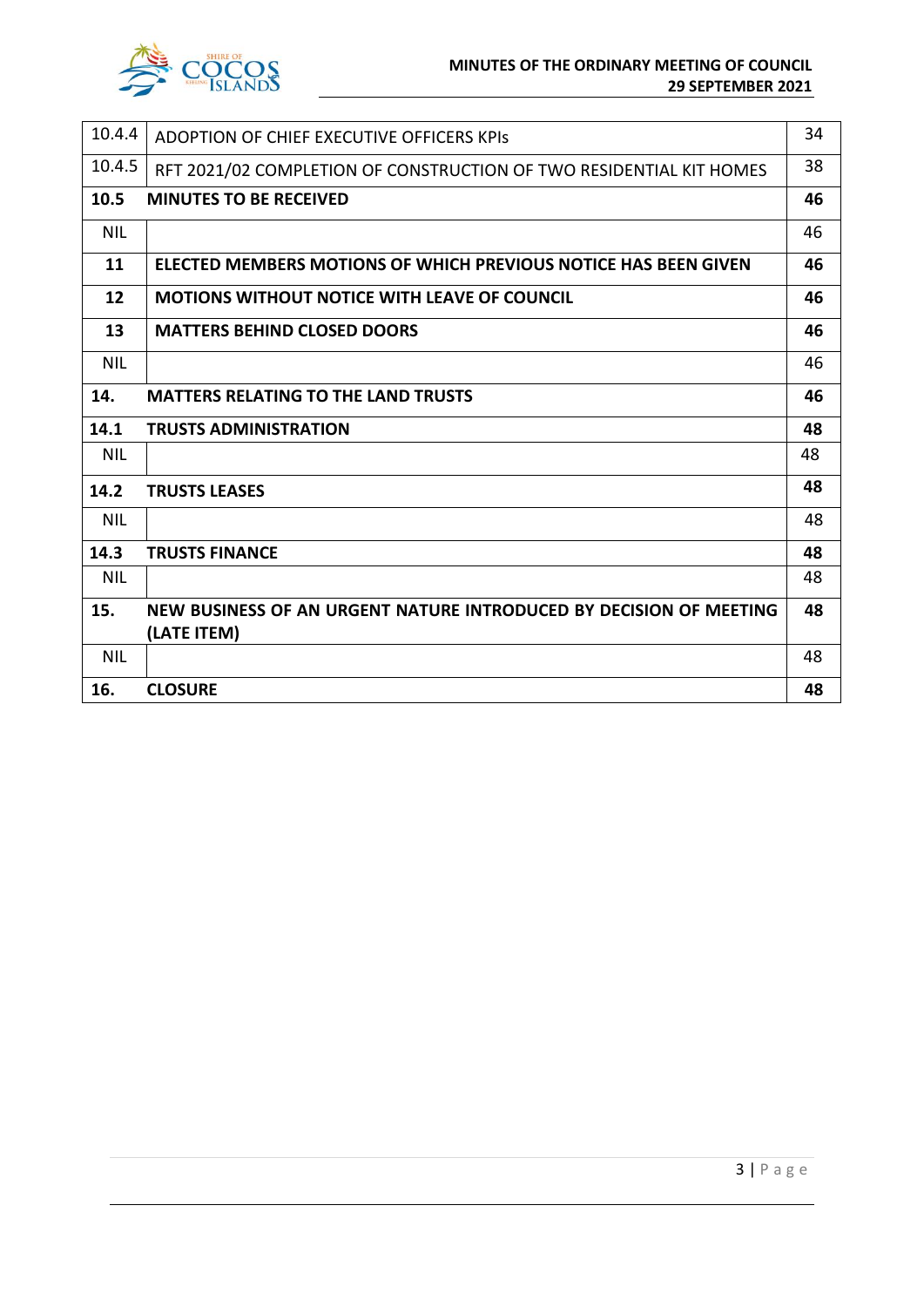

# **1. OPENING/ANNOUNCEMENTS OF VISITORS**

The presiding member declare the meeting opened at 4:02pm and welcome Councillors and staff to the meeting.

# **2. ATTENDANCE/APOLOGIES/LEAVE OF ABSENCE (PREVIOUSLY APPROVED)**

| <b>Shire President:</b>           | Cr A Minkom                                                                                                                                            |                  |
|-----------------------------------|--------------------------------------------------------------------------------------------------------------------------------------------------------|------------------|
| <b>Councillors:</b>               | Cr T Lacy<br>Cr C Charlston<br>Cr M Hamiril                                                                                                            |                  |
| Officers:                         | K Small, Chief Executive Officer<br>G Brigg, Manager Works and Services<br>I Macrae, Governance and Risk Coordinator<br>A Alim, Administration Officer |                  |
| <b>Public:</b>                    | Nil                                                                                                                                                    |                  |
| <b>Visitors:</b>                  | Nil                                                                                                                                                    |                  |
| <b>Apologies:</b>                 | Nil                                                                                                                                                    |                  |
| <b>Approved Leave of Absence:</b> |                                                                                                                                                        | Cr Iku, Cr Ibram |

# **3. RESPONSE TO PREVIOUS PUBLIC QUESTIONS TAKEN ON NOTICE**

Nil

# **4. PUBLIC QUESTION TIME**

In accordance with *Section 5.24(1) (a) of the Local Government Act 1995 (WA)(CKI)HE,* time is allocated for questions to be raised by members of the public, as follows:

(1) The minimum time to be allocated for the asking of and responding to questions raised by members of the public at ordinary meetings of councils and meetings referred to in regulation 5 is 15 minutes.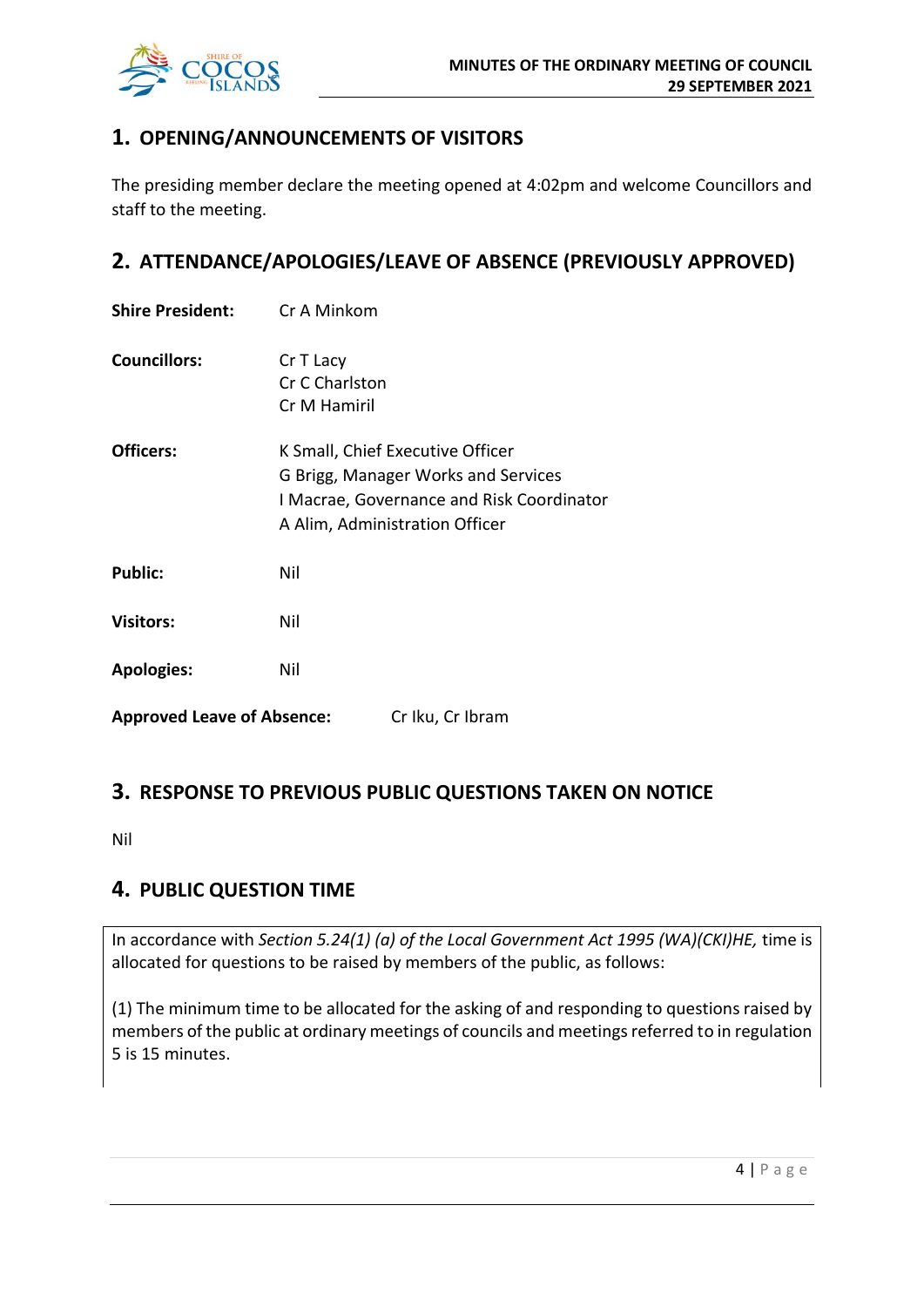(2) Once all the questions raised by members of the public have been asked and responded to at a meeting referred to in sub regulation (1), nothing in these regulations prevents the unused part of the minimum question time period from being used for other matters.

Pursuant *to regulation 7(4) (a) of the Local Government (Administration) Regulations 1996*, questions from the public must relate to a matter affecting the local government.

In accordance with *Section 5.25 (1) (f) of the Local Government Act 1995 (WA)(CKI)* and the *Local Government (Administration) Regulations 1996 regulation 11(e)* a summary of each question raised by members of the public at the meeting and a summary of the response to the question will be included in the minutes of the meeting.

Where a question is taken on notice at the meeting, a summary of the response to the question will be included in the agenda for the following Council meeting.

Nil

# **5. LEAVE OF ABSENCE**

The *Local Government Act 1995 (WA)(CKI) (Section 2.25)* provides that a Council may, by resolution, grant leave of absence to a member for Ordinary Council Meetings. A member who is absent, without first obtaining leave of the Council, throughout three consecutive Ordinary meetings of the Council is disqualified from continuing his or her membership of the Council. Disqualification from membership of the Council for failure to attend Ordinary Meetings of the Council will be avoided so long as the Council grants leave prior to the member being absent. The leave cannot be granted retrospectively. An apology for nonattendance at a meeting is not an application for leave of absence.

# **5.1 LEAVE OF ABSENCE (PREVIOUSLY APPROVED)**

| <b>Councillor</b> | Date of Leave                                  | <b>Approved by Council</b> |
|-------------------|------------------------------------------------|----------------------------|
| Cr Iku            | 22 -30 September 2021                          | 25 August 2021             |
| l Cr Iku          | 26 October - 2 November 2021                   | 25 August 2021             |
| Cr Ibram          | 17 September – 1 October 2021   25 August 2021 |                            |

# **5.2 APPLICATION FOR LEAVE OF ABSENCE**

Nil

# **6. PETITIONS/DEPUTATIONS/PRESENTATIONS**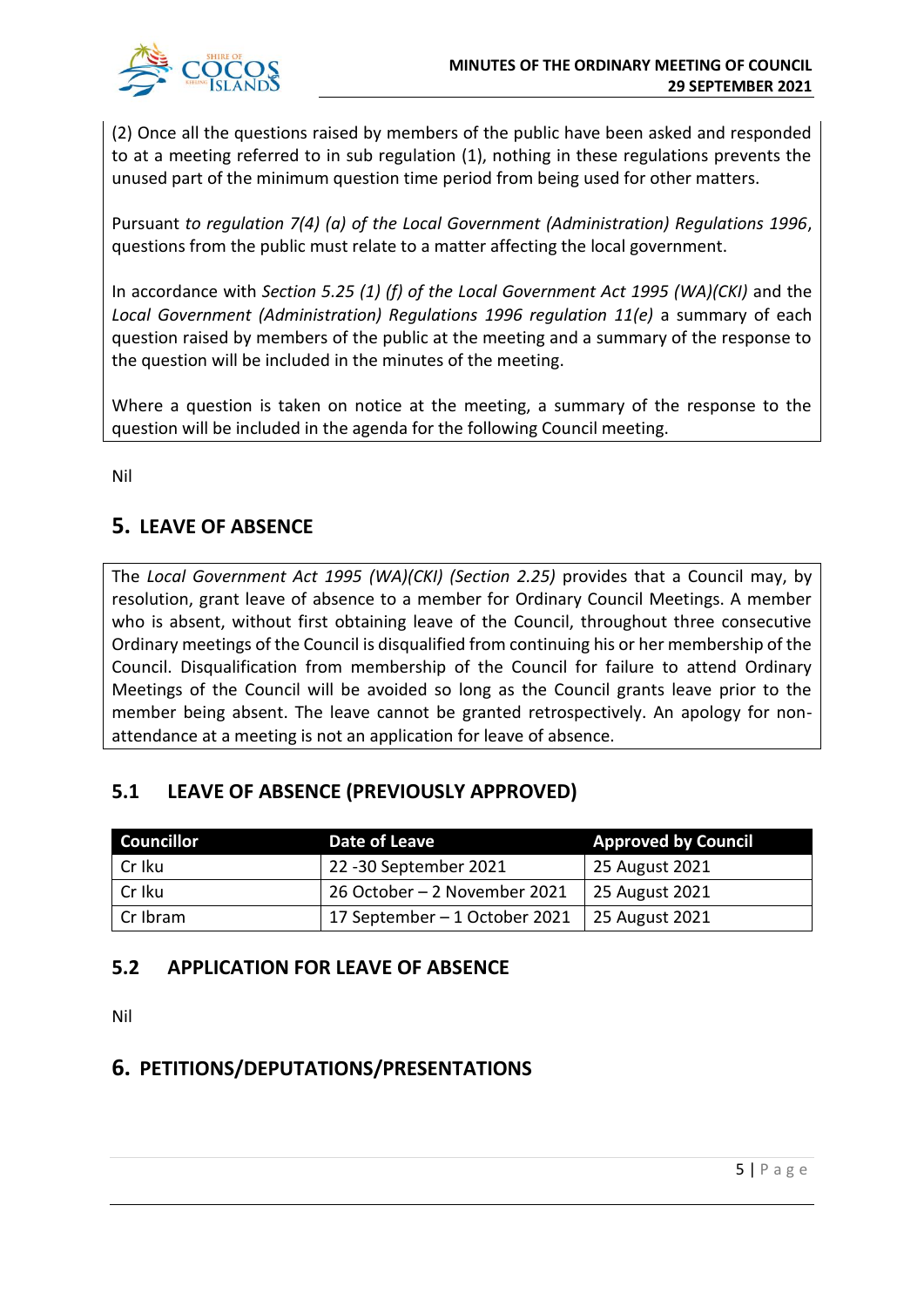

Nil

# **7. CONFIRMATION OF MINUTES OF PREVIOUS MEETING(S)**

7.1 Ordinary Council Meeting held on 25 August 2021 - Attachment 7.1

#### **OFFICER RECOMMENDATION**

THAT COUNCIL BY SIMPLE MAJORITY, PURSUANT TO SECTIONS 5.22(2) AND 3.18 OF THE *LOCAL GOVERNMENT ACT 1995 (WA)(CKI),* RESOLVES THAT THE MINUTES OF THE ORDINARY COUNCIL MEETING HELD ON 25 AUGUST 2021, AS PRESENTED IN ATTACHMENT 7.1 BE CONFIRMED AS A TRUE AND CORRECT RECORD OF PROCEEDINGS.

#### **COUNCIL RESOLUTION**

#### **MOVED CR CHARLSTON SECONDED CR HAMIRIL**

**THAT COUNCIL BY SIMPLE MAJORITY, PURSUANT TO SECTIONS 5.22(2) AND 3.18 OF THE** *LOCAL GOVERNMENT ACT 1995 (WA)(CKI),* **RESOLVES THAT THE MINUTES OF THE ORDINARY COUNCIL MEETING HELD ON 25 AUGUST 2021, AS PRESENTED IN ATTACHMENT 7.1 BE CONFIRMED AS A TRUE AND CORRECT RECORD OF PROCEEDINGS.**

**THE MOTION WAS PUT AND DECLARED CARRIED (4/0)**

**FOR:** CHARLSTON, HAMIRIL, LACY, MINKOM **AGAINST:** NIL

# **8. ANNOUNCEMENTS BY THE PRESIDING MEMBER AND COUNCILLORS**

Nil

# **9. DECLARATION OF INTERESTS**

Councillors are to complete a Disclosure of Interest Form for each item they are required to disclose an interest in. The Form should be given to the Presiding Member before the meeting commences. After the meeting, the Form is to be provided to the Governance and Risk Coordinator for inclusion in the Disclosures Register.

| <b>Name</b> | ltem No. Interest |           | <b>Nature</b>                             |
|-------------|-------------------|-----------|-------------------------------------------|
| Cr Lacy     | 10.2.1            | Impartial | Partner is an employee of Parks Australia |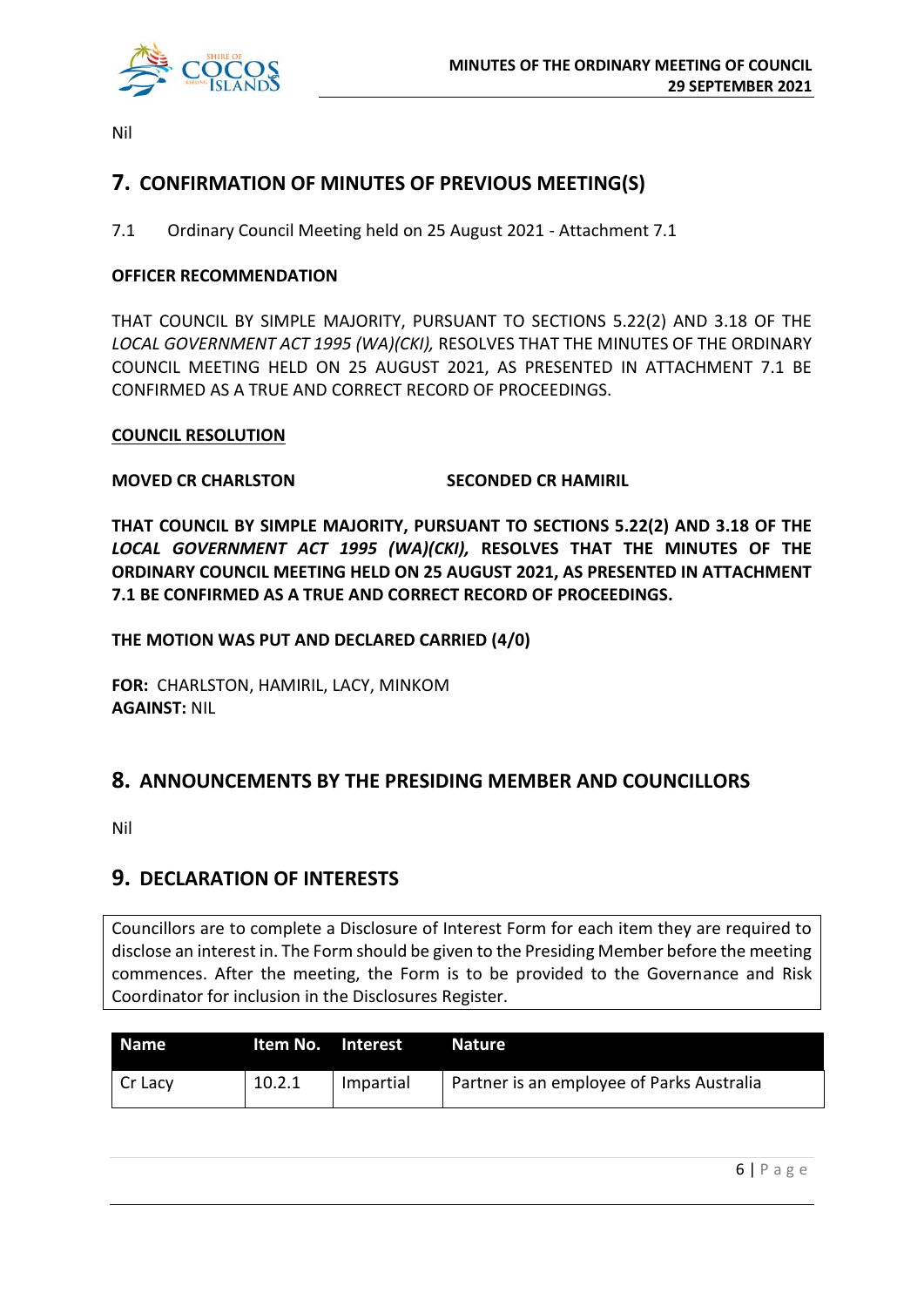

# **10. REPORTS AND RECOMMENDATIONS OF COMMITTEE**

# **10.1 FINANCE**

#### **10.1.1 MONTHLY FINANCIAL REPORT FOR THE MONTH ENDING 31 AUGUST 2021**

### **Report Information**

| Date:                     | 20 September 2021                                           |
|---------------------------|-------------------------------------------------------------|
| Location:                 | Not Applicable                                              |
| Applicant:                | Not Applicable                                              |
| File Ref:                 |                                                             |
| Disclosure of Interest:   |                                                             |
| <b>Reporting Officer:</b> | Deputy Chief Executive Officer                              |
| Island:                   | Shire Wide                                                  |
| Attachments:              | 10.1.1.1 - Monthly Financial Report Containing Statement of |
|                           | Financial Activity with accompanying notes 31 August        |
|                           | 2021                                                        |

#### **Authority / Discretion**

#### **Definition**

|             | Advocacy       | When Council advocates on its own behalf or on behalf of its<br>community to another level of government/body/agency.                                                                                                                                                                                                                                        |
|-------------|----------------|--------------------------------------------------------------------------------------------------------------------------------------------------------------------------------------------------------------------------------------------------------------------------------------------------------------------------------------------------------------|
| $\boxtimes$ | Executive      | The substantial direction setting and oversight role of the<br>Council. E.g. adopting plans and reports, accepting tenders,<br>directing operations, setting and amending budgets.                                                                                                                                                                           |
|             | Legislative    | Includes adopting local laws, town planning schemes and<br>policies. Review when Council reviews decisions made by<br>officers.                                                                                                                                                                                                                              |
|             | Quasi-Judicial | When Council determines an application / matter that directly<br>affects a person's right and interest. The judicial character arises<br>from the obligations to abide by the principles of natural justice.<br>Examples of Quasi-Judicial authority include town planning<br>applications, building licenses, applications for other permits /<br>licenses. |
|             | Information    | Includes items provides to Council for information purposes only<br>that do not require a decision of Council (i.e. $-$ for noting).                                                                                                                                                                                                                         |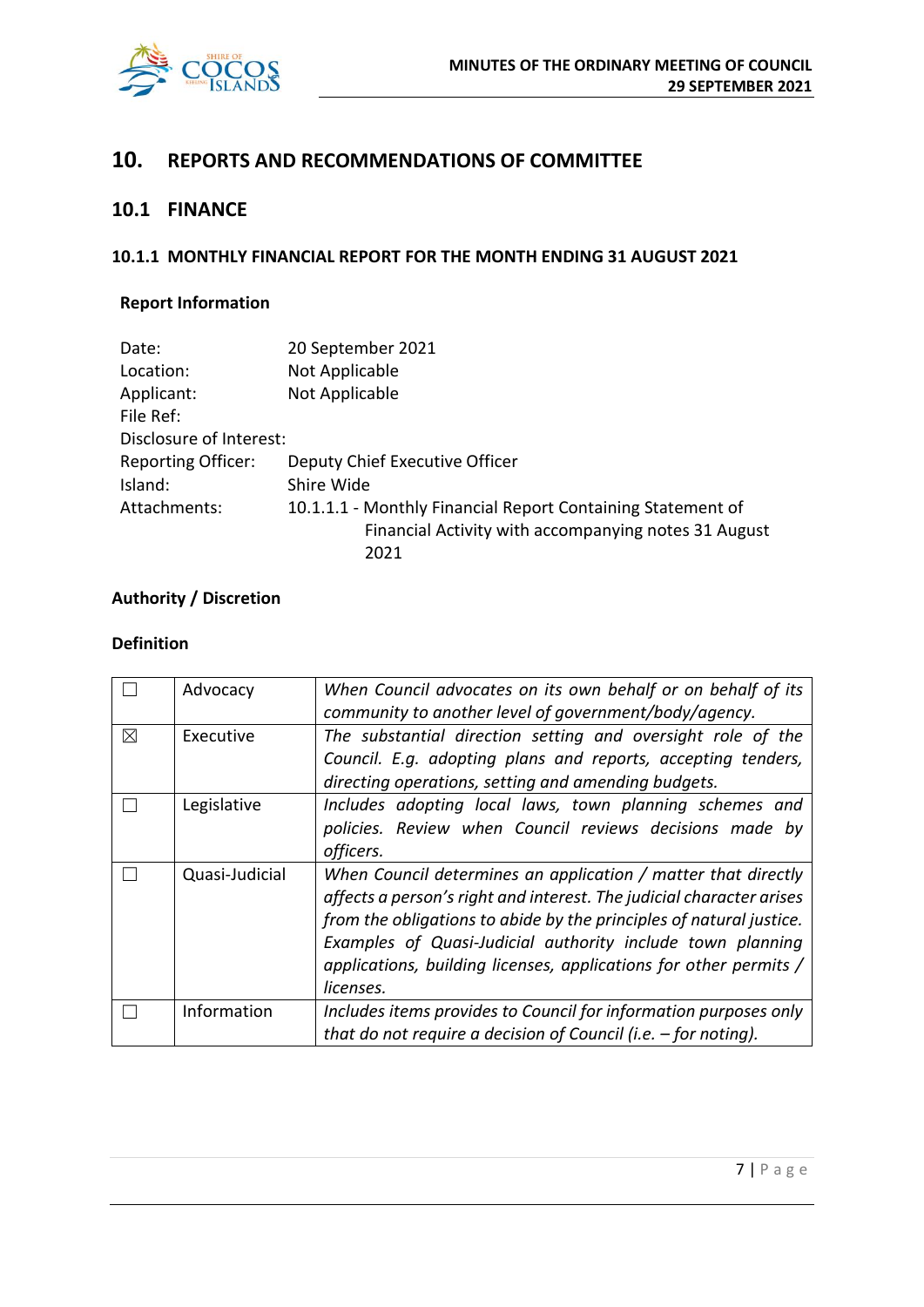

#### **Report Purpose**

The purpose of this report is to provide a monthly financial report, which includes rating, investment, reserve, debtor, and general financial information to Elected Members in accordance with Section 6.4 of the *Local Government Act 1995 (WA) (CKI)*.

#### **Relevant Documents**

Available for viewing at the meeting. Nil

#### **Background**

The reporting of monthly financial information is a requirement under section 6.4 of the *Local Government Act 1995 (WA) (CKI)*, and Regulation 34 of the *Local Government (Financial Management) Regulations 1996* and provides oversight of the Shire's finances to Council.

#### **Comment**

The period of review is August 2021. The current closing municipal surplus for this period is \$2,586,509 compared to a budget position of \$2,519,694. This is considered a satisfactory result for the Shire as it is maintaining a healthy surplus position.

Income for the August 2021 period year to date is \$2,918,440 which is made up exclusively of operating revenues with no non-operating grants, contributions and subsidies received as yet. The budget estimated \$2,925,906 would be received for the same period. The variance to budget is (\$7,466).

Expenditure for the August 2021 period year to date is \$1,147,650. This is made up of \$887,270 in operating expenditure and \$260,380 in capital expenditure. The budget estimated \$1,663,743 would be spent for the same period. The variance to budget is \$516,093.

Details of all significant variances against the current budget are provided in the notes to the Monthly Financial Report contained within Attachment 10.1.1.1.

#### **Policy and Legislative Implications**

Regulation 34 of the *Local Government (Financial Management) Regulations 1996* requires all Local Governments to prepare each month a Statement of Financial Activity reporting on the revenue and expenditure for the month.

Financial Management Regulation 34 also requires this statement to be accompanied by: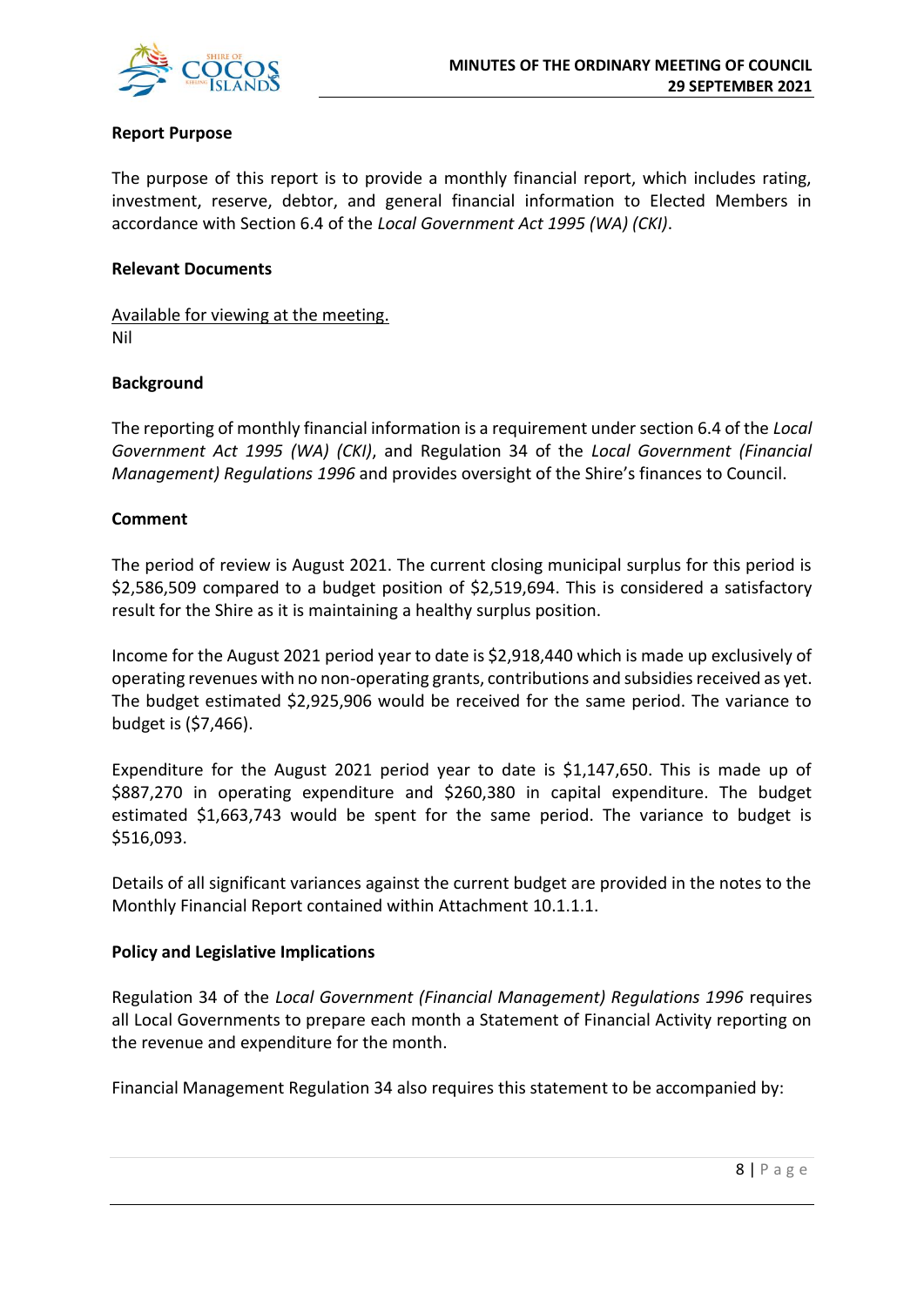

- a. An explanation of the composition of the net current assets, less committal assets and restricted assets;
- b. An explanation of material variances; and
- c. Such supporting information that is relevant to the Local Government

#### **Strategic Implications**

Nil

#### **Risk Implications**

| <b>Risk Category</b> | <b>Description</b>                                                                                                   | <b>Rating (consequence x</b><br>likelihood) | <b>Mitigation Action</b>                                                                                       |
|----------------------|----------------------------------------------------------------------------------------------------------------------|---------------------------------------------|----------------------------------------------------------------------------------------------------------------|
| Financial            | That budget allocations<br>significantly<br>are<br>exceeded.                                                         | Moderate (6)                                | Variances<br>are<br>monitored<br>and<br>highlighted to Council<br>on a monthly basis for<br>corrective action. |
| Reputation           | The monthly financial<br>statements are open to<br>public scrutiny.                                                  | Low $(3)$                                   | Procedures in place to<br>ensure all expenditure<br>is justifiable.                                            |
| Compliance           | The report is to be<br>presented to Council<br>within two months in<br>order to comply with<br>relevant legislation. | Low $(3)$                                   | There are processes in<br>place<br>to<br>ensure<br>with<br>compliance<br>legislation.                          |
| Fraud                | That the report is<br>manipulated.                                                                                   | Low $(3)$                                   | Interim and end of year<br>audits.                                                                             |

#### **Risk Matrix**

| Consequence /<br><b>Likelihood</b> | Insignificant (1) | Minor (2)        | Medium (3)       | Major (4)        | Extreme (5)      |
|------------------------------------|-------------------|------------------|------------------|------------------|------------------|
| <b>Almost Certain (5)</b>          | Moderate (5)      | <b>High (10)</b> | <b>High (15)</b> | Extreme (20)     | Extreme (25)     |
| Likely (4)                         | Low (4)           | Moderate (8)     | <b>High (12)</b> | <b>High (16)</b> | Extreme (20)     |
| Possible (3)                       | Low (3)           | Moderate (6)     | Moderate (9)     | <b>High (12)</b> | <b>High (15)</b> |
| Unlikely (2)                       | Low (2)           | Low $(4)$        | Moderate (6)     | Moderate (8)     | High $(10)$      |
| Rare (1)                           | Low (1)           | Low $(2)$        | Low $(3)$        | Low $(4)$        | Moderate (5)     |

#### **Conclusion**

That the Monthly Financial Report for the period ending 31 August 2021, including explanations of material variances, be received.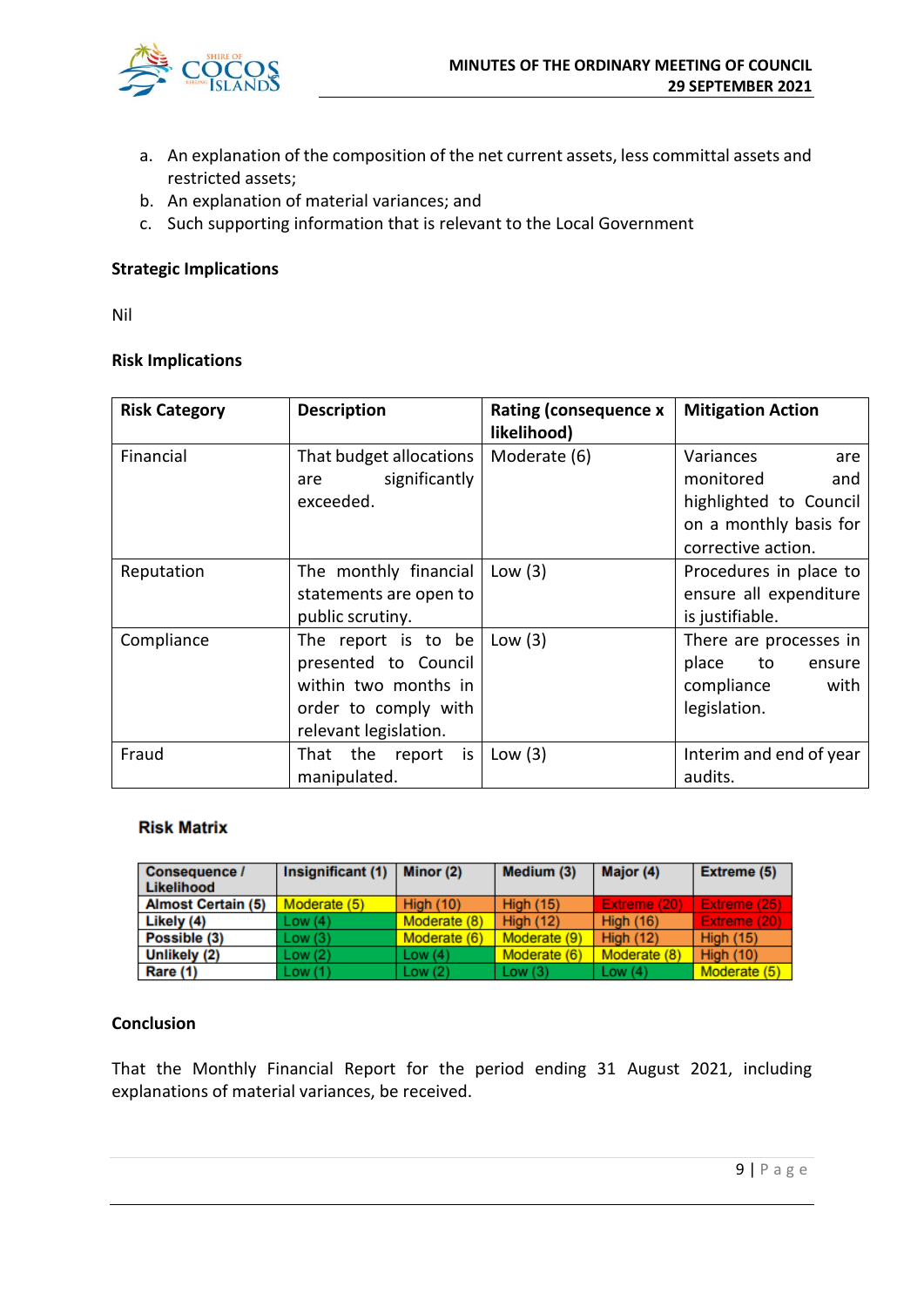

#### **OFFICER RECOMMENDATION – ITEM NO 10.1.1**

THAT COUNCIL:

- 1. BY SIMPLE MAJORITY, PURSUANT TO THE *LOCAL GOVERNMENT (FINANCIAL MANAGEMENT) REGULATIONS 1996* RECEIVES THE MONTHLY FINANCIAL REPORT FOR THE PERIOD ENDING 31 AUGUST 2021, AS CONTAINED IN ATTACHMENT 10.1.1.1; AND
- 2. ACCEPTS THE EXPLANATIONS FOR MATERIAL VARIANCES FOR THE PERIOD ENDING 31 AUGUST 2021, AS CONTAINED IN ATTACHMENT 10.1.1.1.

#### **COUNCIL RESOLUTION – ITEM NO 10.1.1**

**MOVED CR CHARLSTON SECONDED CR HAMIRIL**

**THAT COUNCIL:**

- **1. BY SIMPLE MAJORITY, PURSUANT TO THE** *LOCAL GOVERNMENT (FINANCIAL MANAGEMENT) REGULATIONS 1996* **RECEIVES THE MONTHLY FINANCIAL REPORT FOR THE PERIOD ENDING 31 AUGUST 2021, AS CONTAINED IN ATTACHMENT 10.1.1.1; AND**
- **2. ACCEPTS THE EXPLANATIONS FOR MATERIAL VARIANCES FOR THE PERIOD ENDING 31 AUGUST 2021, AS CONTAINED IN ATTACHMENT 10.1.1.1.**

**THE MOTION WAS PUT AND DECLARED CARRIED (4/0)**

**FOR:** CHARLSTON, HAMIRIL, LACY, MINKOM **AGAINST:** NIL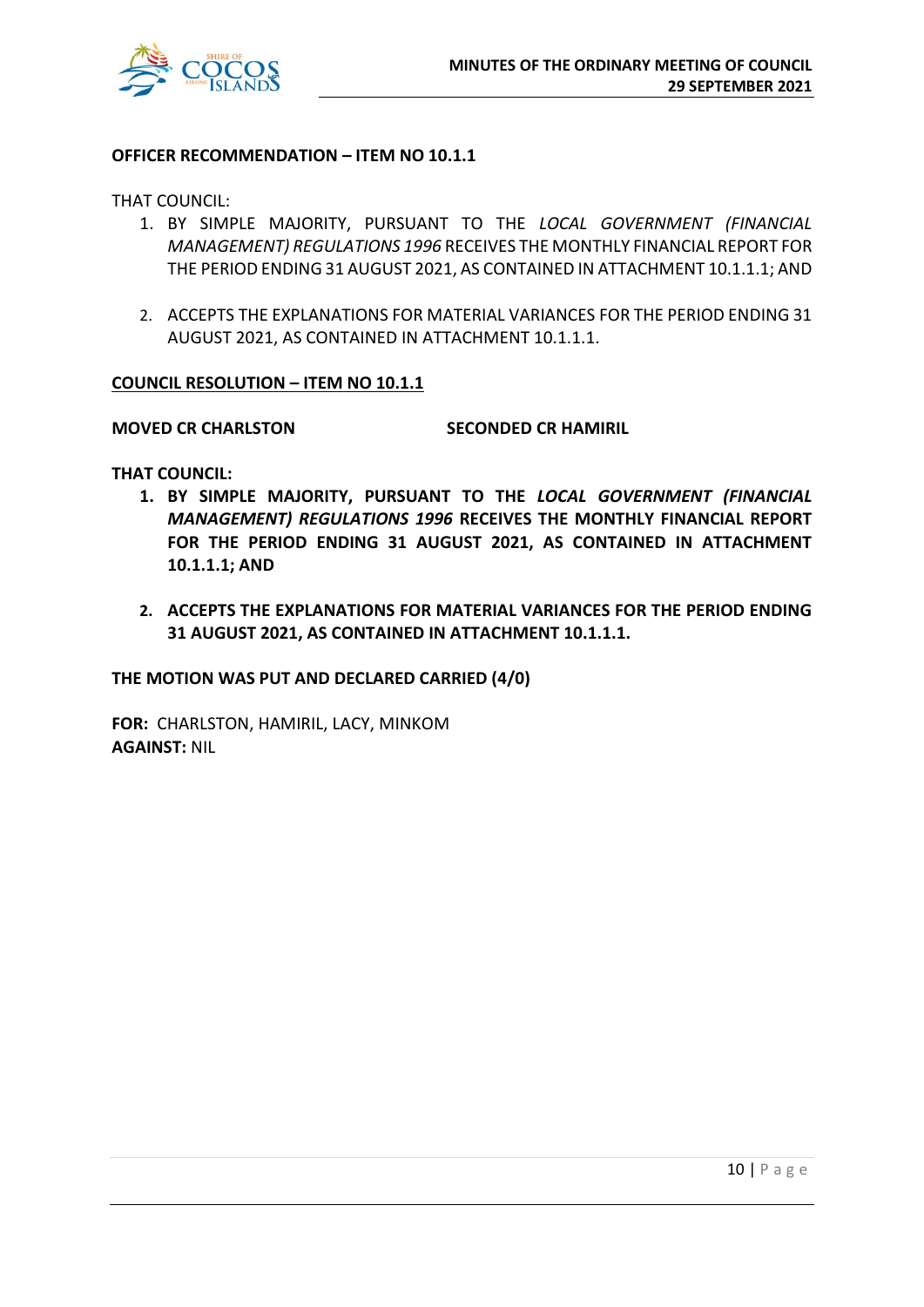

#### **10.1.2 SCHEDULE OF ACCOUNTS PAID FOR THE PERIOD 1 AUGUST 2021 TO 31 AUGUST 2021**

#### **Report Information**

| Date:                     | 16 September 2021                               |
|---------------------------|-------------------------------------------------|
| Location:                 | Not applicable                                  |
| Applicant:                | Not Applicable                                  |
| File Ref:                 |                                                 |
| Disclosure of Interest:   |                                                 |
| <b>Reporting Officer:</b> | Senior Finance Officer                          |
| Island:                   | Shire Wide                                      |
| Attachments:              | 10.1.2.1 - Schedule of Accounts paid            |
|                           | 10.1.2.2 - Credit Card Transactions August 2021 |

#### **Authority / Discretion**

#### **Definition**

|   | Advocacy       | When Council advocates on its own behalf or on behalf of its<br>community to another level of government/body/agency.                                                                                                                                                                                                                                        |
|---|----------------|--------------------------------------------------------------------------------------------------------------------------------------------------------------------------------------------------------------------------------------------------------------------------------------------------------------------------------------------------------------|
| X | Executive      | The substantial direction setting and oversight role of the<br>Council. E.g. adopting plans and reports, accepting tenders,<br>directing operations, setting and amending budgets.                                                                                                                                                                           |
|   | Legislative    | Includes adopting local laws, town planning schemes and<br>policies. Review when Council reviews decisions made by<br>officers.                                                                                                                                                                                                                              |
|   | Quasi-Judicial | When Council determines an application / matter that directly<br>affects a person's right and interest. The judicial character arises<br>from the obligations to abide by the principles of natural justice.<br>Examples of Quasi-Judicial authority include town planning<br>applications, building licenses, applications for other permits /<br>licenses. |
|   | Information    | Includes items provides to Council for information purposes only<br>that do not require a decision of Council (i.e. $-$ for noting).                                                                                                                                                                                                                         |

#### **Report Purpose**

The purpose of this report is to present to Council a list of accounts paid under delegated authority for the period 1 August 2021 to 31 August 2021, as required by the *Local Government (Financial Management) Regulations 1996*.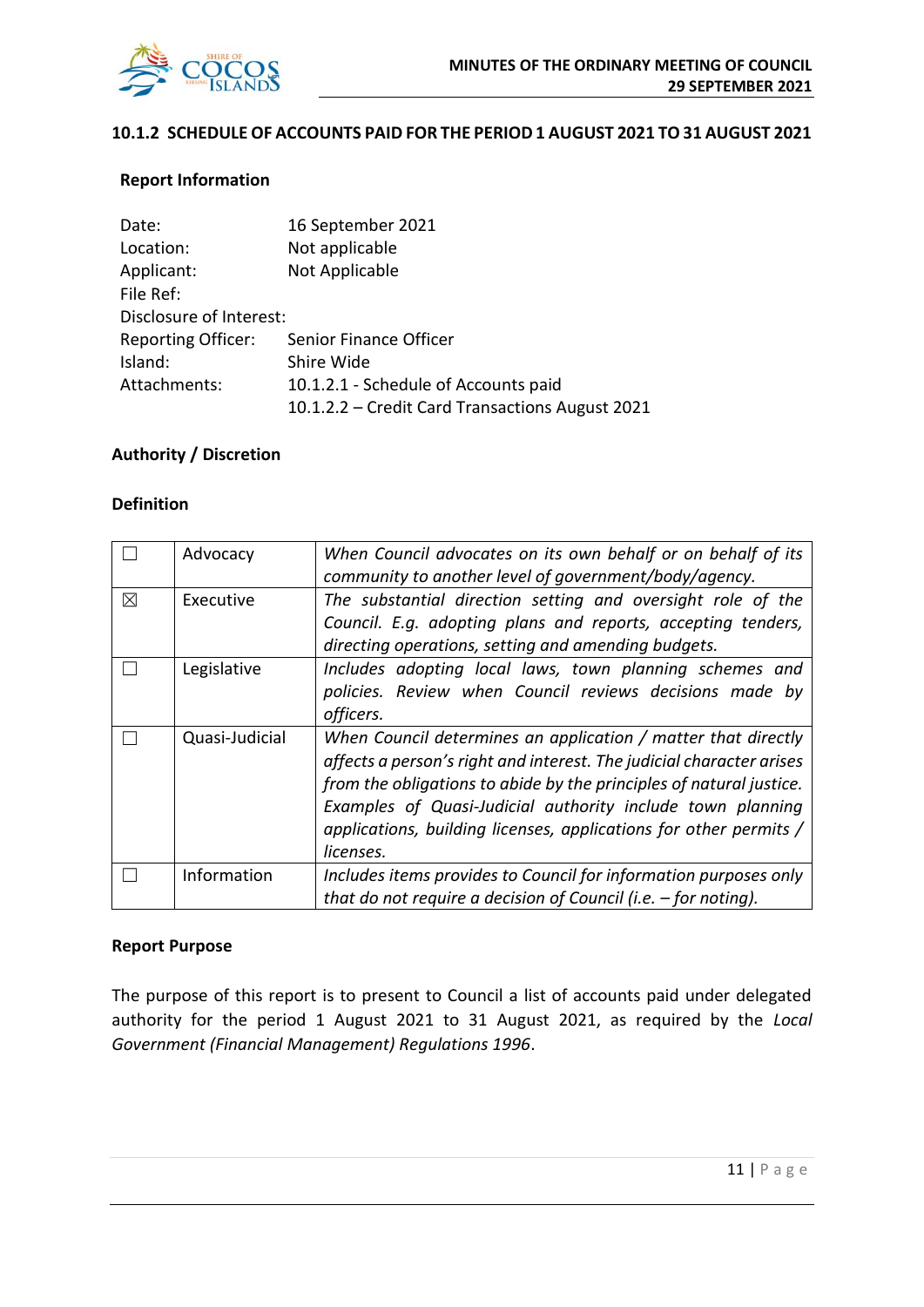

#### **Relevant Documents**

Available for viewing at the meeting Nil

#### **Background**

Council has delegated, to the Chief Executive Officer, the exercise of its power to make payments from the Shire's Municipal and Trust funds. In accordance with Regulation 13 of the *Local Government (Financial Management) Regulations 1996* a list of accounts paid is to be provided to Council, where such delegation is made.

#### **Comment**

The following table summarises the payments for the period by payment type, with full details of the accounts paid contained within Attachment 10.1.2.1.

| <b>Payment Type</b>         | Amount (\$)  |
|-----------------------------|--------------|
| EFT Payments #8273 to #8357 | \$330,972.24 |
| Direct Debit Payment        | \$61,736.31  |
| Cheque Payment              | \$14,437.57  |
| <b>Total Payments</b>       | \$407,146.12 |

Contained within Attachment 10.1.2.2 is a detailed transaction listing of credit card expenditure for the period ended 31 August 2021. This amount is included within the total payments, listed above.

#### **Policy and Legislative Implications**

Nil

**Strategic Implications**

Nil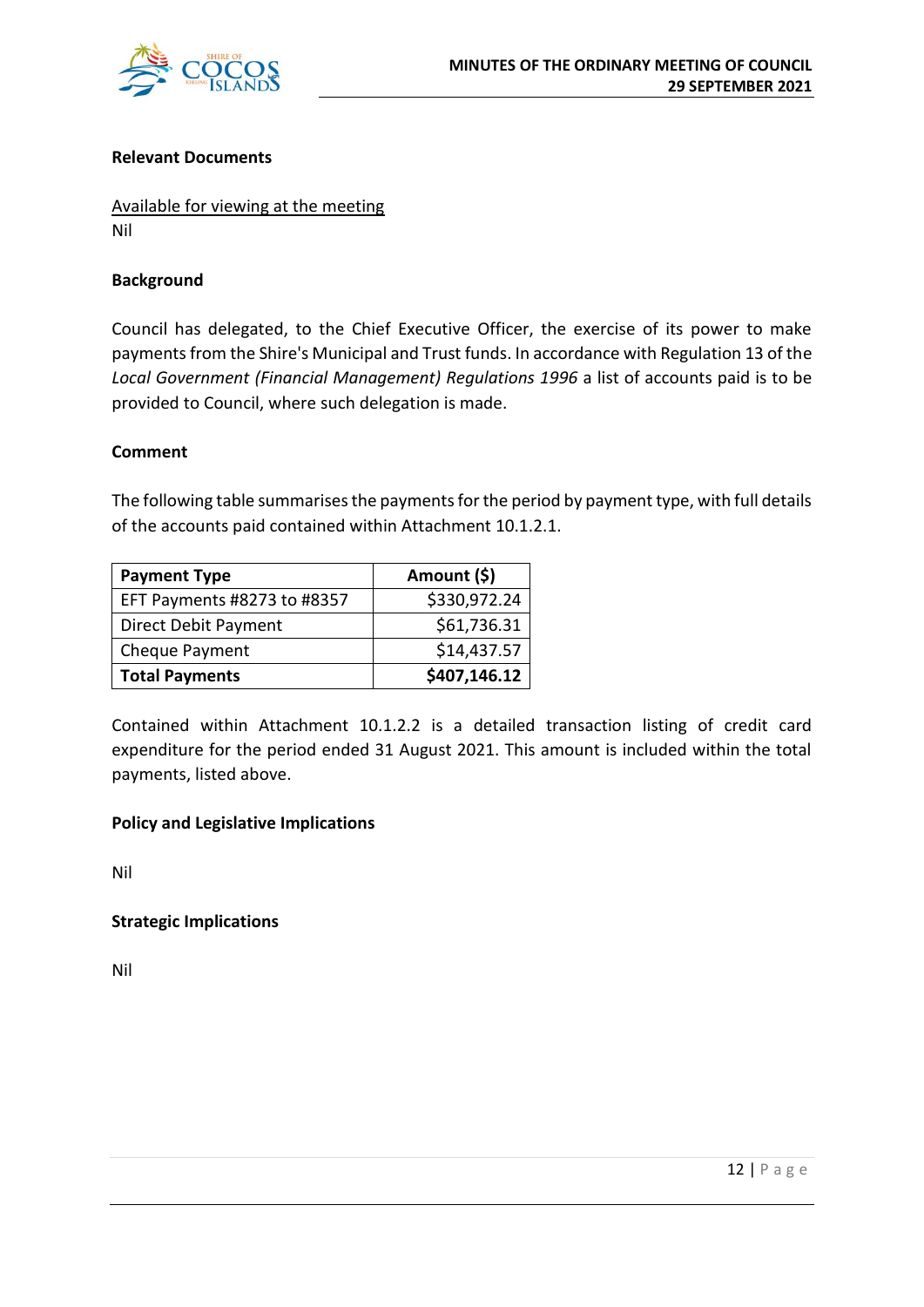

#### **Risk Implications**

| <b>Risk Category</b> | <b>Description</b>                                                                              | Rating (consequence x<br>likelihood) | <b>Mitigation Action</b>                                                                 |
|----------------------|-------------------------------------------------------------------------------------------------|--------------------------------------|------------------------------------------------------------------------------------------|
| Financial            | That budget allocations<br>significantly<br>are<br>exceeded.                                    | Moderate (6)                         | Variances<br>are<br>monitored<br>and<br>highlighted to Council<br>monthly for corrective |
|                      |                                                                                                 |                                      | action.                                                                                  |
| Reputation           | The<br>paid<br>accounts<br>report is open to public<br>scrutiny.                                | Low $(3)$                            | Procedures in place to<br>ensure all expenditure<br>is justifiable.                      |
| Compliance           | The report is to be<br>presented to Council in<br>order to comply with<br>relevant legislation. | Low $(3)$                            | There are processes in<br>place<br>to<br>ensure<br>with<br>compliance<br>legislation.    |
| Fraud                | That the report is<br>manipulated.                                                              | Low $(3)$                            | Interim and end of year<br>with<br>audits<br>along<br>sequence checks.                   |

#### **Risk Matrix**

| <b>Consequence /</b><br>Likelihood | Insignificant (1) | Minor $(2)$      | Medium (3)       | Major (4)        | Extreme (5)      |
|------------------------------------|-------------------|------------------|------------------|------------------|------------------|
| <b>Almost Certain (5)</b>          | Moderate (5)      | <b>High (10)</b> | <b>High (15)</b> | Extreme (20)     | Extreme (25)     |
| Likely (4)                         | Low(4)            | Moderate (8)     | <b>High (12)</b> | <b>High (16)</b> | Extreme (20)     |
| Possible (3)                       | Low(3)            | Moderate (6)     | Moderate (9)     | <b>High (12)</b> | <b>High (15)</b> |
| Unlikely (2)                       | Low(2)            | Low $(4)$        | Moderate (6)     | Moderate (8)     | <b>High (10)</b> |
| <b>Rare (1)</b>                    | Low(1)            | Low(2)           | Low(3)           | Low $(4)$        | Moderate (5)     |

#### **Conclusion**

It is recommended that Council receives the reports provided for the period ended 31 August 2021.

#### **OFFICER RECOMMENDATION – ITEM NO 10.1.2**

THAT COUNCIL:

1. BY SIMPLE MAJORITY, PURSUANT TO REGULATION 13(1) OF THE *LOCAL GOVERNMENT (FINANCIAL MANAGEMENT) REGULATIONS 1996* RECEIVES THE REPORT FROM THE CHIEF EXECUTIVE OFFICER ON THE EXERCISE OF DELEGATED AUTHORITY IN RELATION TO PAYMENTS MADE FROM MUNICIPAL OR TRUST FUNDS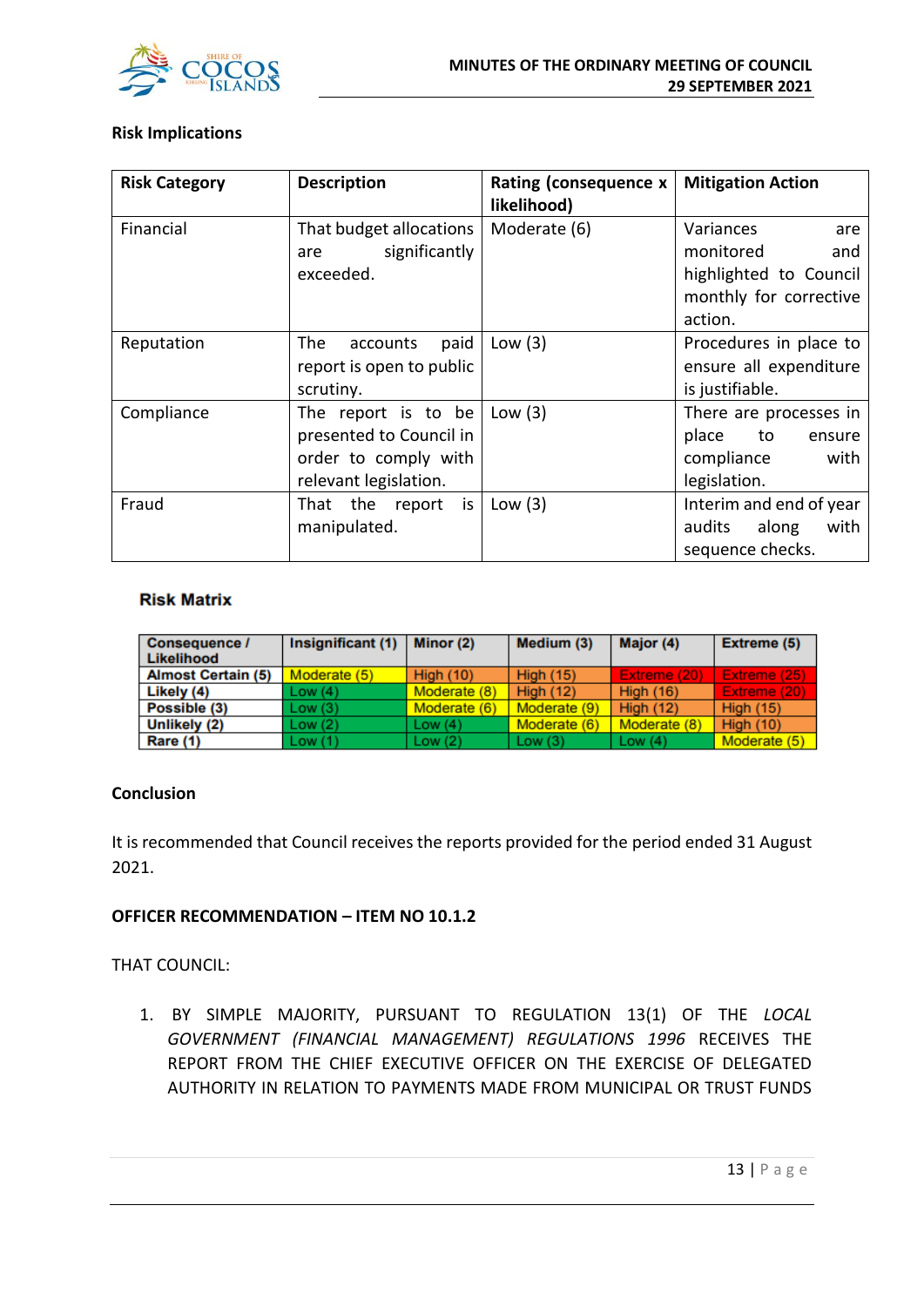

FOR THE PERIOD 1 AUGUST 2021 TO 31 AUGUST 2021 TOTALLING \$407,146.12 AS CONTAINED IN ATTACHMENT 10.1.2.1; AND

2. RECEIVES THE DETAILED TRANSACTION LISTING OF CREDIT CARD EXPENDITURE FOR THE PERIOD ENDED 31 AUGUST 2021, AS CONTAINED IN ATTACHMENT 10.1.2.2.

#### **COUNCIL RESOLUTION – ITEM NO 10.1.2**

**MOVED CR HAMIRIL SECONDED CR CHARLSTON**

**THAT COUNCIL:**

- **1. BY SIMPLE MAJORITY, PURSUANT TO REGULATION 13(1) OF THE** *LOCAL GOVERNMENT (FINANCIAL MANAGEMENT) REGULATIONS 1996* **RECEIVES THE REPORT FROM THE CHIEF EXECUTIVE OFFICER ON THE EXERCISE OF DELEGATED AUTHORITY IN RELATION TO PAYMENTS MADE FROM MUNICIPAL OR TRUST FUNDS FOR THE PERIOD 1 AUGUST 2021 TO 31 AUGUST 2021 TOTALLING \$407,146.12 AS CONTAINED IN ATTACHMENT 10.1.2.1; AND**
- **2. RECEIVES THE DETAILED TRANSACTION LISTING OF CREDIT CARD EXPENDITURE FOR THE PERIOD ENDED 31 AUGUST 2021, AS CONTAINED IN ATTACHMENT 10.1.2.2.**

**THE MOTION WAS PUT AND DECLARED CARRIED (4/0)**

**FOR:** CHARLSTON, HAMIRIL, LACY, MINKOM **AGAINST:** NIL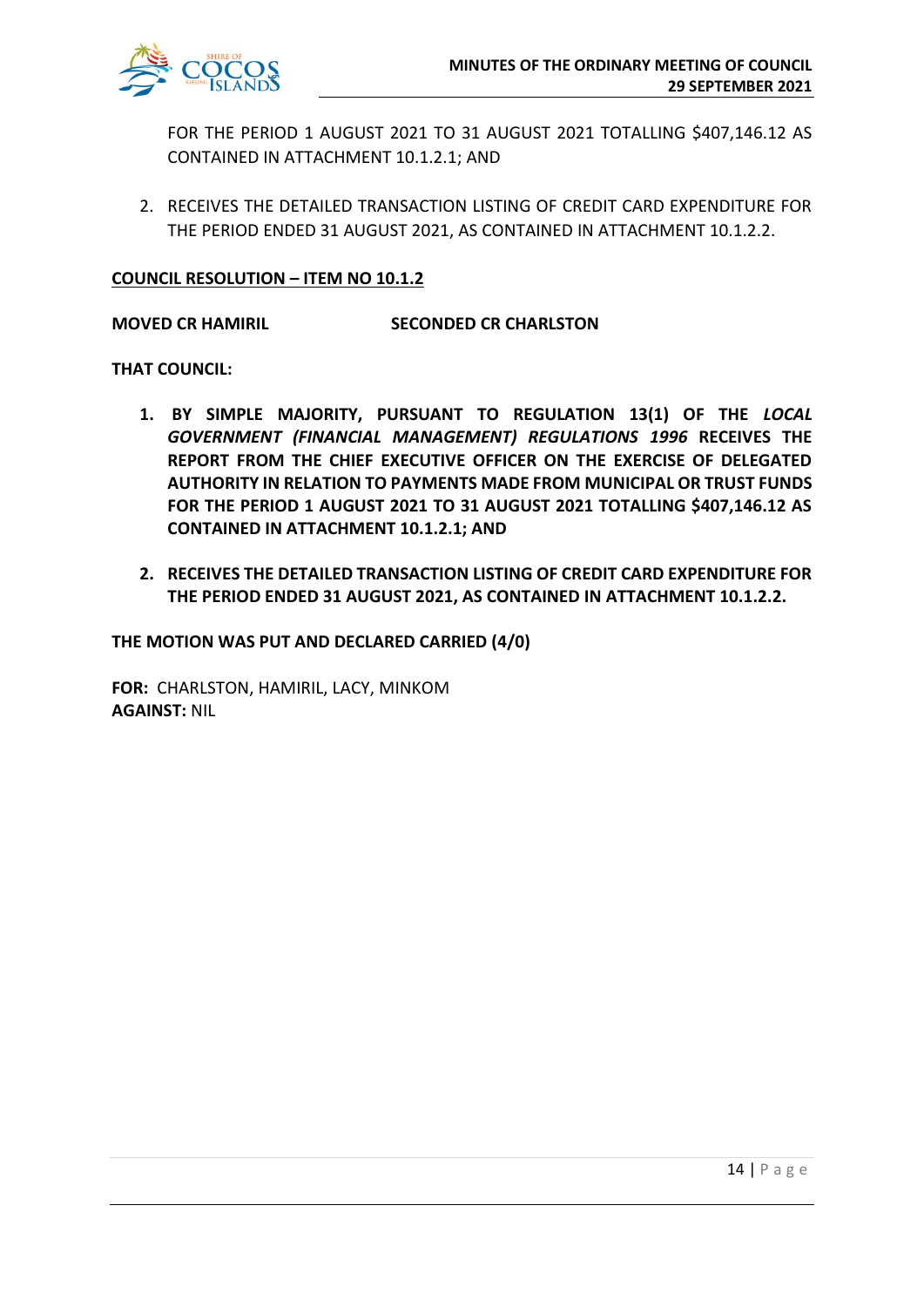

# **10.2 LEASES**

# **10.2.1 APPLICATION TO ENTER INTO A NEW LEASE FOR PART LOT 225 AND 227 HOME ISLAND – COMMUNITY RESOURCE CENTRE (CRC) TENANCY 9 – PARKS AUSTALIA OFFICE**

## **Report Information**

| Date:                     | 22 September 2021                                          |
|---------------------------|------------------------------------------------------------|
| Location:                 | Part Lot 225 & 227 Home Island - Community Resource Centre |
|                           | (CRC) Tenancy 9 - Parks Australia Office                   |
| Applicant:                | Parks Australia                                            |
| File Ref:                 |                                                            |
| Disclosure of Interest:   |                                                            |
| <b>Reporting Officer:</b> | Leasing Officer                                            |
| Island:                   | Home Island                                                |
| Attachments:              | 10.2.1.1 - Occupation Licence Agreement                    |
|                           |                                                            |

#### **Authority / Discretion**

#### **Definition**

|             | Advocacy       | Council advocates on its own behalf or on behalf of its<br>community to another level of government/body/agency.                                                                                                                                                                                                                                                   |
|-------------|----------------|--------------------------------------------------------------------------------------------------------------------------------------------------------------------------------------------------------------------------------------------------------------------------------------------------------------------------------------------------------------------|
| $\boxtimes$ | Executive      | The substantial direction setting and oversight role of the<br>Council. E.g., adopting plans and reports, accepting tenders,<br>directing operations, setting and amending budgets.                                                                                                                                                                                |
|             | Legislative    | Includes adopting local laws, town planning schemes and<br>policies. Review when Council reviews decisions made by<br>officers.                                                                                                                                                                                                                                    |
|             | Quasi-Judicial | When Council determines an application / matter that directlR4<br>4MOy affects a person's right and interest. The judicial character<br>arises from the obligations to abide by the principles of natural<br>justice. Examples of Quasi-Judicial authority include town<br>planning applications, building licenses, applications for other<br>permits / licenses. |
|             | Information    | Includes items provides to Council for information purposes only<br>that do not require a decision of Council (i.e. $-$ for noting).                                                                                                                                                                                                                               |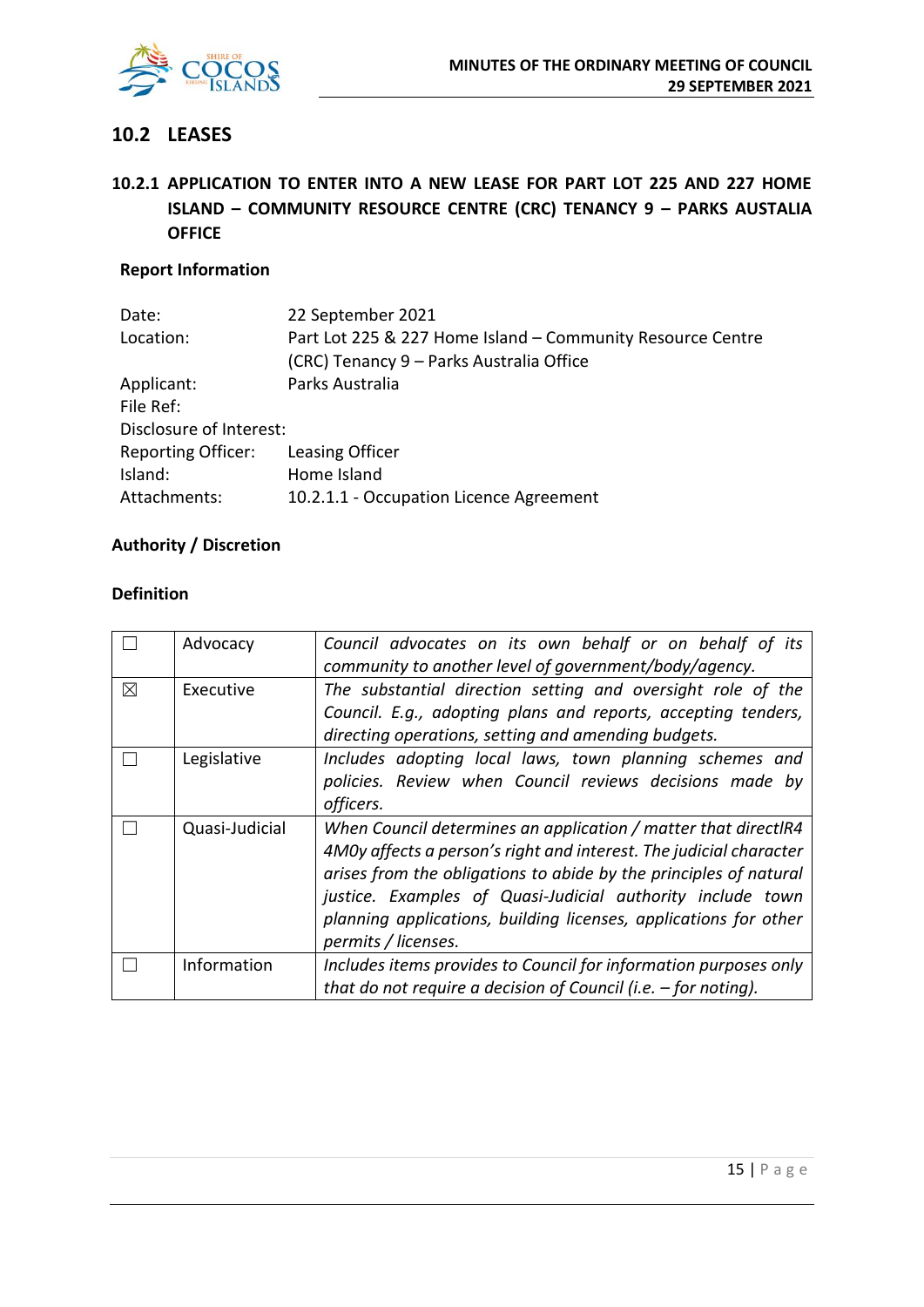

#### **Report Purpose**

To present the request and supporting documentation from Parks Australia to enter into a occupation licence agreement for Part Lot 225 and 227 Home Island, Tenancy 9, commonly known as the Parks Australia Office to Council for consideration.

#### **Relevant Documents**

Nil

### **Background**

The lease at Part Lot 225 and 227 Home Island CRC Tenancy 9 Parks Australia Office has expired and is currently in holding over arrangement. Negotiations has commenced and is in the final stages of finalising the renewal. The proponent has requested to enter into an Occupation Licence for this office space and the agreement has been provided as per attachment 10.2.1.1.

#### **Comment**

There has been discussions between Parks Australia and the Shire in 2020 regarding the lease renewal at Part Lot 225 and 227 Home Island, Tenancy 9. Both parties are in a working arrangement to jointly perform and collaborate on activities of the Parks Officers and the Shire Ranger. There is also discussion regarding co-locating the Shire Ranger to the Parks Office.

The Shire presented the proponents with our standard lease agreement however both parties agreed it wasn't appropriate for this lease based on the wishes of the parties sharing an office space. The proponents put forward an Occupation Licence which will allow a non-exclusive contractual licence for both parties to utilise the space.

The proponent have proposed a five (5) year licence and officers support this request to allow Parks Australia to continue perform their services to the community.

### **Policy and Legislative Implications**

Section 3.58 of the *Local Government Act 1995 (WA) (CKI)*.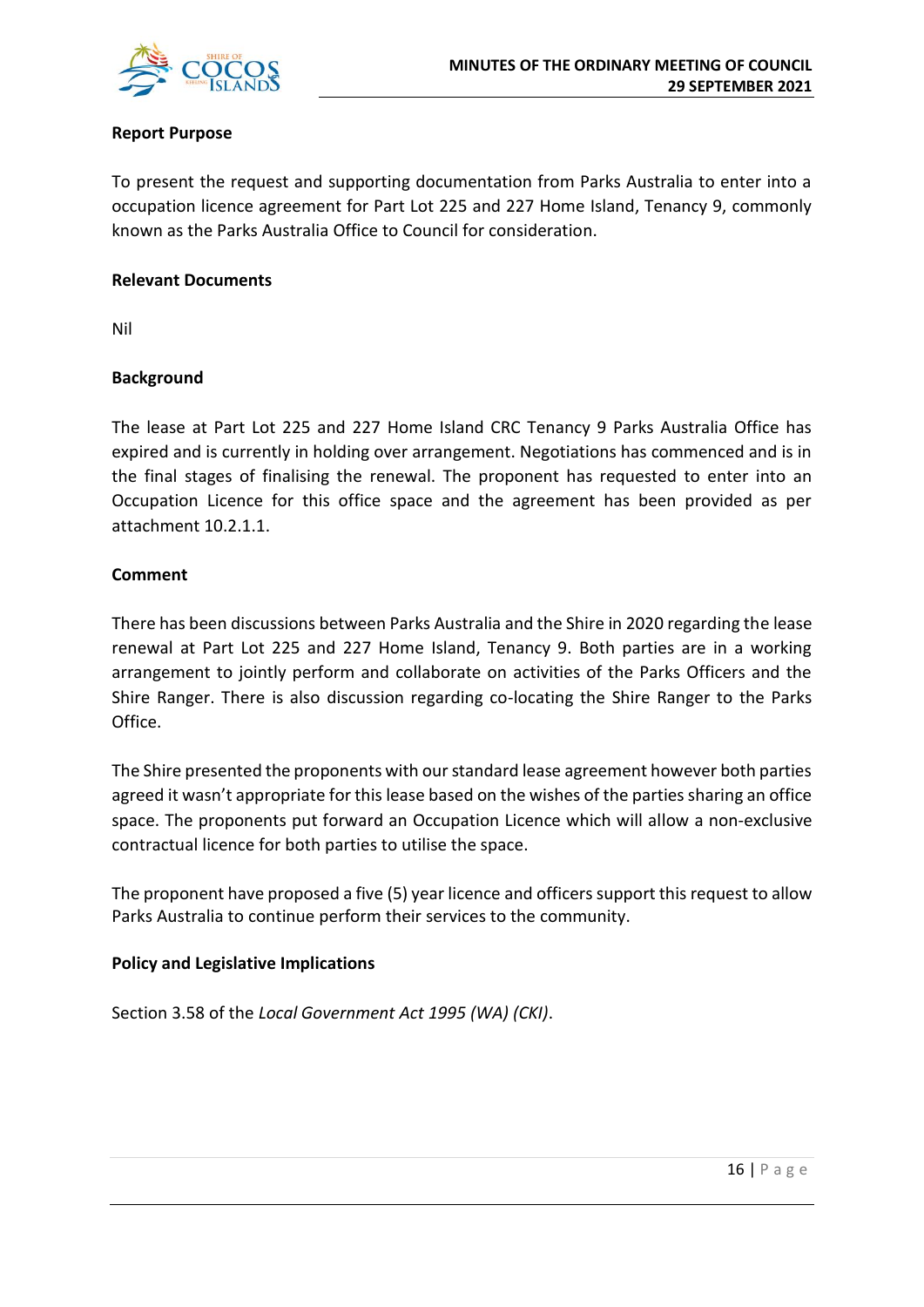

#### **Financial Implications**

The valuation as sought by an independent valuer has come to a total of \$6,968.00 per annum. As the Shire plans to have an officer in the premises the rent proposed has been reduced by a third which has come to a total of \$4,645.00 per annum. The CRC building is a Shire asset and the Shire will receive the income from this licence agreement.

#### **Strategic Implications**

Strategic Community Plan: *Key Result Area 1– Economic: Outcome 1.1. Encourage economic stability for the Islands.*

#### **Risk Implications**

| <b>Risk Category</b> | <b>Description</b>                                                                                                             | <b>Rating (consequence x</b><br>likelihood) | <b>Mitigation Action</b>                                                                                          |
|----------------------|--------------------------------------------------------------------------------------------------------------------------------|---------------------------------------------|-------------------------------------------------------------------------------------------------------------------|
| Reputation           | Not progressing with<br>the lease in a timely<br>manner could result in<br>uncertainty for an<br>essential service<br>provider | Moderate (8)                                | This item is being<br>progressed as quickly<br>as possible, while still<br>observing legislative<br>requirements. |
| Service Interruption | Without a lease, a<br>important community<br>service could be<br>disrupted.                                                    | Moderate (6)                                | This item is being<br>progressed as quickly<br>as possible, while still<br>observing legislative<br>requirements. |
| Compliance           | The process for leasing<br>does not comply with<br>legislation.                                                                | Low $(3)$                                   | The process outlined in<br>this report is<br>consistent with<br>legislative<br>requirements.                      |
| Property             | The property is used in<br>a manner that is other<br>than what it has been<br>intended for.                                    | Low $(3)$                                   | Property inspection to<br>be conducted annually                                                                   |
| Environment          | Commercial activities<br>could damage the<br>environment                                                                       | Moderate (6)                                | The lease contains<br>clauses to protect the<br>environment                                                       |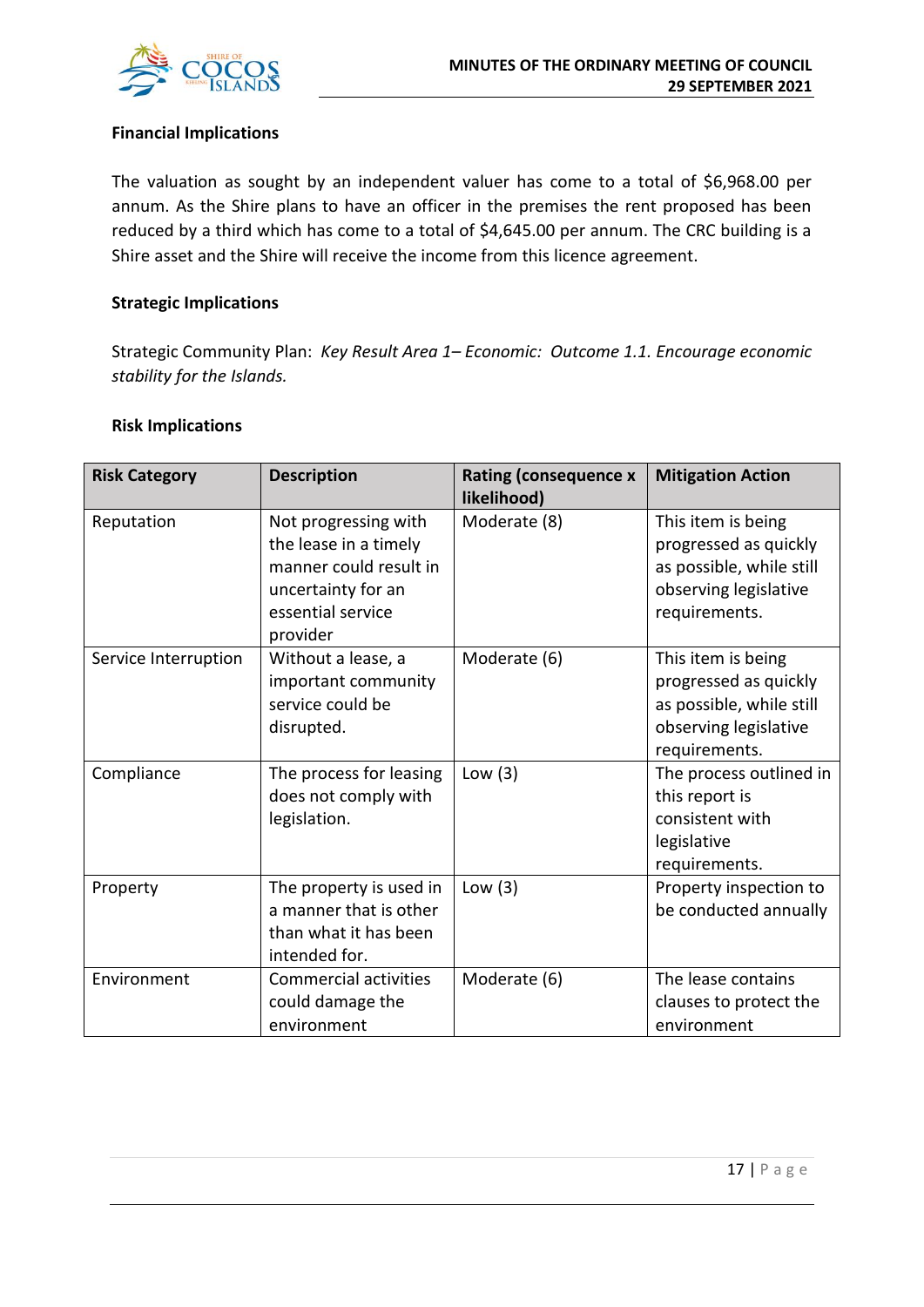

#### **Risk Matrix**

| Consequence /<br>Likelihood | Insignificant (1) | Minor (2)    | Medium (3)       | Major (4)        | <b>Extreme (5)</b> |
|-----------------------------|-------------------|--------------|------------------|------------------|--------------------|
| <b>Almost Certain (5)</b>   | Moderate (5)      | High $(10)$  | <b>High (15)</b> | Extreme (20)     | Extreme (25)       |
| Likely (4)                  | Low(4)            | Moderate (8) | <b>High (12)</b> | <b>High (16)</b> | Extreme (20)       |
| Possible (3)                | Low(3)            | Moderate (6) | Moderate (9)     | <b>High (12)</b> | <b>High (15)</b>   |
| Unlikely (2)                | Low(2)            | Low $(4)$    | Moderate (6)     | Moderate (8)     | <b>High (10)</b>   |
| Rare (1)                    | Low(1)            | Low $(2)$    | Low $(3)$        | Low $(4)$        | Moderate (5)       |

#### **Voting Requirements**

Simple majority

#### **Conclusion**

The request for a licence agreement is presented to Council for consideration. The Officer's recommendation is that the Occupation Licence is formally signed by the Chief Executive Officer and the Shire President as it supports the provision of an important service for the community.

#### **OFFICER'S RECOMMENDATION – ITEM NO 10.2.1**

THAT COUNCIL, BY SIMPLE MAJORITY, RESOLVES TO AUTHORISE THE CHIEF EXECUTIVE OFFICER TO ENTER INTO AN OCCUPATION LICENCE AT PART LOT 225 AND 227 HOME ISLAND, CRC TENANCY 9 WITH PARKS AUSTRALIA AS PER ATTACHMENT 10.2.1.1, SUBJECT TO THE FOLLOWING CONDITIONS:

- 1. THAT THE ANNUAL LICENCE FEE BE SET AS TWO THIRDS OF THE MARKET VALUATION (\$4,645), SUBJECT TO ANNUAL CPI REVIEWS, AND A MARKET REVIEW AT THE EXERCISE OF ANY FURTHER TERMS;
- 2. THE LICENCE AGREEMENT BEING FOR FIVE (5) YEARS;
- 3. THE PURPOSE OF THE LEASE IS FOR PARKS AUSTRALIA TO OPERATE THEIR SERVICES FROM HOME ISLAND;
- 4. THAT REGULAR INSPECTIONS OF COMMERCIAL TENANCY BE UNDERTAKEN;
- 5. PARKS AUSTRALIA IS CLASSIFIED AN 'INSTRUMENTALITY OF THE CROWN' AND IS EXEMPT FROM THE DISPOSITION OF PROPERTY REQUIREMENTS AS PER R.30(2)(C)(ii) OF THE *LOCAL GOVERNMENT (FUNCTIONS AND GENERAL) REGULATIONS 1996*.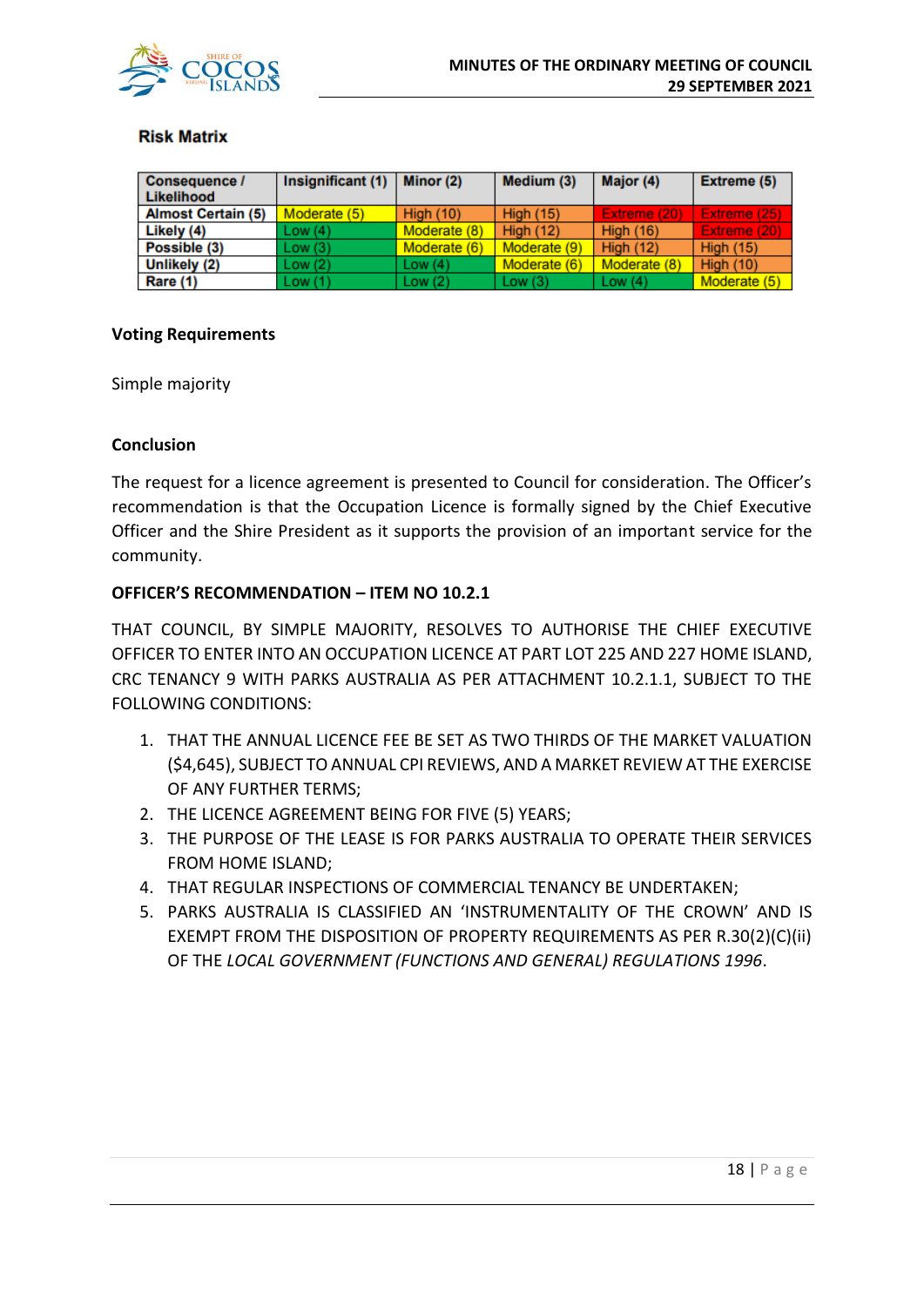

#### **COUNCIL RESOLUTION – ITEM NO 10.2.1**

**MOVED CR HAMIRIL SECONDED CR CHARLSTON**

**THAT COUNCIL, BY SIMPLE MAJORITY, RESOLVES TO AUTHORISE THE CHIEF EXECUTIVE OFFICER TO ENTER INTO AN OCCUPATION LICENCE AT PART LOT 225 AND 227 HOME ISLAND, CRC TENANCY 9 WITH PARKS AUSTRALIA AS PER ATTACHMENT 10.2.1.1, SUBJECT TO THE FOLLOWING CONDITIONS:**

- **1. THAT THE ANNUAL LICENCE FEE BE SET AS TWO THIRDS OF THE MARKET VALUATION (\$4,645), SUBJECT TO ANNUAL CPI REVIEWS, AND A MARKET REVIEW AT THE EXERCISE OF ANY FURTHER TERMS;**
- **2. THE LICENCE AGREEMENT BEING FOR FIVE (5) YEARS;**
- **3. THE PURPOSE OF THE LEASE IS FOR PARKS AUSTRALIA TO OPERATE THEIR SERVICES FROM HOME ISLAND;**
- **4. THAT REGULAR INSPECTIONS OF COMMERCIAL TENANCY BE UNDERTAKEN;**
- **5. PARKS AUSTRALIA IS CLASSIFIED AN 'INSTRUMENTALITY OF THE CROWN' AND IS EXEMPT FROM THE DISPOSITION OF PROPERTY REQUIREMENTS AS PER R.30(2)(C)(ii) OF THE** *LOCAL GOVERNMENT (FUNCTIONS AND GENERAL) REGULATIONS 1996***.**

**THE MOTION WAS PUT AND DECLARED CARRIED (4/0)**

**FOR:** CHARLSTON, HAMIRIL, LACY, MINKOM **AGAINST:** NIL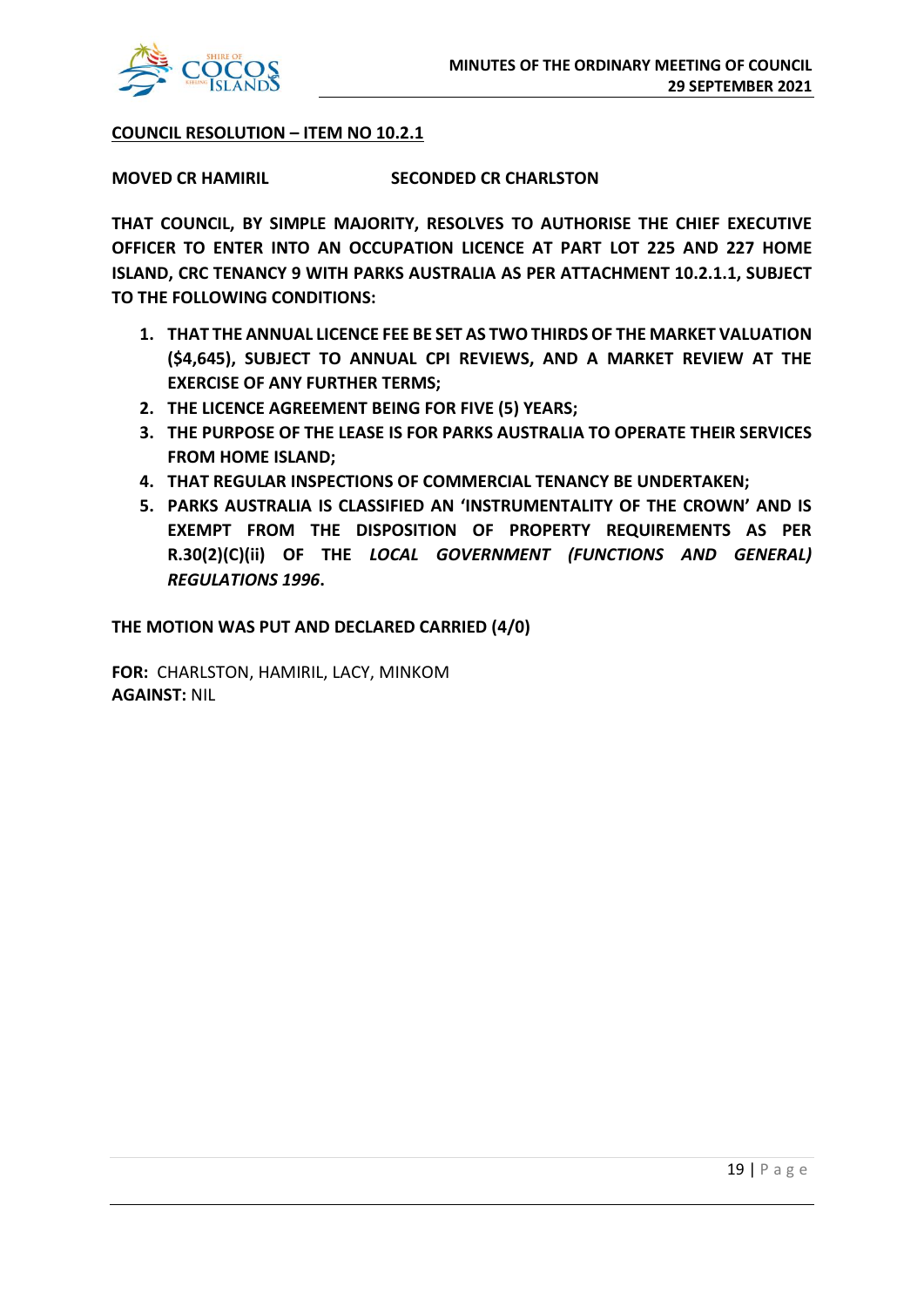

# **10.3 PLANNING/BUILDING**

Nil

### **10.4 ADMINISTRATION**

#### **10.4.1 UPDATE ON CORPORATE BUSINESS PLAN ACTIONS – JUNE 2021**

# **Report Information**

| Date:                       | 8 September 2021                                                 |
|-----------------------------|------------------------------------------------------------------|
| Location:                   | Not Applicable                                                   |
| Applicant:                  | Not Applicable                                                   |
| File Ref:                   | Not Applicable                                                   |
| Disclosure of Interest: Nil |                                                                  |
| <b>Reporting Officer:</b>   | <b>Chief Executive Officer</b>                                   |
| Island:                     | Whole of Shire                                                   |
| Attachments:                | 10.4.1.1 - Update on Corporate Business Plan Actions - June 2021 |

# **Authority / Discretion**

#### **Definition**

|             | Advocacy       | When Council advocates on its own behalf or on behalf of its         |
|-------------|----------------|----------------------------------------------------------------------|
|             |                | community to another level of government/body/agency.                |
| $\boxtimes$ | Executive      | The substantial direction setting and oversight role of the          |
|             |                | Council. E.g. adopting plans and reports, accepting tenders,         |
|             |                | directing operations, setting and amending budgets.                  |
|             | Legislative    | Includes adopting local laws, town planning schemes and              |
|             |                | policies. Review when Council reviews decisions made by              |
|             |                | officers.                                                            |
|             | Quasi-Judicial | When Council determines an application / matter that directly        |
|             |                | affects a person's right and interest. The judicial character arises |
|             |                | from the obligations to abide by the principles of natural justice.  |
|             |                | Examples of Quasi-Judicial authority include town planning           |
|             |                | applications, building licenses, applications for other permits /    |
|             |                | licenses.                                                            |
|             | Information    | Includes items provides to Council for information purposes only     |
|             |                | that do not require a decision of Council (i.e. $-$ for noting).     |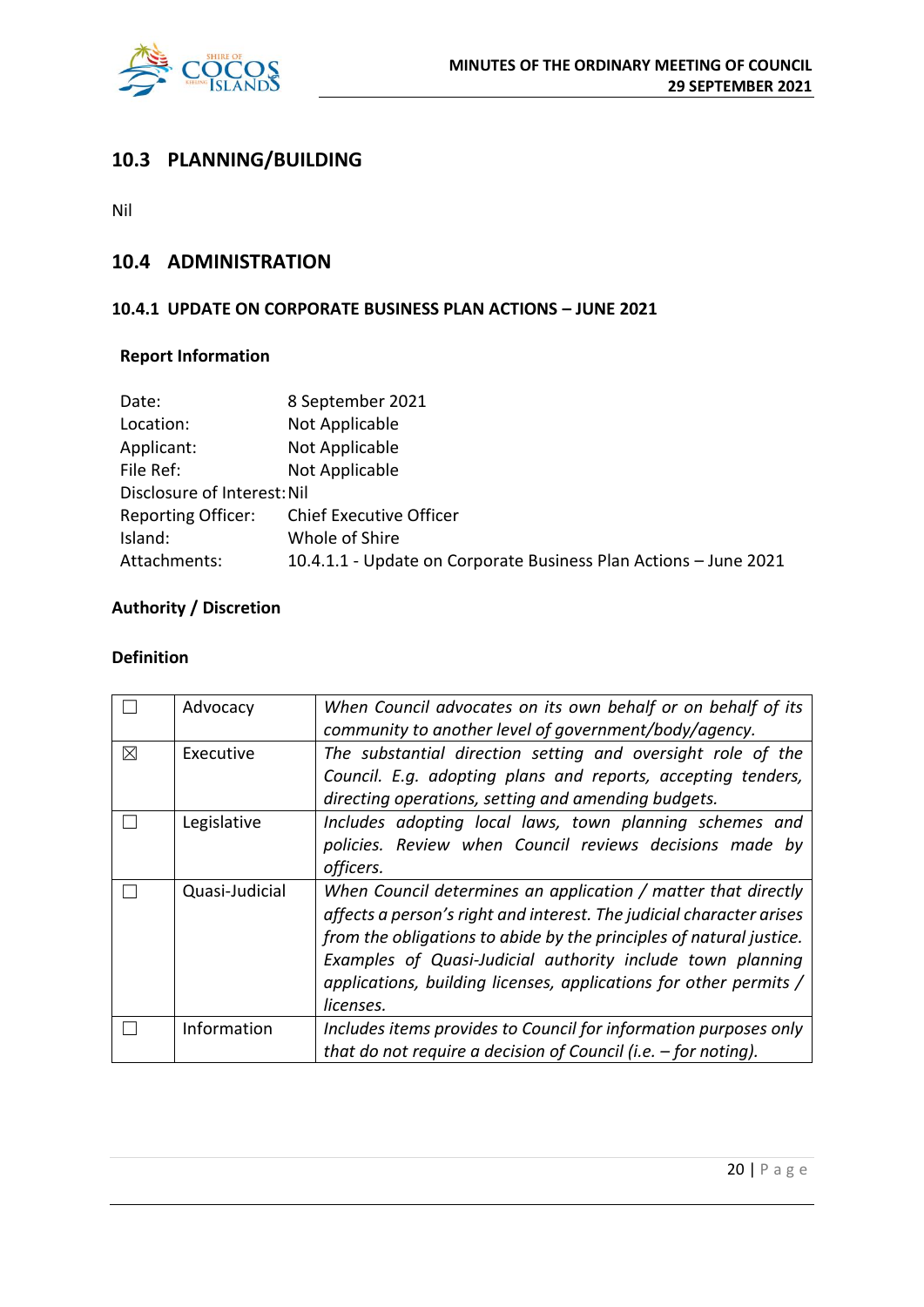

#### **Report Purpose**

The purpose of this report is for Council to note the progression that the Shire is making against the actions set out within the Corporate Business Plan 2020-2024.

#### **Relevant Documents**

Available for viewing at the meeting Nil

#### **Background**

The Corporate Business Plan (CBP) is a part of the Integrated Planning and Reporting Framework and a key operational document that takes into consideration other planning documents including the Strategic Community Plan, Long Term Financial Plan and Asset Management Plans. The CBP identifies Council's priorities and details current services, future operations and major projects expected to be undertaken by the Shire over the next four years. The CBP outlines the operational activities that will be undertaken to achieve the outcomes of the Strategic Community Plan to ensure the Shire activates the goals and aspirations outlined in the Strategic Community Plan.

Councillors and Shire Staff participated in a Corporate Planning Day in October 2018 to review and update the CBP to ensure it is achievable and reflects where the Shire is currently and where it needs to be. In May 2020, Council completed a minor review as required by the *Local Government Act 1995 (WA) (CKI)*.

#### **Comment**

Details of all updates against the actions within the Corporate Business Plan 2020-2024 as at June 2021 is contained in Attachment 10.4.1.1 Update on Corporate Business Plan Actions – June 2021.

Some of the highlights for the 2020/21 financial year are as follows:

- Construction on the refurbishment of the Home Island Retail Precinct commenced;
- Training and apprenticeship opportunities with the Shire commenced in the areas of Horticulture, Joinery and Carpentry and Mechanical;
- Project finalised to create and maintain Cemetery Register;
- Lionel Allen collection was catalogued in collaboration with WA Museum;
- Three Shire organised marine debris clean-ups and one "adopt a Beach" clean-up occurred;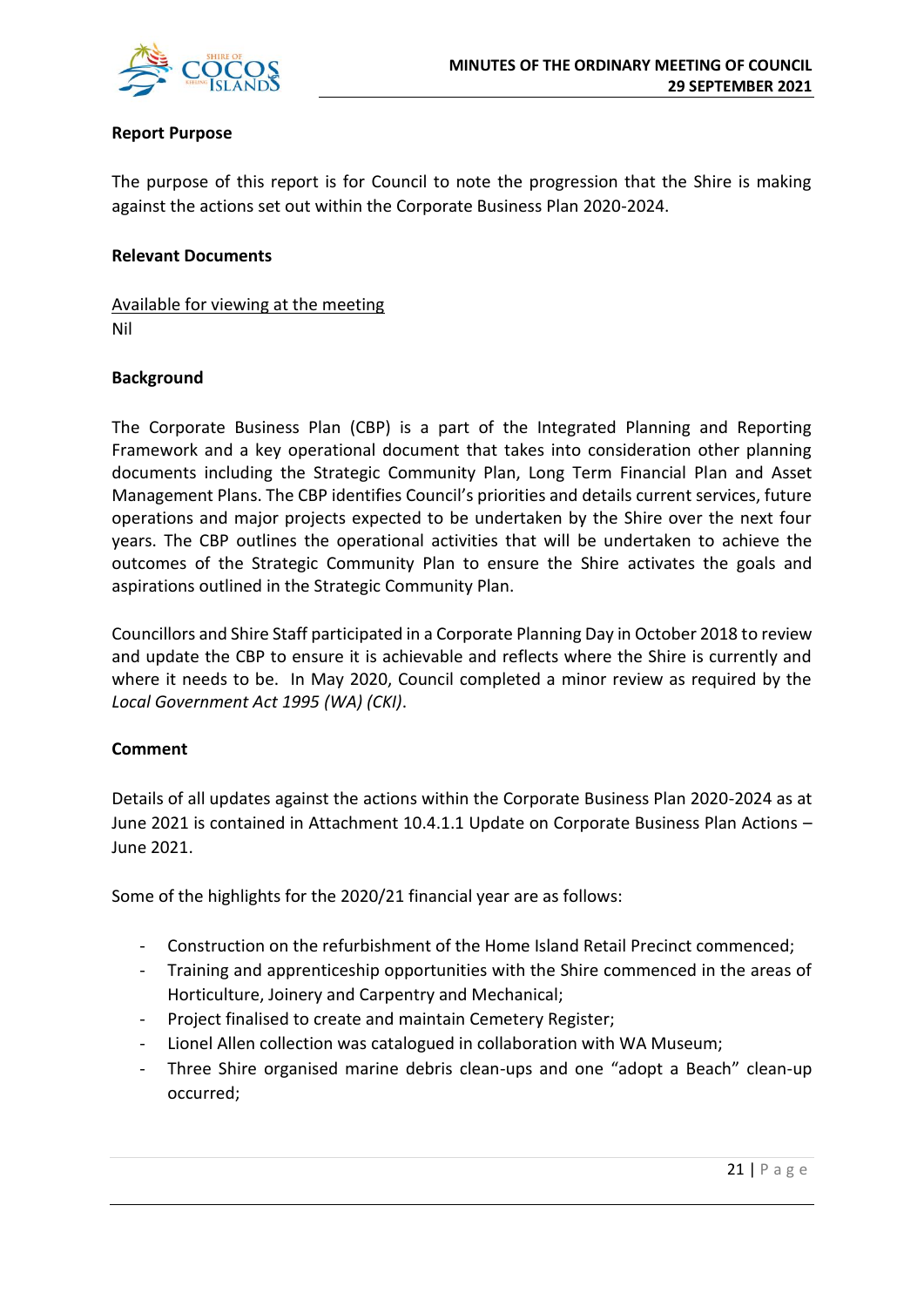

- Oceans Institute Marine Debris Assessment Report was received by Council.

#### **Policy and Legislative Implications**

Under s5.56(1) of the *Local Government Act 1995 (WA) (CKI)* all local governments are required to produce a plan for the future. Regulation 19DA(6) of the *Local Government (Administration) Regulations 1996* requires that Council considers adoption of the Corporate Business Plan (CBP) when it is revised or any other modifications are made. Whilst there is no legislative requirement for the reporting of updates against the actions to council about the CBP, the Department published best practice guidelines about implementation of the IPR process in which regular reporting to Council is strongly encouraged.

#### **Financial Implications**

There are no direct financial implications associated with this report.

#### **Strategic Implications**

Shire of Cocos (Keeling) Islands Strategic Community Plan 2016 – 2026: *Outcome 4.1 - An informed Council leading working with others to advance our Islands 4.1.1 - To provide leadership to the community*

#### **Risk Implications**

| <b>Risk Category</b> | <b>Description</b>                                                                                                                                       | <b>Rating (consequence</b><br>x likelihood) | <b>Mitigation Action</b>                                                                                     |
|----------------------|----------------------------------------------------------------------------------------------------------------------------------------------------------|---------------------------------------------|--------------------------------------------------------------------------------------------------------------|
| Financial            | The CBP commits<br>the Shire beyond its<br>resourcing capacity                                                                                           | Moderate (9)                                | Review done in the<br>context of the<br>budget and human<br>resourcing.                                      |
| Reputation           | The CBP is a public<br>document to which<br>the Shire is held<br>accountable by the<br>Community. Failure<br>to deliver can reflect<br>badly on Council. | Moderate (9)                                | Ongoing monitoring<br>of the CBP actions to<br>ensure the activities<br>align with identified<br>priorities. |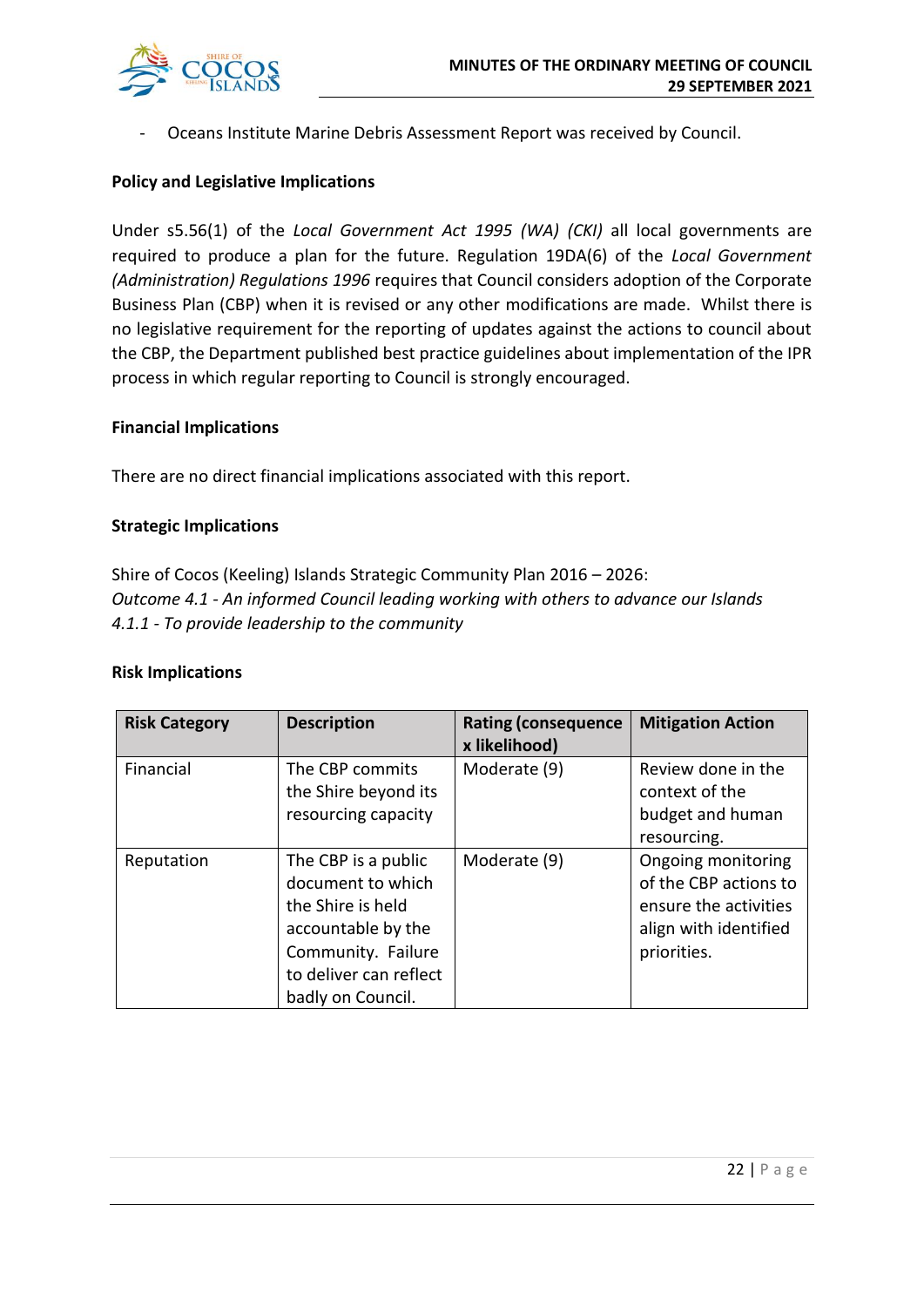

#### **Risk Matrix**

| Consequence /<br>Likelihood | Insignificant (1) | Minor (2)        | Medium (3)       | Major (4)        | Extreme (5)      |
|-----------------------------|-------------------|------------------|------------------|------------------|------------------|
| <b>Almost Certain (5)</b>   | Moderate (5)      | <b>High (10)</b> | <b>High (15)</b> | Extreme (20)     | Extreme (25)     |
| Likely (4)                  | Low(4)            | Moderate (8)     | <b>High (12)</b> | <b>High (16)</b> | Extreme (20)     |
| Possible (3)                | Low(3)            | Moderate (6)     | Moderate (9)     | High $(12)$      | <b>High (15)</b> |
| Unlikely (2)                | Low(2)            | Low(4)           | Moderate (6)     | Moderate (8)     | <b>High (10)</b> |
| Rare (1)                    | Low(1)            | Low $(2)$        | Low $(3)$        | Low $(4)$        | Moderate (5)     |

#### **Voting Requirements**

Simple Majority

#### **Conclusion**

Whilst it is not a statutory requirement to provide an update report to Council on a regular basis, it is good practice. This report provides Council and the community the opportunity to have oversight in the actions and achievements of the Shire.

#### **OFFICER RECOMMENDATION – ITEM NO 10.4.1**

THAT COUNCIL, BY SIMPLE MAJORITY RECEIVES THE JUNE 2021 UPDATE ON THE SHIRE OF COCOS (KEELING) ISLANDS CORPORATE BUSINESS PLAN 2020 – 2024.

#### **COUNCIL RESOLUTION – ITEM NO 10.4.1**

#### **MOVED CR CHARLSTON SECONDED CR LACY**

**THAT COUNCIL, BY SIMPLE MAJORITY RECEIVES THE JUNE 2021 UPDATE ON THE SHIRE OF COCOS (KEELING) ISLANDS CORPORATE BUSINESS PLAN 2020 – 2024.**

**THE MOTION WAS PUT AND DECLARED CARRIED (4/0)**

**FOR:** CHARLSTON, HAMIRIL, LACY, MINKOM **AGAINST:** NIL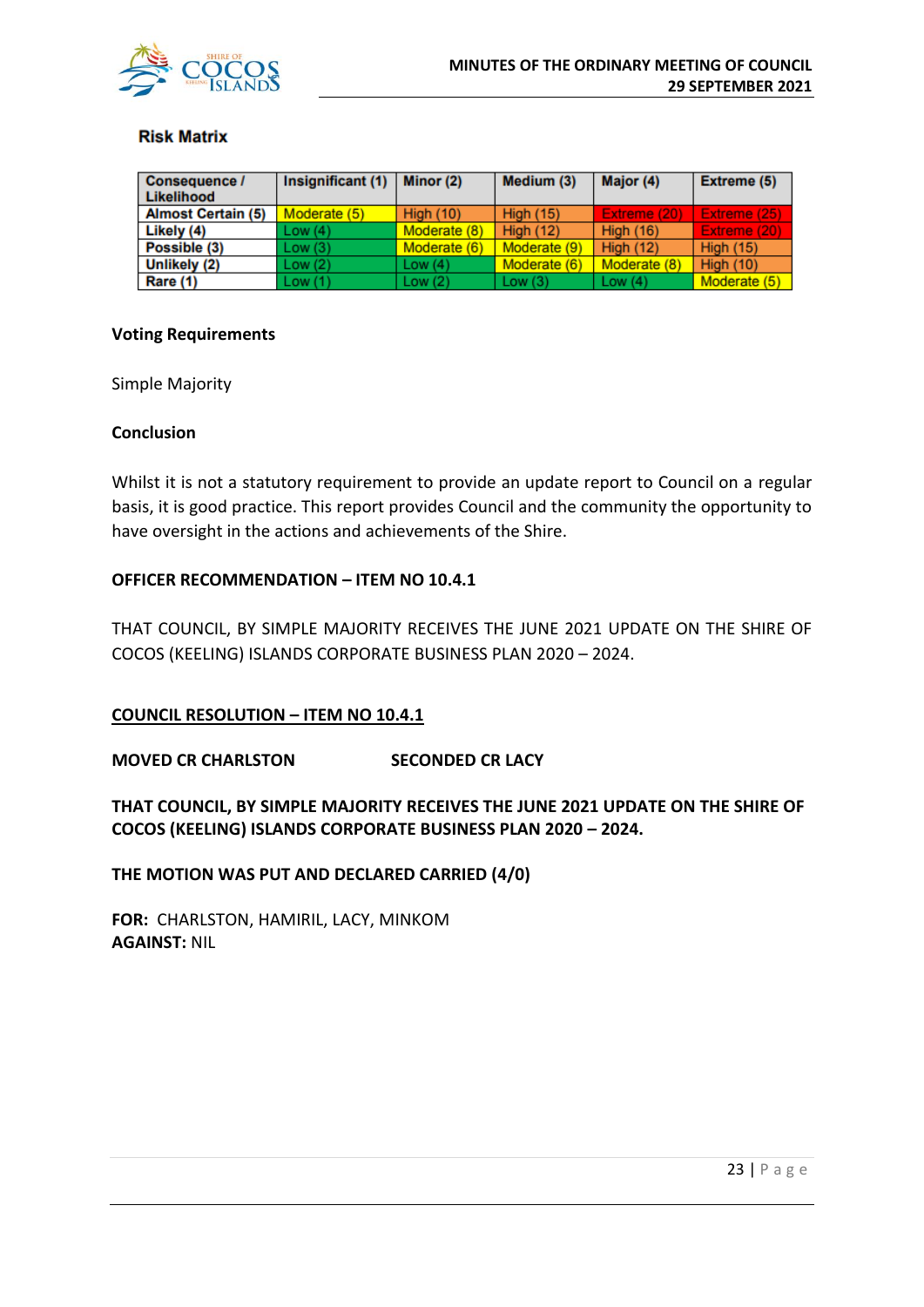

#### **10.4.2 BUDGET VARIATION – SUPPLEMENTARY ROAD FUNDING**

#### **Report Information**

| Date:                       | 21 September 2021              |
|-----------------------------|--------------------------------|
| Location:                   | Not Applicable                 |
| Applicant:                  | Not Applicable                 |
| File Ref:                   | Not Applicable                 |
| Disclosure of Interest: Nil |                                |
| <b>Reporting Officer:</b>   | <b>Chief Executive Officer</b> |
| Island:                     | Home Island                    |
| Attachments:                | Nil                            |

#### **Authority / Discretion**

#### **Definition**

|             | Advocacy       | When Council advocates on its own behalf or on behalf of its<br>community to another level of government/body/agency.                                                                                                                                                                                                                                        |
|-------------|----------------|--------------------------------------------------------------------------------------------------------------------------------------------------------------------------------------------------------------------------------------------------------------------------------------------------------------------------------------------------------------|
| $\boxtimes$ | Executive      | The substantial direction setting and oversight role of the<br>Council. E.g. adopting plans and reports, accepting tenders,<br>directing operations, setting and amending budgets.                                                                                                                                                                           |
|             | Legislative    | Includes adopting local laws, town planning schemes and<br>policies. Review when Council reviews decisions made by<br>officers.                                                                                                                                                                                                                              |
|             | Quasi-Judicial | When Council determines an application / matter that directly<br>affects a person's right and interest. The judicial character arises<br>from the obligations to abide by the principles of natural justice.<br>Examples of Quasi-Judicial authority include town planning<br>applications, building licenses, applications for other permits /<br>licenses. |
|             | Information    | Includes items provides to Council for information purposes only<br>that do not require a decision of Council (i.e. $-$ for noting).                                                                                                                                                                                                                         |

#### **Report Purpose**

The purpose of this report is for Council to consider approved Supplementary Road Funding by the Department of Infrastructure, Transport, Regional Development and Communications (the Department) and the associated variation to the 2021/22 Annual Budget.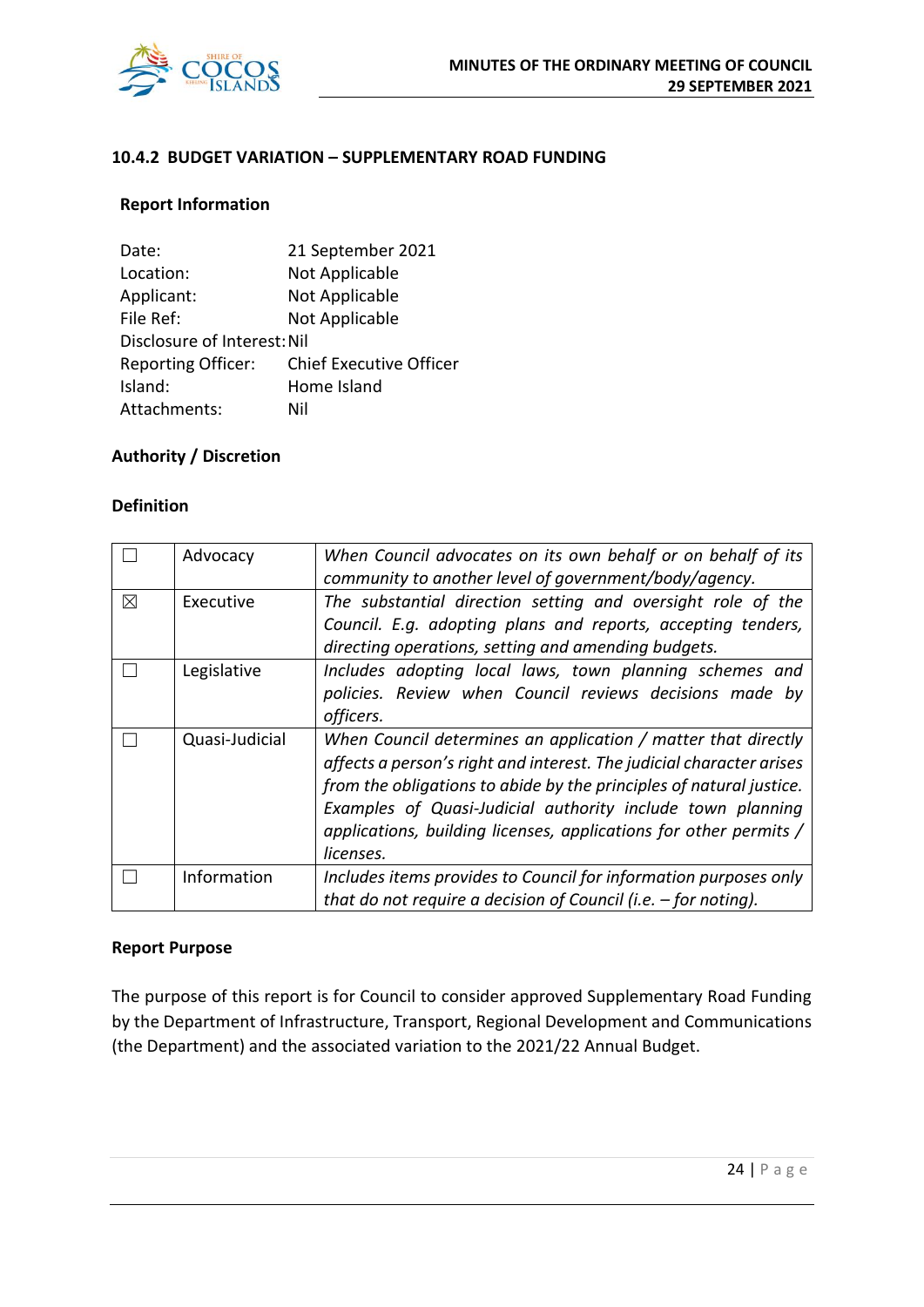

#### **Relevant Documents**

#### Available for viewing at the meeting

#### **Background**

In August 2021, the Department contacted the Shire requesting any projects that would be eligible for up to \$200,000 of Supplementary Road Funding.

Currently 26% of 4,410 lineal metres of paved road network on Home Island is in poor condition with a further 35% of the paved road surface needing replacement within the next 10 years. The Shire's focus is to continue replacing poor sections of these roads using condition-based inspections.

The current adopted budget did not have a suitable unfunded project that was eligible, however the adopted budget did provide for the current reconstruction of Jalan Mawar as follows:

| <b>Description</b>                                                                                  | <b>Total Cost</b> | <b>Funding</b>                                     |          |  |
|-----------------------------------------------------------------------------------------------------|-------------------|----------------------------------------------------|----------|--|
|                                                                                                     |                   | <b>Municipal Funds</b><br><b>Roads to Recovery</b> |          |  |
| Reconstruction of 300m2 of<br>Jalan Mawar from the<br>intersection of Jalan Masjid<br>heading south | \$155,371         | \$99,000                                           | \$56,371 |  |

#### **Comment**

To maximise the funding opportunity of up to \$200,000, the Shire proposed to the Department to amend the current project to reconstruct a portion of Jalan Mawar (300m2) to 150m2 and to include a portion of Jalan Masjid (700m2) to maximise the funding opportunity.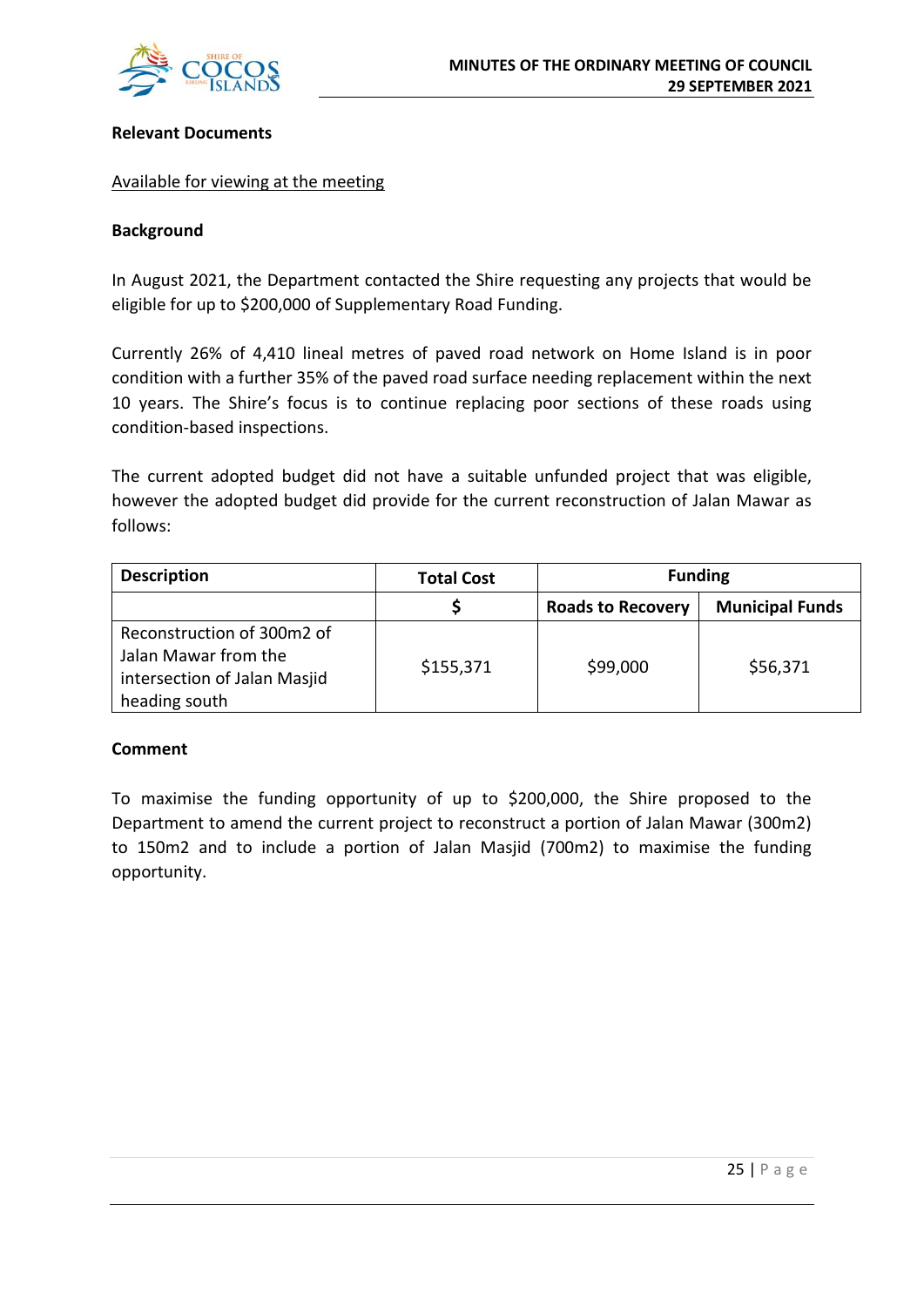



The total cost of the proposed project is \$307,340 with funding to be provided by the Supplementary Roads Funding (\$200,000), and the remainder from the Shire's own source funding (\$99,000 Roads to Recovery; \$8,340 municipal funds). This will result in an expected saving to the Shire of \$48,031 from original budget expectations, whilst enabling 550m2 of additional road renewal to occur.

The project is proposed to have the following project and funding milestones:

*Project Milestones* October 2021 – Project Approved and Materials Ordered January 2022 – Pavers and Materials Delivered February 2022 – Remove Existing Pavers March 2022 – Kerbs Installed and Commence Installation of Pavers June 2022 – Completion of Project

### *Funding Milestones*

- 1. 30% Pavers Ordered (\$60,000) (Oct 2021)
- 2. 30% Pavers Delivered (\$60,000) (Jan 2022)
- 3. 40% Project Completed (\$80,000) (Jun 2022)

The above milestones may vary as the funding agreement with the Department is yet to be provided for review and signing.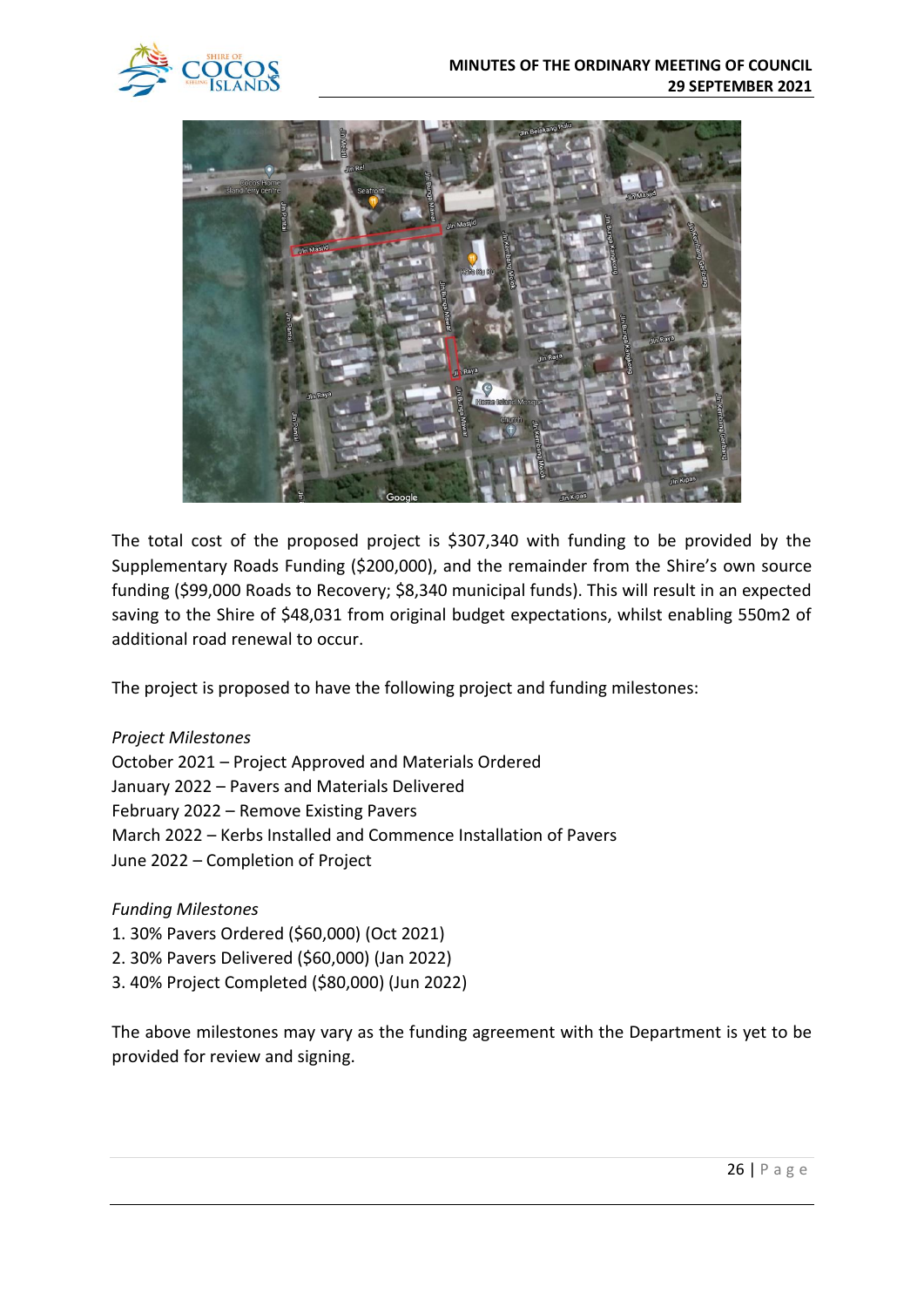

#### **Policy and Legislative Implications**

Section 6.8. of the *Local Government Act 1995 (WA) (CKI)* states: *6.8. Expenditure from municipal fund not included in annual budget (1) A local government is not to incur expenditure from its municipal fund for an additional purpose except where the expenditure — (a) is incurred in a financial year before the adoption of the annual budget by the local government; or (b) is authorised in advance by resolution\*; or* 

*(c) is authorised in advance by the mayor or president in an emergency.* 

*\* Absolute majority required.*

#### **Financial Implications**

This funding opportunity will result in an expected saving to the Shire of \$48,031 from original budget expectations, whilst enabling 550m2 of additional road renewal to occur.

#### **Strategic Implications**

Shire of Cocos (Keeling) Islands Strategic Community Plan 2017 - 2027 *Key Result Area 4 – Civic Leadership Objective 4 – Ensure efficient and effective management of the organisation and financial resources.*

#### **Risk Implications**

| <b>Risk Category</b> | <b>Description</b>                                                                                                                              | Rating (consequence x<br>likelihood) | <b>Mitigation Action</b>                                                                                             |
|----------------------|-------------------------------------------------------------------------------------------------------------------------------------------------|--------------------------------------|----------------------------------------------------------------------------------------------------------------------|
| Financial            | Funding and<br>expenditure budgets<br>are utilised without<br>council approval<br>resulting in<br>misallocation of funds<br>for priority areas. | Moderate                             | Ensure council adopt<br>the utilisation of Shire<br>resources via council<br>report prior to<br>commitment of funds. |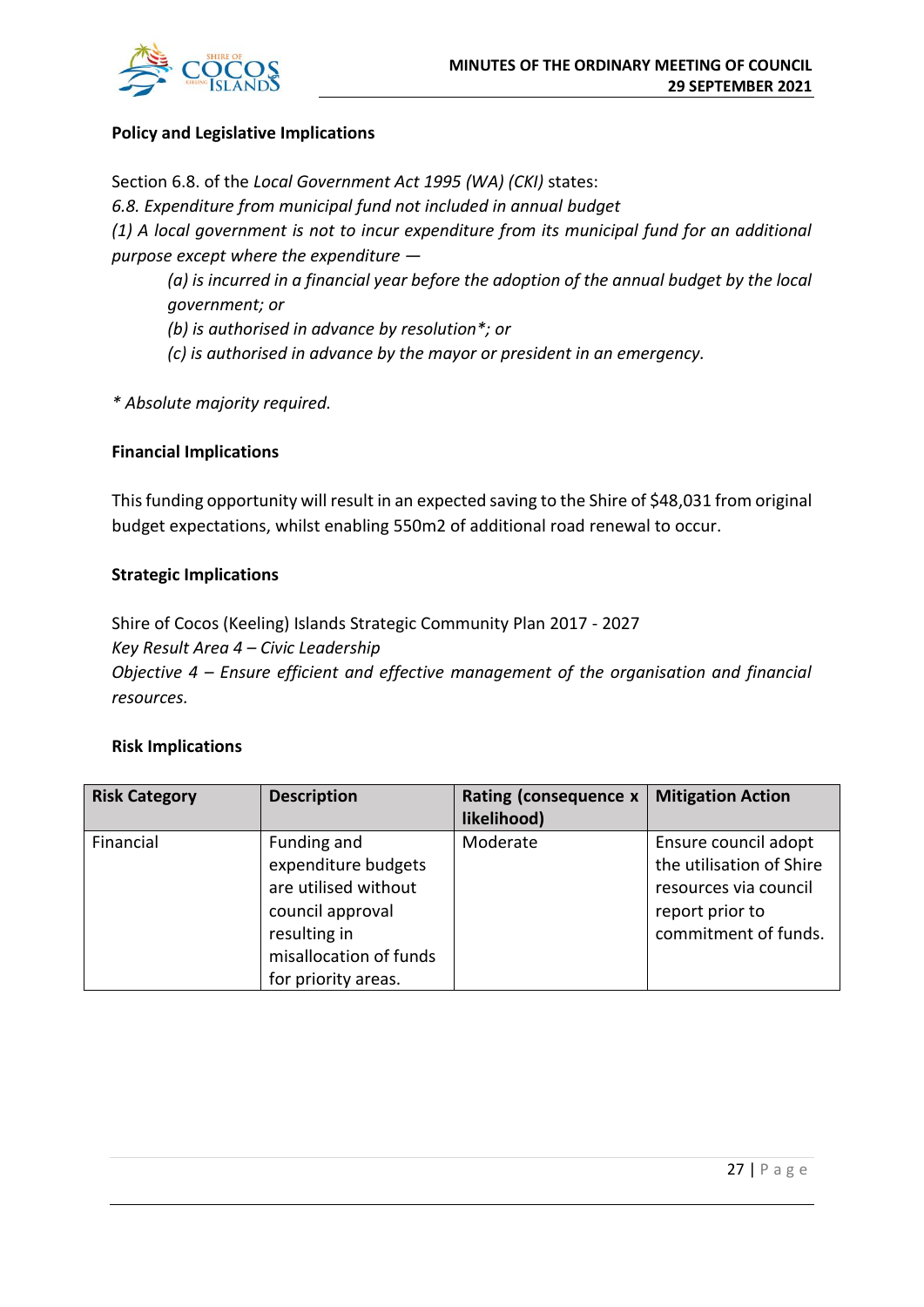

#### **Risk Matrix**

| <b>Consequence /</b><br>Likelihood | Insignificant (1) | Minor (2)        | Medium (3)       | Major (4)        | Extreme (5)      |
|------------------------------------|-------------------|------------------|------------------|------------------|------------------|
| <b>Almost Certain (5)</b>          | Moderate (5)      | <b>High (10)</b> | <b>High (15)</b> | Extreme (20)     | Extreme (25)     |
| Likely (4)                         | Low(4)            | Moderate (8)     | <b>High (12)</b> | <b>High (16)</b> | Extreme (20)     |
| Possible (3)                       | Low(3)            | Moderate (6)     | Moderate (9)     | High $(12)$      | <b>High (15)</b> |
| Unlikely (2)                       | Low(2)            | Low $(4)$        | Moderate (6)     | Moderate (8)     | <b>High (10)</b> |
| Rare (1)                           | Low(1)            | Low $(2)$        | Low $(3)$        | Low $(4)$        | Moderate (5)     |

#### **Voting Requirements**

Absolute Majority

#### **Conclusion**

To maximise a funding opportunity to renew additional road assets, approval is sought from Council to support the funding application and to approve the following variation to the 2021/2022 Annual Budget:

| <b>Description</b>                                              | Amount        |
|-----------------------------------------------------------------|---------------|
| Revised Project - Reconstruction of Jalan Mawar (150m2) -       | ( \$101, 135) |
| <b>Reduction to Project Cost</b>                                |               |
| New Project - Reconstruction of Jalan Masjid (700m2) - Increase | \$253,104     |
| Expenditure                                                     |               |
| No Change - Non-Operating Grant - Roads to Recovery (\$99,000)  |               |
| New Non-Operating Grant – Supplementary Road Funding            | (\$200,000)   |
| Reduction in Municipal Funds Required - Unallocated Surplus     | \$48,031      |

#### **OFFICER'S RECOMMENDATION – ITEM NO 10.4.2**

THAT COUNCIL, BY ABSOLUTE MAJORITY, PURSUANT TO SECTION 6.8. OF THE *LOCAL GOVERNMENT ACT 1995 (WA) (CKI)* APPROVES THE FOLLOWING VARIATION TO THE 2021/2022 ANNUAL BUDGET:

| Description                                                     | Amount        |
|-----------------------------------------------------------------|---------------|
| Revised Project – Reconstruction of Jalan Mawar (150m2) –       | ( \$101, 135) |
| Reduction to Project Expenditure                                |               |
| New Project - Reconstruction of Jalan Masjid (700m2) - Increase | \$253,104     |
| Expenditure                                                     |               |
| No Change – Non-Operating Grant – Roads to Recovery (\$99,000)  |               |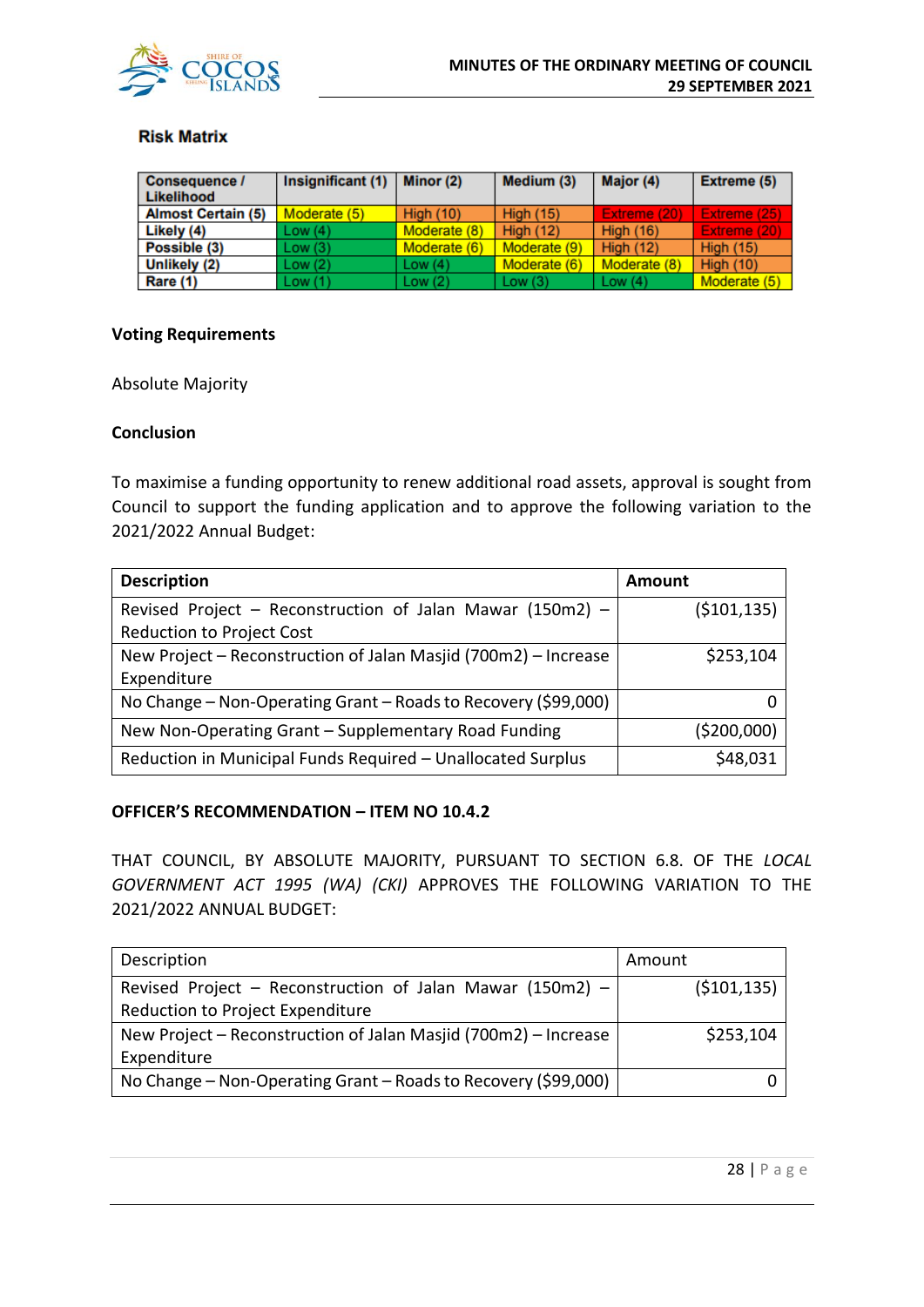

| New Non-Operating Grant – Supplementary Road Funding        | ( \$200,000) |
|-------------------------------------------------------------|--------------|
| Reduction in Municipal Funds Required – Unallocated Surplus | \$48,031     |

#### **COUNCIL RESOLUTION – ITEM NO 10.4.2**

#### **MOVED CR LACY SECONDED CR CHARLSTON**

**THAT COUNCIL, BY ABSOLUTE MAJORITY, PURSUANT TO SECTION 6.8. OF THE** *LOCAL GOVERNMENT ACT 1995 (WA) (CKI)* **APPROVES THE FOLLOWING VARIATION TO THE 2021/2022 ANNUAL BUDGET:**

| <b>Description</b>                                          | <b>Amount</b> |
|-------------------------------------------------------------|---------------|
| Revised Project - Reconstruction of Jalan Mawar (150m2) -   | ( \$101, 135) |
| <b>Reduction to Project Expenditure</b>                     |               |
| New Project - Reconstruction of Jalan Masjid (700m2) -      | \$253,104     |
| <b>Increase Expenditure</b>                                 |               |
| No Change - Non-Operating Grant - Roads to Recovery         |               |
| (599,000)                                                   |               |
| New Non-Operating Grant - Supplementary Road Funding        | ( \$200,000]  |
| Reduction in Municipal Funds Required - Unallocated Surplus | \$48,031      |

#### **THE MOTION WAS PUT AND DECLARED CARRIED BY ABSOLUTE MAJORITY (4/0)**

**FOR:** CHARLSTON, HAMIRIL, LACY, MINKOM **AGAINST:** NIL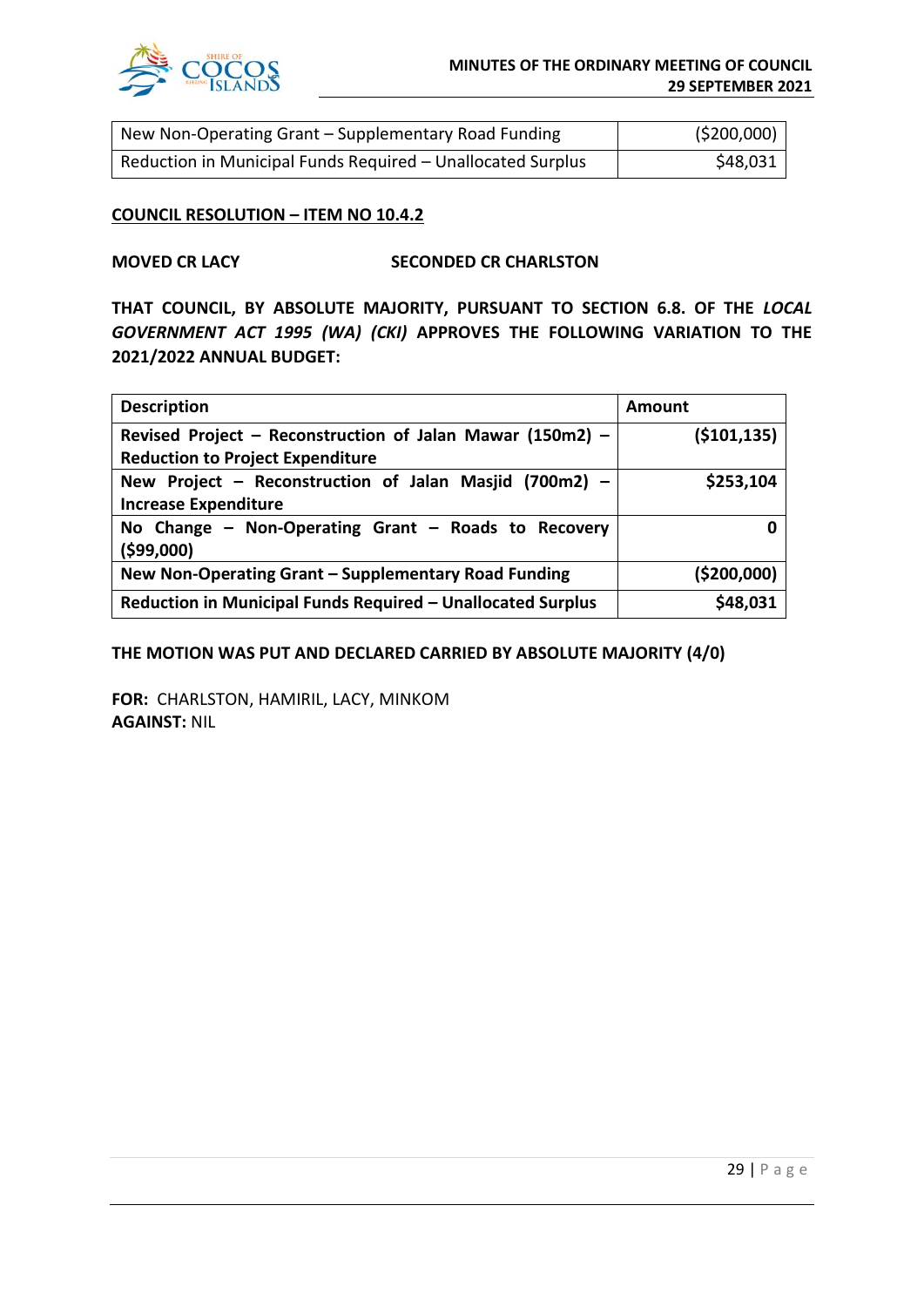

#### **10.4.3 SERVICES OVER THE CHRISTMAS AND NEW YEAR PERIOD 2021/2022**

#### **Report Information**

| Date:                       |                                 |
|-----------------------------|---------------------------------|
| Applicant:                  | Not applicable                  |
| Location:                   | Not applicable                  |
| File Ref:                   |                                 |
| Disclosure of Interest: Nil |                                 |
| <b>Reporting Officer:</b>   | Governance and Risk Coordinator |
| Island:                     | Shire wide                      |
| Attachments:                | Nil                             |

|   | Advocacy       | When Council advocates on its own behalf or on behalf of its                                                                                                                                                                                                                                                                                                 |
|---|----------------|--------------------------------------------------------------------------------------------------------------------------------------------------------------------------------------------------------------------------------------------------------------------------------------------------------------------------------------------------------------|
|   |                | community to another level of government/body/agency.                                                                                                                                                                                                                                                                                                        |
| 冈 | Executive      | The substantial direction setting and oversight role of the                                                                                                                                                                                                                                                                                                  |
|   |                | Council. E.g. adopting plans and reports, accepting tenders,                                                                                                                                                                                                                                                                                                 |
|   |                | directing operations, setting and amending budgets.                                                                                                                                                                                                                                                                                                          |
|   | Legislative    | Includes adopting local laws, town planning schemes and                                                                                                                                                                                                                                                                                                      |
|   |                | policies. Review when Council reviews decisions made by                                                                                                                                                                                                                                                                                                      |
|   |                | officers.                                                                                                                                                                                                                                                                                                                                                    |
|   | Quasi-Judicial | When Council determines an application / matter that directly<br>affects a person's right and interest. The judicial character arises<br>from the obligations to abide by the principles of natural justice.<br>Examples of Quasi-Judicial authority include town planning<br>applications, building licenses, applications for other permits /<br>licenses. |
|   | Information    | Includes items provides to Council for information purposes only<br>that do not require a decision of Council (i.e. $-$ for noting).                                                                                                                                                                                                                         |

#### **Report Purpose**

In previous years, the Shire's Administration Building closed over the Christmas and New Year period. There have not been any negative consequences as a result with vital and emergency services available over these times.

This year, the Christmas period public holidays are on Monday 27 December and Tuesday 28 December 2021 and the New Year's Day public holiday is Monday 3 January 2022 (in lieu of Saturday 1 January) 2022.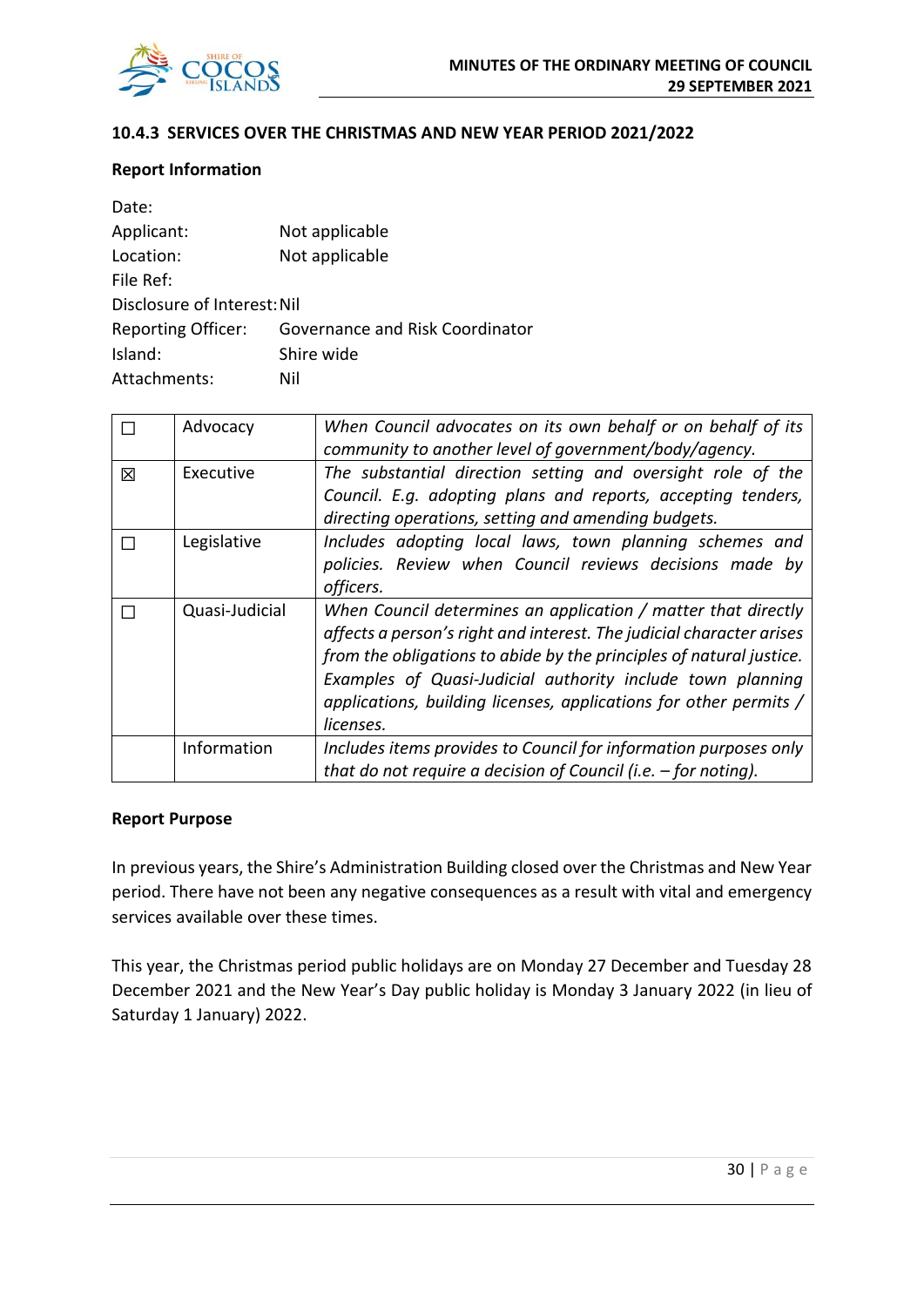

#### **Relevant Documents**

#### Available for viewing at the meeting

#### **Background**

The Shire has closed its Administration building for the Christmas period since 2019. Prior to this, the Shire retained skeleton staff during this period. Following a review of the relatively low customer access during these days, the Shire has had a 'full close down' for the last two Christmas and New Year periods. The Christmas closure is popular with staff, results in minimal impact on customers and enables staff leave to be cleared.

It is proposed that the Shire again close for the upcoming Christmas and end of year period to include all services with the exception of waste collection on identified days.

Staff would use annual leave or leave without pay for those days other than specified public holidays. This closure will be an active demonstration to staff of the family friendly workplace and recognition of their efforts.

The Manager Infrastructure and Works Supervisor will be available on call during this period.

It is not anticipated that customer service will be unduly impacted by the proposed closure, as this period has historically been quiet.

Advertising will occur through the Atoll and social media to inform the community of the times and dates the Administration building will be open/closed during this period as well information pertaining to the waste collection days.

| Open                                                                                                 | Closed |                                      | <b>Public</b><br><b>Holidav</b> |            | Close at<br>midday                                                                                                                    |                                                                                               |                                                   |
|------------------------------------------------------------------------------------------------------|--------|--------------------------------------|---------------------------------|------------|---------------------------------------------------------------------------------------------------------------------------------------|-----------------------------------------------------------------------------------------------|---------------------------------------------------|
| <b>Monday</b>                                                                                        |        | <b>Tuesdav</b>                       |                                 |            | Wednesday                                                                                                                             | <b>Thursday</b>                                                                               | <b>Friday</b>                                     |
| 27 Dec 2020<br><b>Public holiday</b>                                                                 |        | 28 Dec 2020<br><b>Public holiday</b> |                                 | Shire      | 29 Dec 2020<br>Administration<br>building closed.<br>West Island<br>business waste<br>pick up/Home<br>Island general<br>waste pick up | 30 Dec 2020<br>Shire<br>Administration<br>closed.<br>West Island<br>general waste pick<br>up. | 31 Dec 2021<br>Shire<br>Administration<br>closed. |
| 3 January 2022<br>4 Jan 2022<br><b>Public holiday</b><br>Shire<br>Administration<br>building re-open |        |                                      |                                 | 5 Jan 2022 | 6 Jan 2022                                                                                                                            | 7 Jan 2021                                                                                    |                                                   |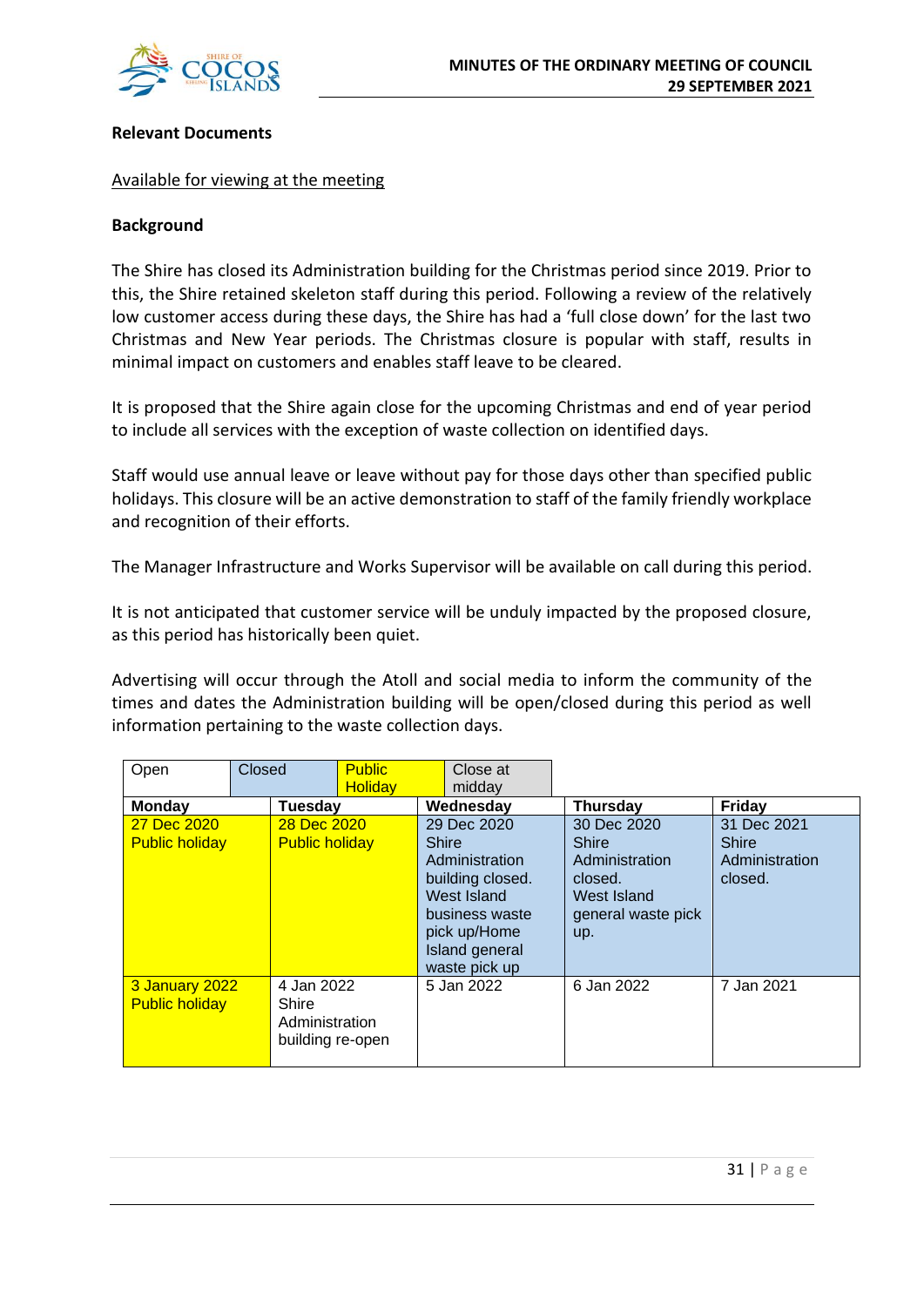

#### **Financial Implications**

Nil

#### **Policy and Legislative Implications**

Nil

#### **Strategic Implications**

Shire of Cocos (Keeling) Islands Strategic Community Plan 2016-2026 *Key Result Area: Civic Leadership Objective Outcome 4.1 An informed Council leading working with others to advance our Islands 4.1.2 – Continue to improve organisational planning*

#### **Risk Implications**

| <b>Risk Category</b>  | <b>Description</b>                                                                                                                 | Rating (consequence x   Mitigation Action<br>likelihood) |                                                                                                                          |
|-----------------------|------------------------------------------------------------------------------------------------------------------------------------|----------------------------------------------------------|--------------------------------------------------------------------------------------------------------------------------|
| Service Interruptions | Closure of the Shire's   Moderate $(6)$<br>Administration<br>building<br>the<br>over<br>Christmas and<br><b>New</b><br>year period |                                                          | CEO has ensured that<br>there is appropriate<br>the<br>coverage<br>over<br>Christmas<br>and<br><b>New</b><br>Year period |

#### **Risk Matrix**

| <b>Consequence /</b><br>Likelihood | Insignificant (1) | Minor (2)        | Medium (3)       | Major (4)        | Extreme (5)      |
|------------------------------------|-------------------|------------------|------------------|------------------|------------------|
| <b>Almost Certain (5)</b>          | Moderate (5)      | <b>High (10)</b> | <b>High (15)</b> | Extreme (20)     | Extreme (25)     |
| Likely (4)                         | Low (4)           | Moderate (8)     | <b>High (12)</b> | <b>High (16)</b> | Extreme (20)     |
| Possible (3)                       | Low (3)           | Moderate (6)     | Moderate (9)     | <b>High (12)</b> | <b>High (15)</b> |
| Unlikely (2)                       | Low (2)           | Low $(4)$        | Moderate (6)     | Moderate (8)     | <b>High (10)</b> |
| <b>Rare (1)</b>                    | Low (1)           | Low(2)           | Low(3)           | Low $(4)$        | Moderate (5)     |

#### **Conclusion**

It is recommended that the Shire's Administration building close for the Christmas and New Year period, from 12pm Friday 24 December 2021 until Monday 3 January 2022 (inclusive). The Shire's Administration building would re-open on Tuesday 4 January 2022.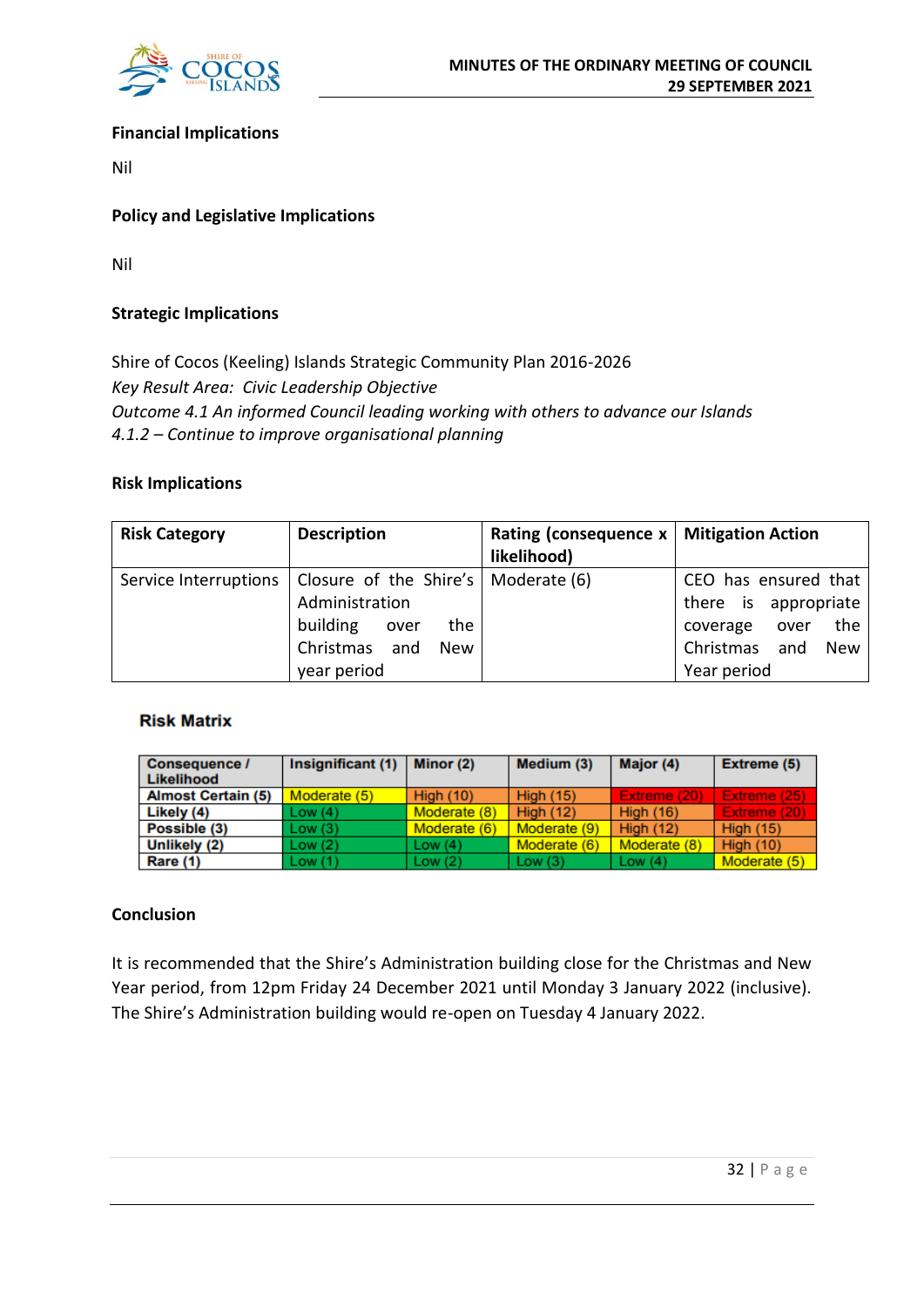

#### **OFFICER RECOMMENDATION – ITEM NO 10.4.3**

THAT COUNCIL:

- 1. APPROVE THE CLOSURE OF THE SHIRE'S ADMINISTRATION BUILDING FROM 12PM FRIDAY 24 DECEMBER 2021 UNTIL MONDAY 3 JANUARY 2022 (INCLUSIVE), TO BE REOPENED ON TUESDAY 4 JANUARY 2022; AND
- 2. NOTE THAT OVER THE CHRISTMAS AND NEW YEAR PERIOD IT WILL BE THE RESPONSIBILITY OF THE CHIEF EXECUTIVE OFFICER TO ENSURE STAFF COVERAGE IS IN PLACE IN THE CASE OF AN EMERGENCY.

#### **COUNCIL RESOLUTION – ITEM NO 10.4.3**

**MOVED CR CHARLSTON SECONDED CR LACY**

**THAT COUNCIL:**

- **1. APPROVE THE CLOSURE OF THE SHIRE'S ADMINISTRATION BUILDING FROM 12PM FRIDAY 24 DECEMBER 2021 UNTIL MONDAY 3 JANUARY 2022 (INCLUSIVE), TO BE REOPENED ON TUESDAY 4 JANUARY 2022; AND**
- **2. NOTE THAT OVER THE CHRISTMAS AND NEW YEAR PERIOD IT WILL BE THE RESPONSIBILITY OF THE CHIEF EXECUTIVE OFFICER TO ENSURE STAFF COVERAGE IS IN PLACE IN THE CASE OF AN EMERGENCY.**

**THE MOTION WAS PUT AND DECLARED CARRIED (4/0)**

**FOR:** CHARLSTON, HAMIRIL, LACY, MINKOM **AGAINST:** NIL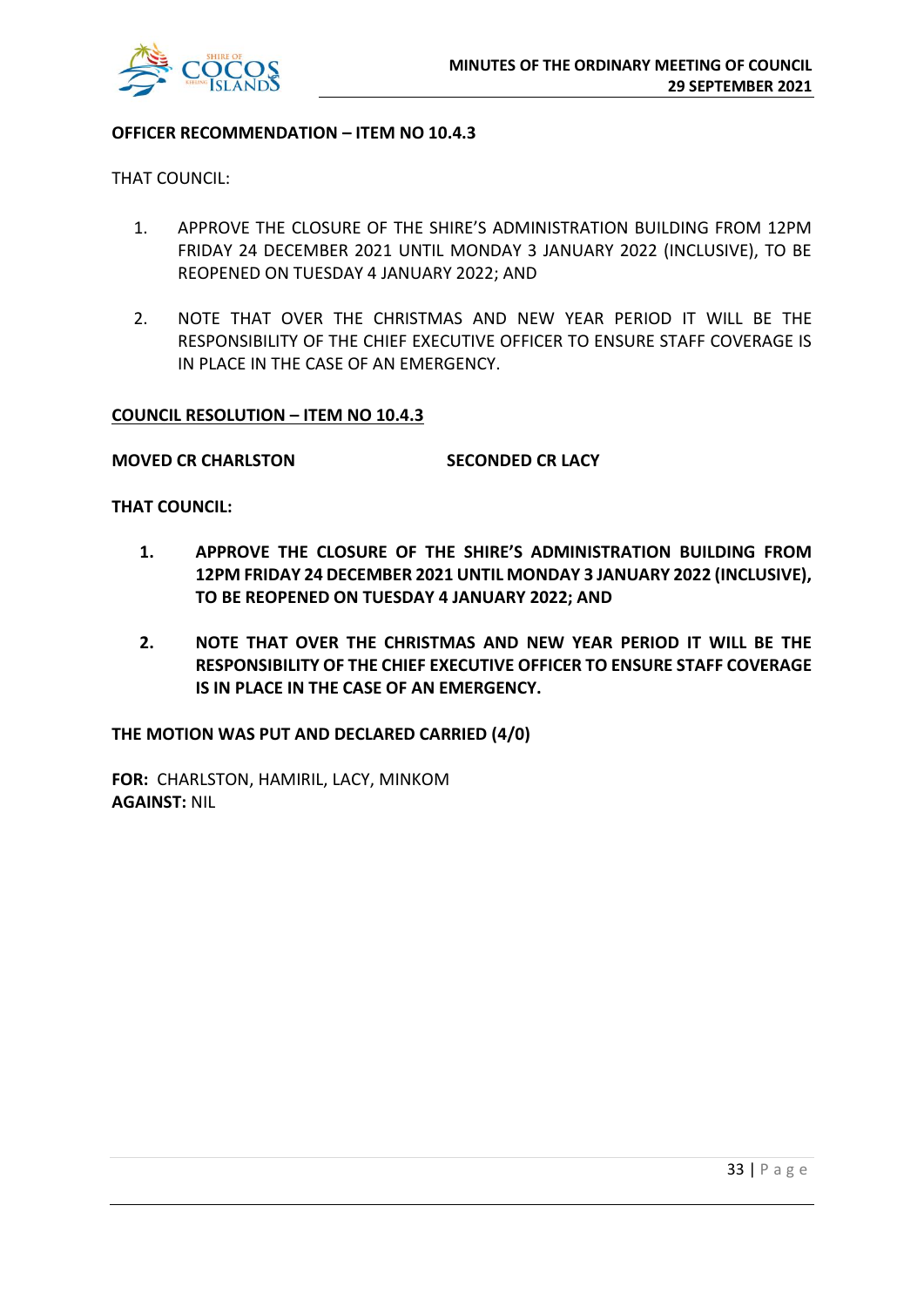

#### **10.4.4 ADOPTION OF CHIEF EXECUTIVE OFFICERS KPIs**

#### **Report Information**

| Date:        | 27 August 2021                                                               |
|--------------|------------------------------------------------------------------------------|
| Location:    | Not Applicable                                                               |
| Applicant:   | Not Applicable                                                               |
| File Ref:    | Not Applicable                                                               |
|              | Disclosure of Interest: The reporting officer is the Chief Executive Officer |
|              | Reporting Officer: Chief Executive Officer                                   |
| Island:      | Not Applicable                                                               |
| Attachments: | 10.4.4.1 - Confidential Attachment - 2021/2022 CEO KPIs                      |

#### **Authority / Discretion**

#### **Definition**

|   | Advocacy       | When Council advocates on its own behalf or on behalf of its         |
|---|----------------|----------------------------------------------------------------------|
|   |                | community to another level of government/body/agency.                |
| X | Executive      | The substantial direction setting and oversight role of the          |
|   |                | Council. E.g. adopting plans and reports, accepting tenders,         |
|   |                | directing operations, setting and amending budgets.                  |
|   | Legislative    | Includes adopting local laws, town planning schemes and              |
|   |                | policies. Review when Council reviews decisions made by              |
|   |                | officers.                                                            |
|   | Quasi-Judicial | When Council determines an application / matter that directly        |
|   |                | affects a person's right and interest. The judicial character arises |
|   |                | from the obligations to abide by the principles of natural justice.  |
|   |                | Examples of Quasi-Judicial authority include town planning           |
|   |                | applications, building licenses, applications for other permits /    |
|   |                | licenses.                                                            |
|   | Information    | Includes items provides to Council for information purposes only     |
|   |                | that do not require a decision of Council (i.e. $-$ for noting).     |

#### **Report Purpose**

This item seeks Council consideration of KPIs for the CEO for the next 12 months.

#### **Relevant Documents**

Available for viewing at the meeting Nil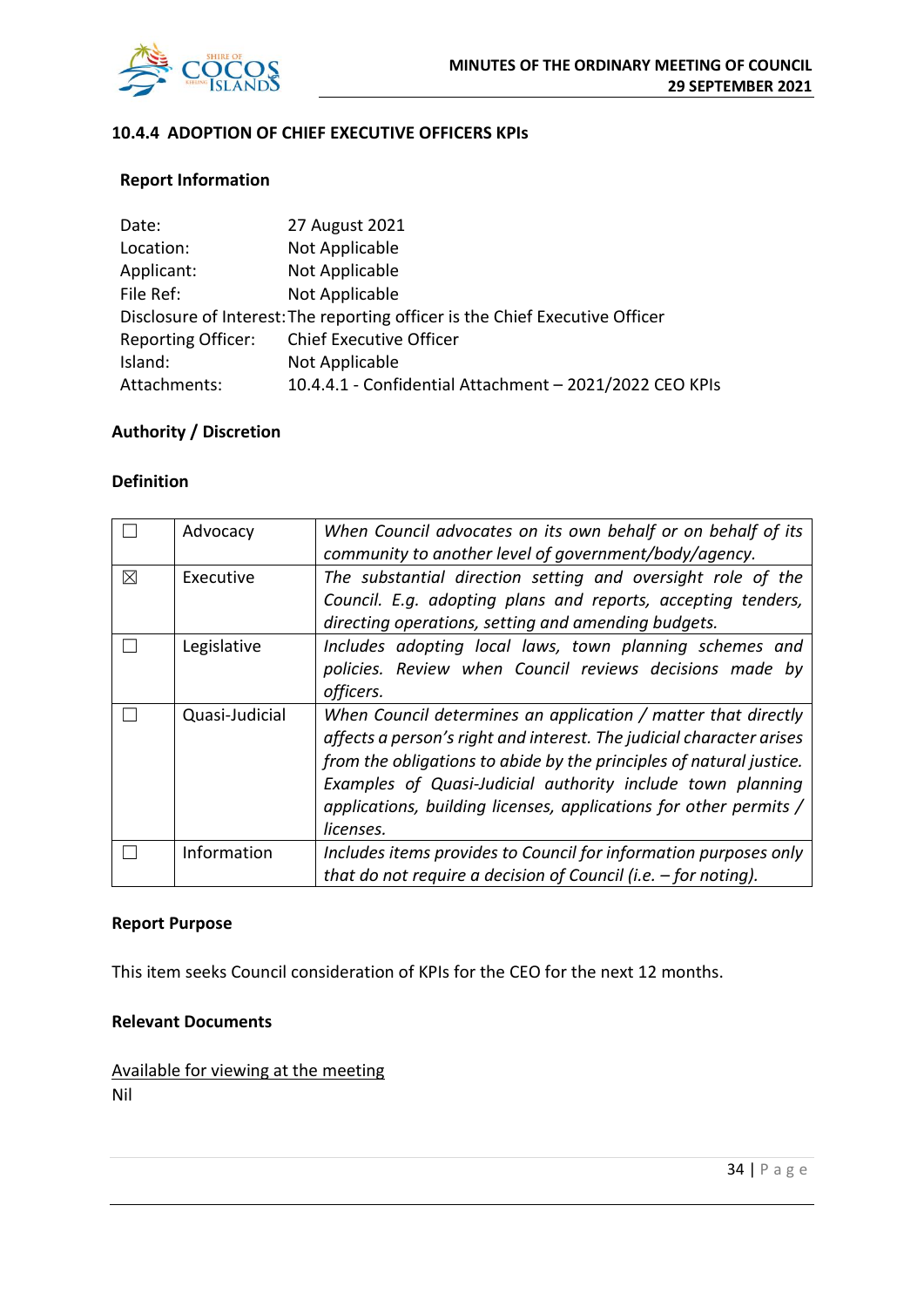

#### **Background**

As per the CEO Contract, Council is required to set KPIs for the CEO. These are used to inform the CEO's performance review which is required under s5.38 of the *Local Government Act 1995 (WA)(CKI)*. KPIs also provide a valuable tool for ensuring Council provides clear direction to the CEO regarding Council's priorities for the organisation and particularly in resource allocation.

#### **Comment**

The draft KPIs as contained in Confidential Attachment 10.4.4.1 were drafted and discussed with Council at the Councillor Workshop held on 25 August 2021.

There are nine key performance indicators which are based on performance and achievement in the priority areas of:

- 1. Leadership
- 2. Financial
- 3. Compliance
- 4. Strategic direction
- 5. Business Continuity
- 6. Customer Satisfaction

The CEO KPIs will inform and guide the development of KPIs for Managers who in turn will use their KPIs for their staff resulting in these KPIs cascading to all levels in the organisation.

#### **Policy and Legislative Implications**

Section 5.38 of *The Local Government Act 1995 (WA)(CKI)* stipulates that the performance of each employee who is employed for a term of more than one year, including the CEO and each senior employee, is to be reviewed at least once in relation to every year of the employment. KPIs provide a useful tool to acquit this requirement.

#### **Financial Implications**

There are no direct financial implications associated with this report. Achieving the KPIs will require resources or funding. Where additional funds outside of the adopted budget are required, a report to Council will be provided for consideration.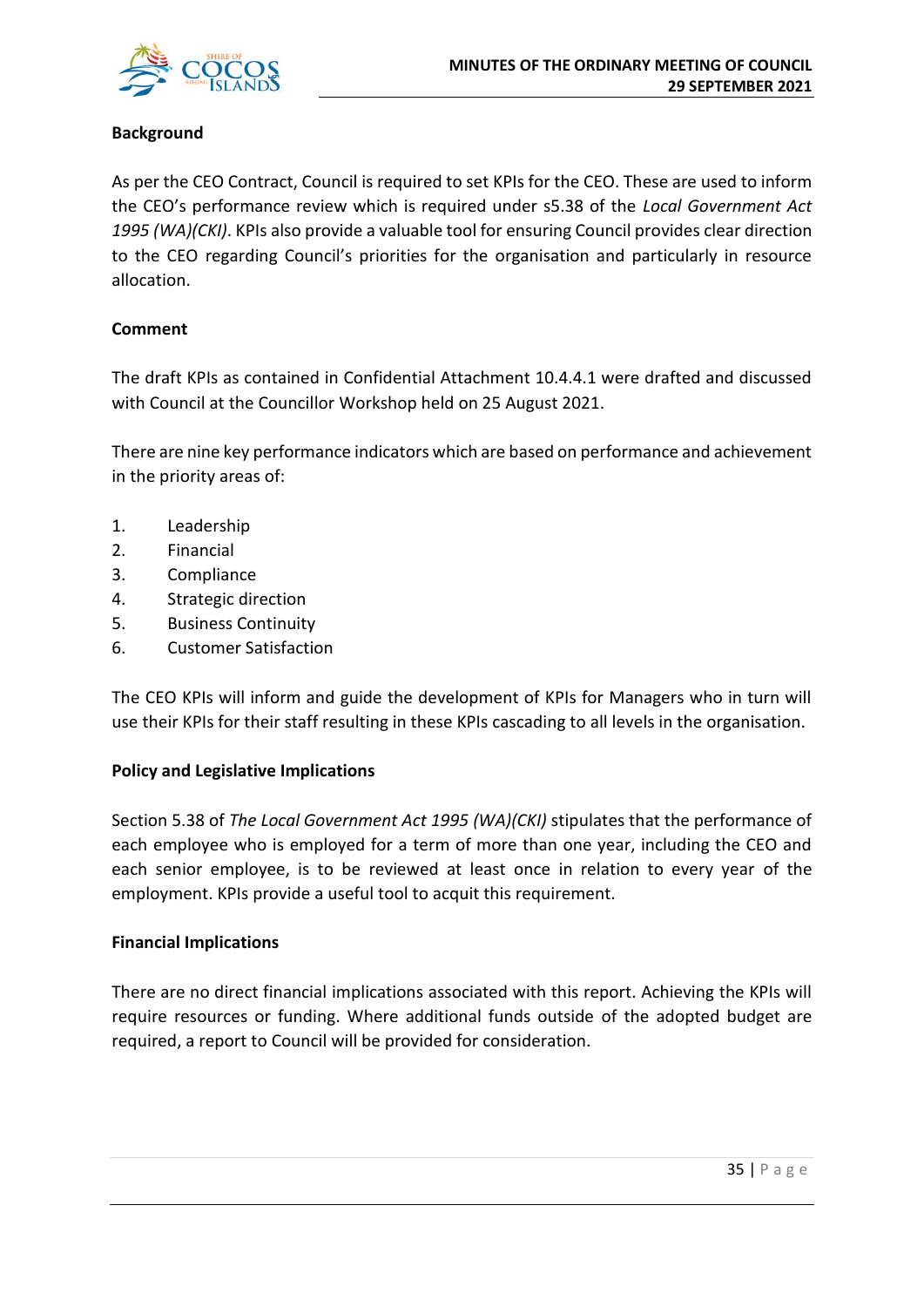

#### **Strategic Implications**

Strategic Community Plan 2016 – 2026 *Key Result Area 4 – Civic Leadership Objective 1 – Attract and retain quality staff and elected members*

#### **Risk Implications**

| <b>Risk Category</b> | <b>Description</b>                                                   | Rating (consequence x<br>likelihood) | <b>Mitigation Action</b>                                                                            |
|----------------------|----------------------------------------------------------------------|--------------------------------------|-----------------------------------------------------------------------------------------------------|
| Compliance           | Council do not set KPIs<br>in accordance with<br><b>CEO Contract</b> | Low                                  | Council to adopt<br>appropriate KPIs to<br>enable to the review of<br>the performance of<br>the CEO |

#### **Risk Matrix**

| Consequence /<br>Likelihood | Insignificant (1) | Minor (2)        | Medium (3)       | Major (4)        | Extreme (5)      |
|-----------------------------|-------------------|------------------|------------------|------------------|------------------|
| <b>Almost Certain (5)</b>   | Moderate (5)      | <b>High (10)</b> | <b>High (15)</b> | Extreme (20)     | Extreme (25).    |
| Likely (4)                  | Low(4)            | Moderate (8)     | <b>High (12)</b> | <b>High (16)</b> | Extreme (20)     |
| Possible (3)                | Low(3)            | Moderate (6)     | Moderate (9)     | <b>High (12)</b> | <b>High (15)</b> |
| Unlikely (2)                | Low(2)            | Low $(4)$        | Moderate (6)     | Moderate (8)     | <b>High (10)</b> |
| Rare (1)                    | Low(1)            | Low $(2)$        | Low $(3)$        | Low $(4)$        | Moderate (5)     |

#### **Voting Requirements**

Simple Majority

#### **Conclusion**

The CEO KPIs are presented to Council for adoption.

#### **OFFICER'S RECOMMENDATION – ITEM NO 10.4.4**

THAT COUNCIL, BY SIMPLE MAJORITY, PURSUANT TO SECTION 5.38 OF THE *LOCAL GOVERNMENT ACT 1995 (WA) (CKI)* RESOLVES TO ADOPT THE CEO KPI'S AS CONTAINED IN CONFIDENTIAL ATTACHMENT 10.4.4.1 FOR THE NEXT 12 MONTHS.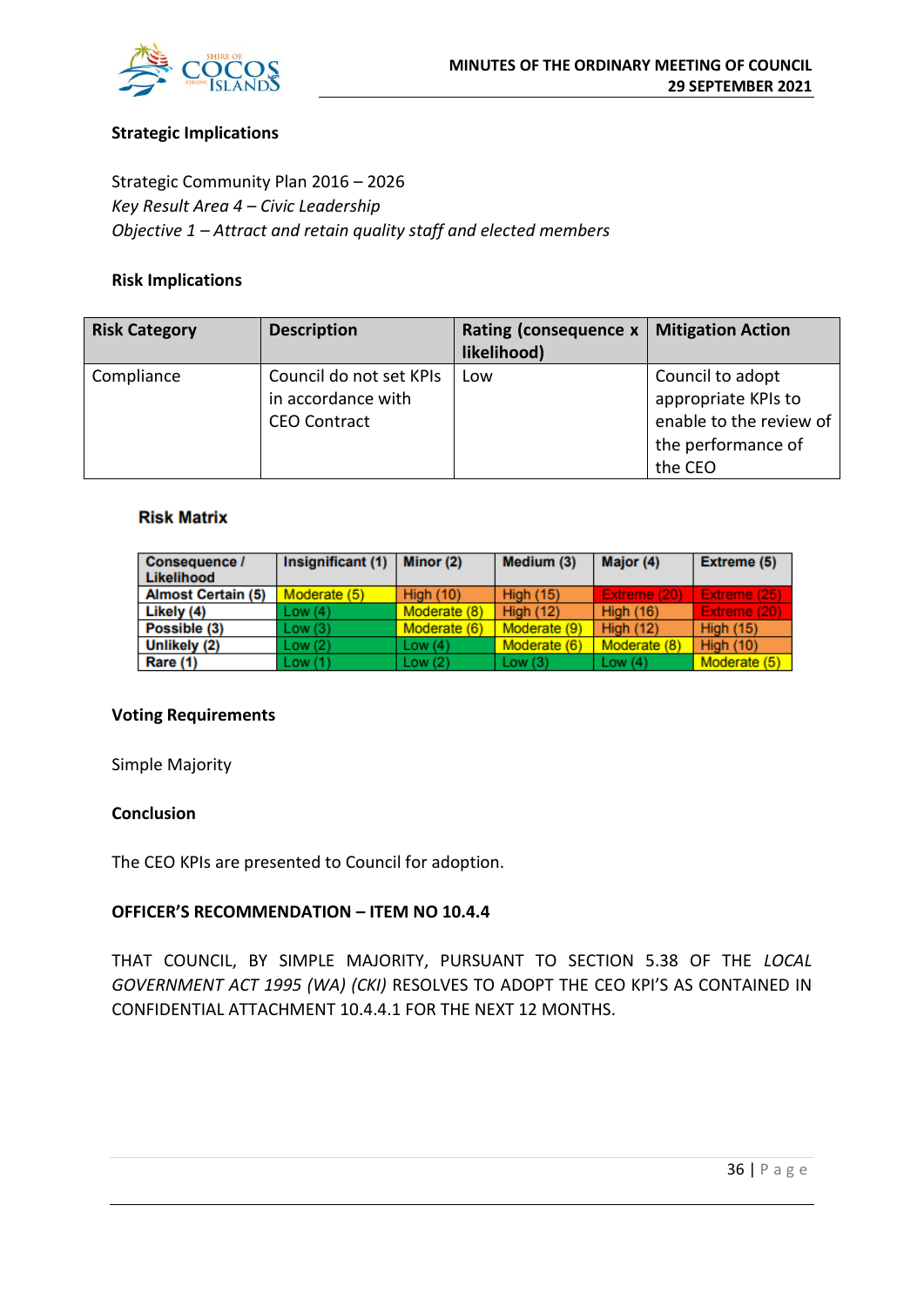

**COUNCIL RESOLUTION – ITEM NO 10.4.4**

#### **MOVED CR LACY SECONDED CR CHARLSTON**

**THAT COUNCIL, BY SIMPLE MAJORITY, PURSUANT TO SECTION 5.38 OF THE LOCAL GOVERNMENT ACT 1995 (WA) (CKI) RESOLVES TO ADOPT THE CEO KPI'S AS CONTAINED IN CONFIDENTIAL ATTACHMENT 10.4.4.1 FOR THE NEXT 12 MONTHS.**

**THE MOTION WAS PUT AND DECLARED CARRIED (4/0)**

**FOR:** CHARLSTON, HAMIRIL, LACY, MINKOM **AGAINST:** NIL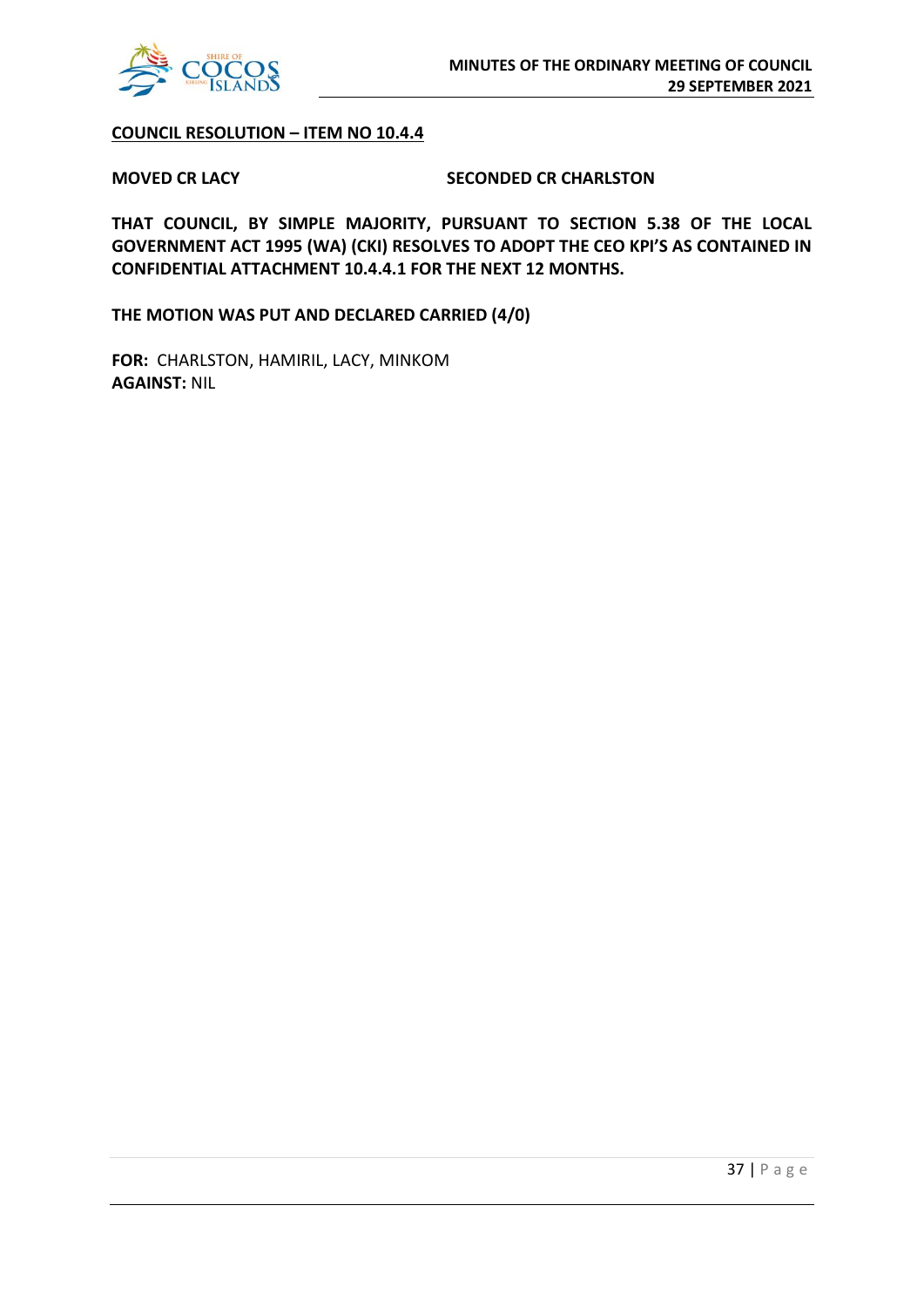

#### **10.4.5 RFT 2021/02 COMPLETION OF CONSTRUCTION OF TWO RESIDENTIAL KIT HOMES**

#### **Report Information**

| Date:                       | 23 September 2021                                                  |
|-----------------------------|--------------------------------------------------------------------|
| Location:                   | Not Applicable                                                     |
| Applicant:                  | Not Applicable                                                     |
| File Ref:                   | Not Applicable                                                     |
| Disclosure of Interest: Nil |                                                                    |
| <b>Reporting Officer:</b>   | <b>Chief Executive Officer</b>                                     |
| Island:                     | Home Island                                                        |
| Attachments:                | 10.4.5.1 - Confidential Attachment - RFT 2021-02 Evaluation Report |

#### **Authority / Discretion**

#### **Definition**

|   | Advocacy       | When Council advocates on its own behalf or on behalf of its<br>community to another level of government/body/agency. |
|---|----------------|-----------------------------------------------------------------------------------------------------------------------|
|   |                |                                                                                                                       |
| X | Executive      | The substantial direction setting and oversight role of the                                                           |
|   |                | Council. E.g. adopting plans and reports, accepting tenders,                                                          |
|   |                | directing operations, setting and amending budgets.                                                                   |
|   | Legislative    | Includes adopting local laws, town planning schemes and                                                               |
|   |                | policies. Review when Council reviews decisions made by                                                               |
|   |                | officers.                                                                                                             |
|   | Quasi-Judicial | When Council determines an application / matter that directly                                                         |
|   |                | affects a person's right and interest. The judicial character arises                                                  |
|   |                | from the obligations to abide by the principles of natural justice.                                                   |
|   |                | Examples of Quasi-Judicial authority include town planning                                                            |
|   |                | applications, building licenses, applications for other permits /                                                     |
|   |                | licenses.                                                                                                             |
|   | Information    | Includes items provides to Council for information purposes only                                                      |
|   |                | that do not require a decision of Council (i.e. $-$ for noting).                                                      |

#### **Report Purpose**

The purpose of this report is for Council to consider the results of Tender RFT 2021/02 Completion of Construction of Two Residential Kit Homes and to consider the proposed plan to complete the construction of the two new Home Island houses.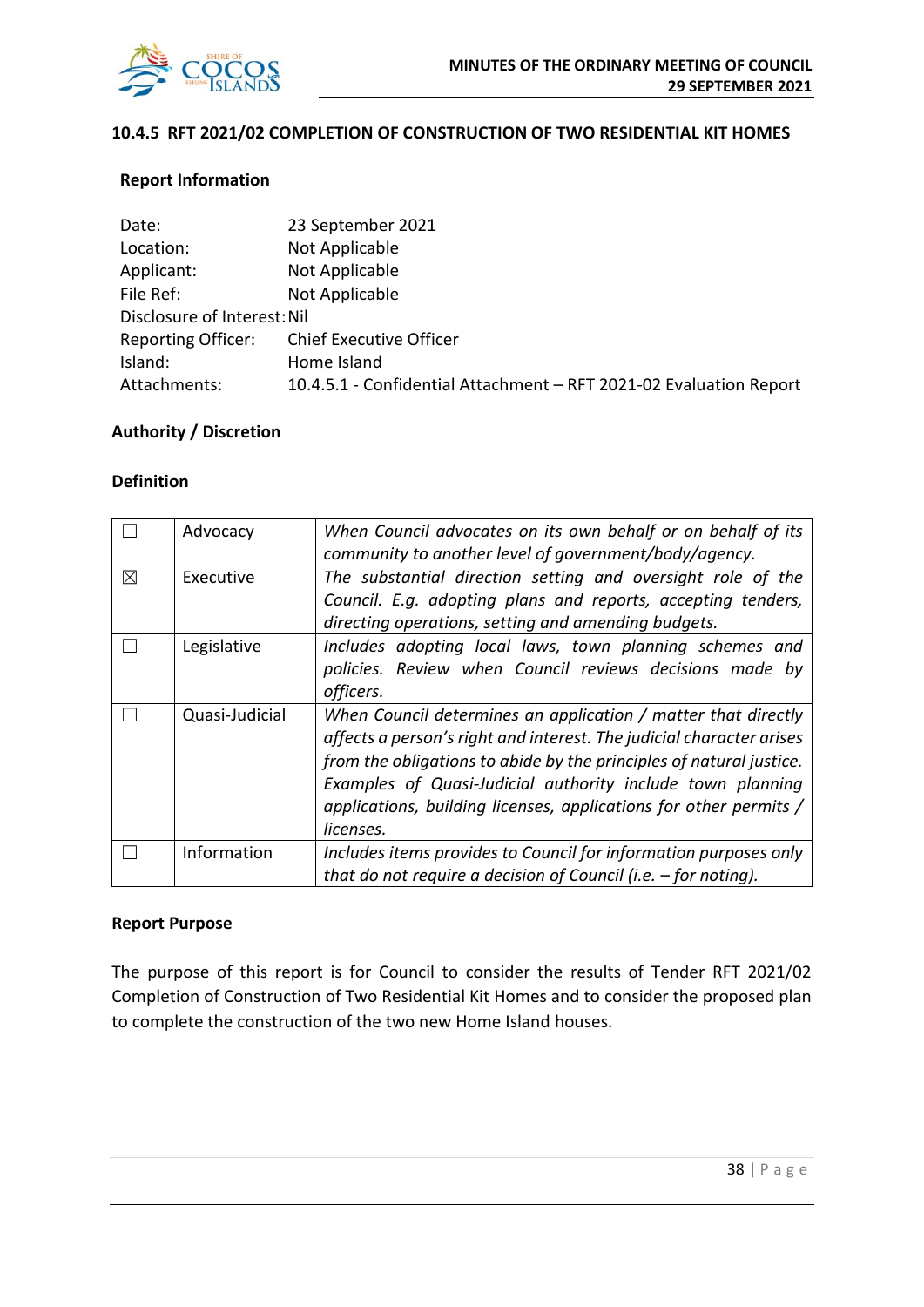

#### **Relevant Documents**

Available for viewing at the meeting

Nil

#### **Background**

The construction of two residential kit homes on Home Island commenced in 2020/21. Original budget estimates on the construction of two new houses on Home Island was \$1,000,000. \$500,000 of the cost of the project was to be funded by the Economic Stimulus (Supporting Local Employment) package provided by the Department of Infrastructure, Transport, Regional Development and Communications (the Department), with the remaining \$500,000 to be funded from Council reserve funds. Original estimates included utilising Shire employed building trades and labourers, however due to a number of circumstances linked to the pressures resulting from COVID-19, such as:

- pressures to meet funding milestone dates;
- lack of available local resources;
- lack of available accommodation options;
- increased demand for and lack of availability of materials; and
- shortage of available resources on the mainland;

a local contractor was engaged to supervise and provide the qualified labour along with support from local Shire employed labour. At the time of engagement the Shire still expected to be able to source its own builders to complete the project, resulting in the local contractor being engaged on a purchase order for an hourly rate, with no contract in place. As the impacts of COVID-19 continued, it became clear to the Shire that being able to complete the construction within the original funding deadlines with Shire resources/employees was not possible.

To test the market for price, available resources and ability to complete the project on island, Tenders were called for a suitable builder to complete the construction of the two houses.

The local contractor engaged was provided four weeks' notice that the Shire was considering its options to complete the project.

#### **Comment**

Under delegated authority, the Chief Executive Officer called for open public tenders from suitably qualified and experienced contractors to complete the construction of two partially built residential houses on Home Island. Both houses are at different stages of construction.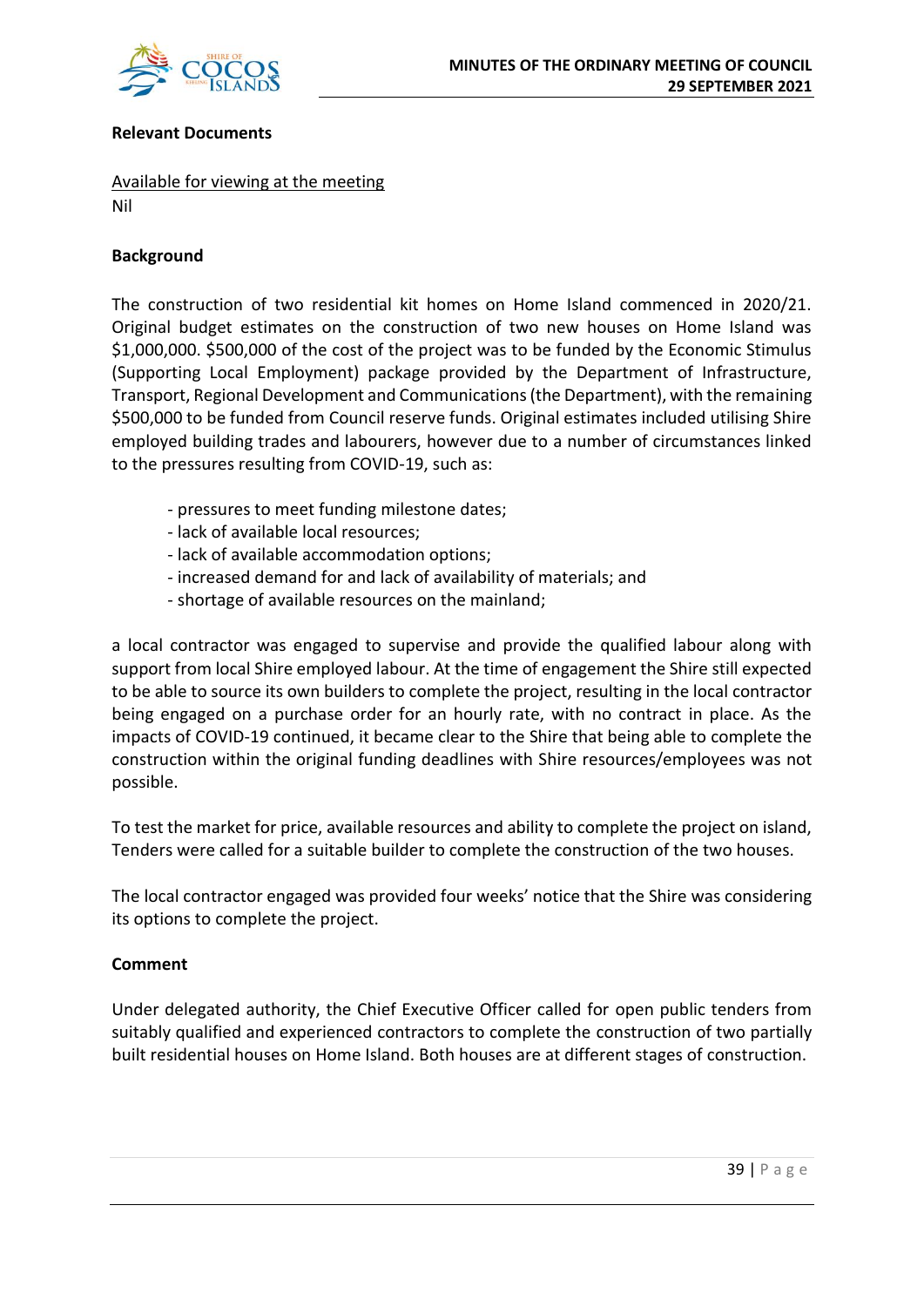

The RFT was advertised in the West Australian and the Shire's Website, Facebook Page and Noticeboards on Wednesday 18 August 2021 and in the Atoll on 20 August 2021. Three responses were received by the deadline of the Request for Tender (RFT). One response was received after the deadline and was not evaluated.

Tenders were evaluated and were assessed as being in excess to the available budget. During the period of evaluation it also became clear that the accommodation that the Shire currently has set aside for building contractors could not be certain to be secured past December 2021, posing a risk to the project and the tender that was called.

Shire builders (employees) have been working on an additional Economic Stimulus project, Home Island Retail Precinct, that had competing milestone deadlines as the Houses Project. The first stage (expansion) of the Retail Precinct Project is coming to completion, with completion expected in early-mid October. With the continual difficulties with accommodation and flights getting external contractors to island alternative options to complete the projects were sought. The Shire approached the Department to seek approval to review the funding milestones of each project to enable in-house resources, with assistance from local trades that the Shire does not have internally, to complete both the Retail Precinct and the Houses Projects. Effectively pausing the commencement of Stage 2 of the Retail Precinct, to enable Shire employees to complete the Houses Project and then return to complete the Retail Precinct.

The following project milestone dates were proposed to the Department:

| <b>Milestone</b> | Date          | <b>Details</b>               | % of  | <b>Grant Payment</b> | <b>SoCKI</b>        |
|------------------|---------------|------------------------------|-------|----------------------|---------------------|
| No.              |               |                              | Grant |                      | <b>Contribution</b> |
|                  |               | <b>Contract Award - PAID</b> | 30%   | \$150,000            | \$150,000           |
|                  |               | Houses Delivered in Kit      | 30%   | \$150,000            | \$150,000           |
|                  |               | Form - PAID                  |       |                      |                     |
| 3                | November 2021 | House 1 to lock up           | 20%   | \$100,000            | \$100,000           |
|                  |               | stage                        |       |                      |                     |
| 4                | February 2022 | House 1 completed            | 20%   | \$100,000            | \$100,000           |
|                  | June 2022     | Completion of House 2        |       | \$0                  | Balance             |

#### **Houses – Proposed Revised Milestones:**

#### **Retail Precinct – Proposed Revised Milestones:**

| <b>Milestone</b> | Date | <b>Details</b>                                       | $%$ of | Grant     | <b>SoCKI</b>        |
|------------------|------|------------------------------------------------------|--------|-----------|---------------------|
| No.              |      |                                                      | Grant  | Payment   | <b>Contribution</b> |
|                  |      | Design Work                                          | n/a    | n/a       | \$50,000            |
|                  |      | Sub-floor structure completed<br>on Expansion - PAID | 20%    | \$231,000 |                     |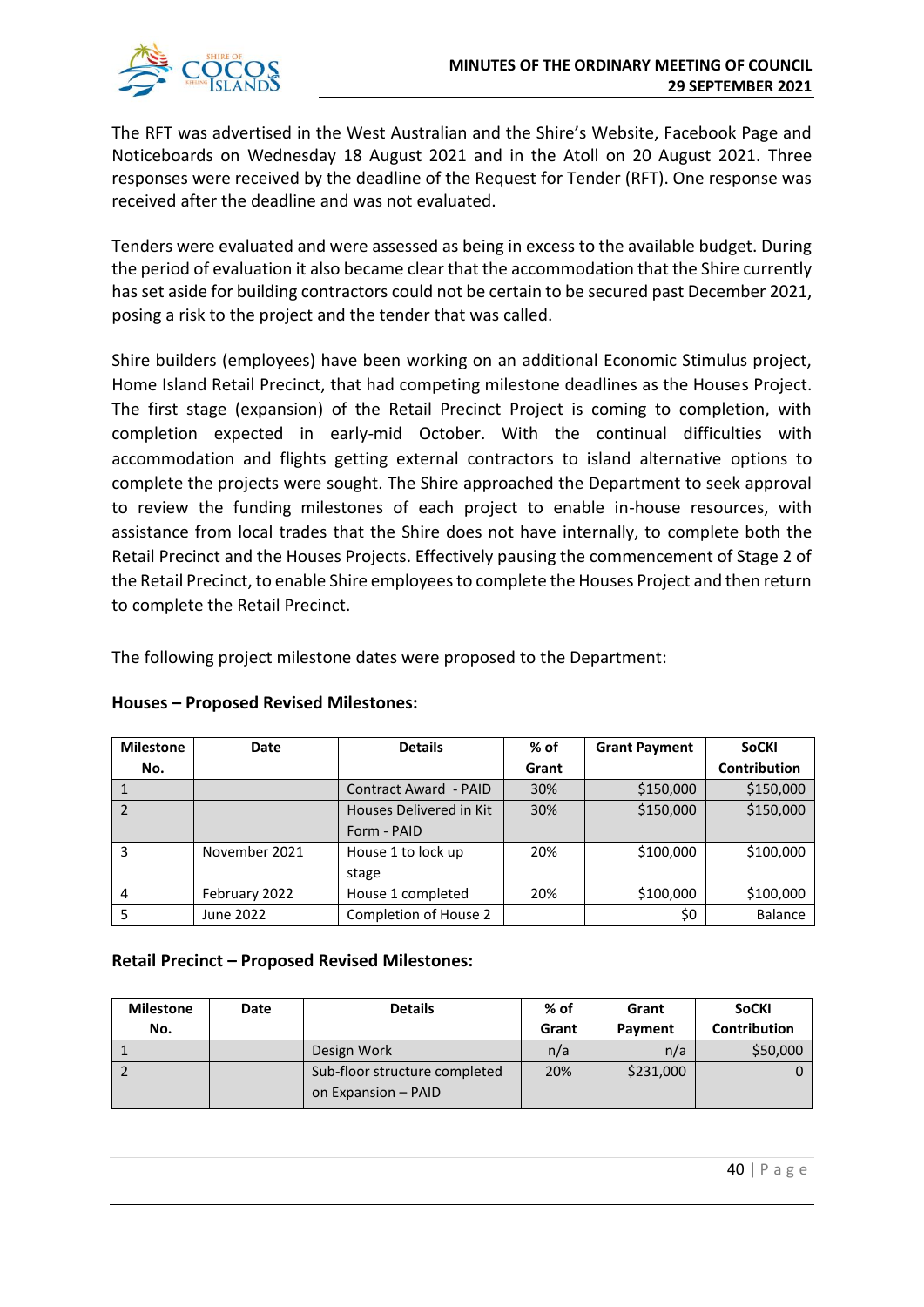

#### **MINUTES OF THE ORDINARY MEETING OF COUNCIL 29 SEPTEMBER 2021**

| 3 |           | 50% of Materials delivered to    | 20% | \$231,000 | \$250,000      |
|---|-----------|----------------------------------|-----|-----------|----------------|
|   |           | $CKI - PAID$                     |     |           |                |
| 4 |           | Remaining 50% of Materials       | 20% | \$231,000 | \$250,000      |
|   |           | delivered to CKI - PAID          |     |           |                |
|   | October   | <b>Construction of Expansion</b> | 20% | \$231,000 |                |
|   | 2021      | <b>Stage Completed</b>           |     |           |                |
| 6 | June 2022 | Refurbishment Stage              | 20% | \$231,000 |                |
|   |           | Commenced                        |     |           |                |
|   | Sept 2022 | Completion of Refurbishment      |     |           | <b>Balance</b> |

Completing the houses internally, the forecasted total project cost for the two houses is approximately \$1,420,000; \$50,000 over current budget expectations. Awarding a tender to any of the responding tenders would have resulted in forecasted budgets over this amount.

Whilst the proposed revision to the milestones has not yet been signed off by the Department, they have provided general support for this proposal.

In addition to resolving issues with accommodation, completion of the houses with local labour contributes to a sense of pride for Shire staff and the community.

Confidential Attachment 10.4.5.1 – RFT 2021-02 Evaluation Report contains details of the tenders received, the process of the tender and the evaluation panel's findings and recommendation to Council.

#### **Policy and Legislative Implications**

Regulation 11 of the *Local Government (Functions and General) Regulations 1996* deals with when tenders are to be publicly invited.

Regulation 18 of the *Local Government (Functions and General) Regulations 1996* deals with how a local government is to reject or accept publicly invited tenders.

The CEO does not have delegation to award or decline Tenders.

#### **Financial Implications**

The recommended plan to complete the Houses Project internally has a forecasted budget of \$1,420,000 in total, equating to \$50,000 over budget expectations. The forecast allows for a contingency and the Shire is working to bring the total works under the 2021/22 budget.

Where it becomes required, additional budget has been identified through the receipt of confirmation of the Financial Assistance Grant (FAG) for 2021/22. The originally budgeted FAG to be received was \$4,208,556, whereas confirmation of actual FAG funding is \$4,531,554.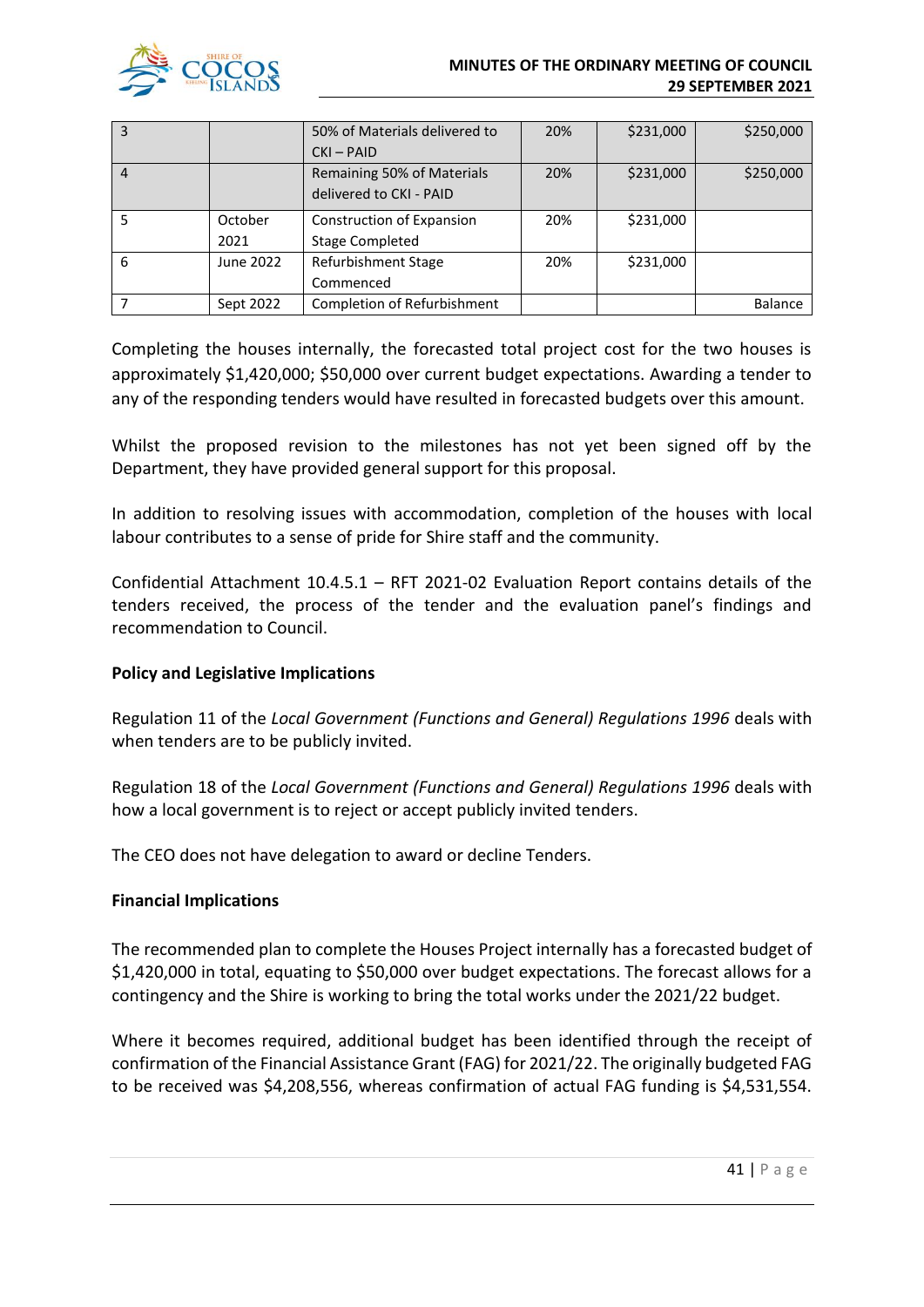

Allowing for an expected surplus of \$322,998. It is recommended to utilise a portion of this additional funding to fund the gap in budget and forecast cost – to be reviewed through the Budget Review process.

#### **Strategic Implications**

Shire of Cocos (Keeling) Islands Strategic Community Plan 2017 - 2027 *Key Result Area 1 – Economic Development Objective 2 – Facilitate additional accommodation to meet a variety of needs*

*Key Result Area 4 – Civic Leadership Objective 4 – Ensure efficient and effective management of the organisation and financial resources*

#### **Risk Implications**

| <b>Risk Category</b> | <b>Description</b>                                                       | <b>Rating (consequence x</b><br>likelihood) | <b>Mitigation Action</b>                                                                                                                                                                                                                                                             |
|----------------------|--------------------------------------------------------------------------|---------------------------------------------|--------------------------------------------------------------------------------------------------------------------------------------------------------------------------------------------------------------------------------------------------------------------------------------|
| Financial            | The<br>exceeds<br>cost<br>budget allocation                              | Low $4)$                                    | Forecast expectations<br>has allowed for a<br>contingency and<br>where required funds<br>have been identified.<br>Do not award tenders                                                                                                                                               |
|                      |                                                                          |                                             | that exceed budget.                                                                                                                                                                                                                                                                  |
| Reputation           | Cost<br>and<br>time<br>to<br>complete<br>project<br>exceeds expectations | Moderate (6)                                | Managing expectations<br>and clear<br>communication to the<br>community and key<br>stakeholders of the<br>challenges that the<br>Shire and other<br>providers on island are<br>facing with<br>accommodation and<br>resourcing will assist in<br>minimising the<br>reputational risk. |
| Compliance           | Process non-compliant                                                    | Low $(4)$                                   | The tender process has<br>been compliant.                                                                                                                                                                                                                                            |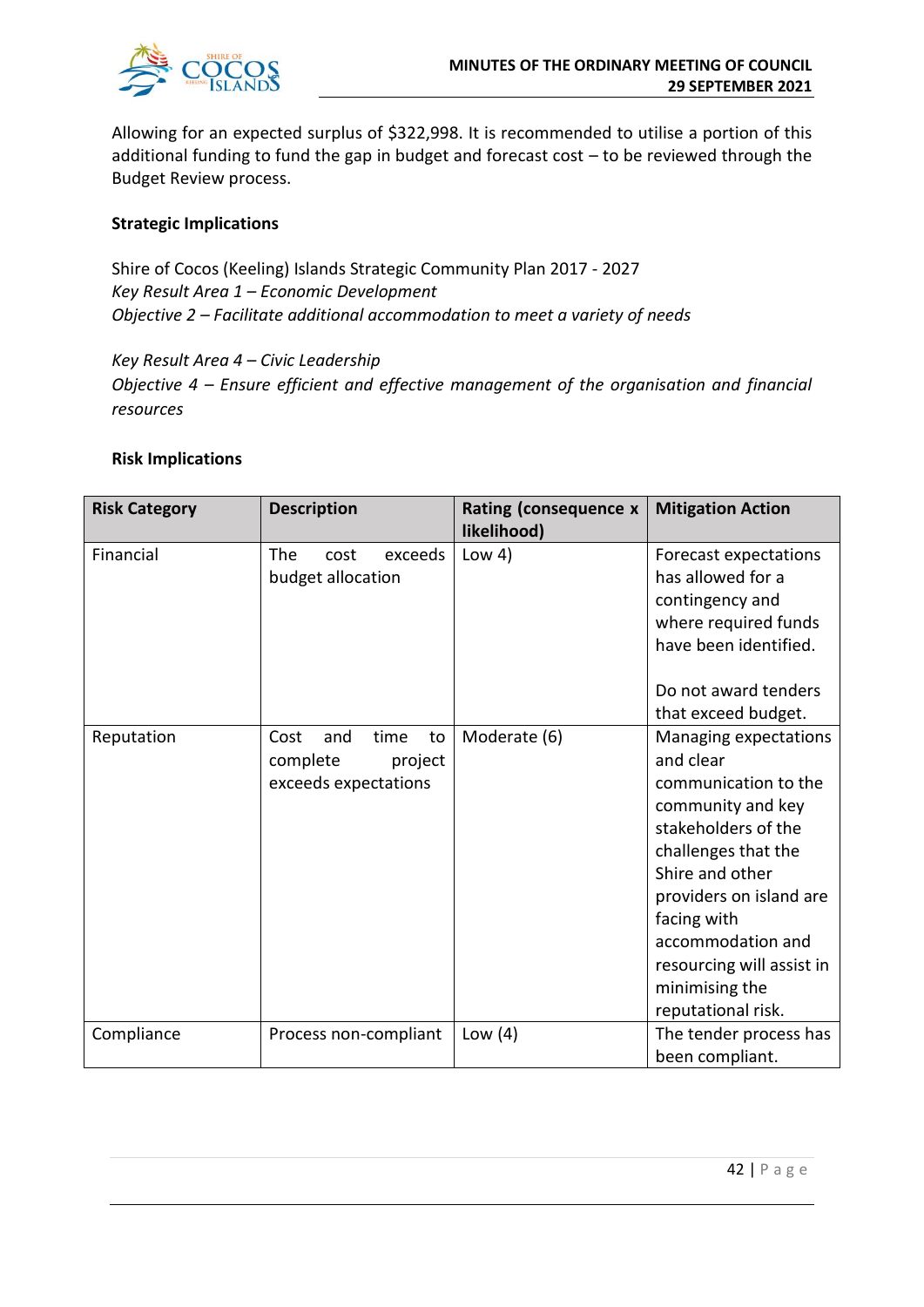

#### **Risk Matrix**

| Consequence /<br>Likelihood | Insignificant (1) | Minor (2)        | Medium (3)       | Major (4)        | <b>Extreme (5)</b> |
|-----------------------------|-------------------|------------------|------------------|------------------|--------------------|
| <b>Almost Certain (5)</b>   | Moderate (5)      | <b>High (10)</b> | <b>High (15)</b> | Extreme (20)     | Extreme (25)       |
| Likely (4)                  | Low(4)            | Moderate (8)     | <b>High (12)</b> | <b>High (16)</b> | Extreme (20)       |
| Possible (3)                | Low(3)            | Moderate (6)     | Moderate (9)     | High $(12)$      | <b>High (15)</b>   |
| Unlikely (2)                | Low(2)            | Low $(4)$        | Moderate (6)     | Moderate (8)     | <b>High (10)</b>   |
| Rare (1)                    | Low(1)            | Low $(2)$        | Low(3)           | Low $(4)$        | Moderate (5)       |

#### **Voting Requirements**

Simple Majority

#### **Conclusion**

Managing the challenges and uncertainty that COVID-19 has had on the Cocos (Keeling) Islands and wider economic community has been difficult for not only the Shire but all organisations and residents.

The Shire has been working to adjust to the changes to the environment as and when required as planning for the unknown has been difficult.

Utilising internal resources as much as possible was always the intention of the Economic Stimulus Project funding to create and sustain local jobs. The Houses Project in particular contributes to a sense of pride in the community and with Shire employees. Managing the risk of loss of funding, and over expenditure is also at the forefront of this recommendation.

The officers recommendation is for Council to decline all tenders and to support the proposed plan to stage the completion of the Retail Precinct to allow for the Houses to be completed and then return to complete Stage 2 (renovation) of the Retail Precinct. Whilst timelines will be impacted, any opportunity to bring forward the completion of both projects will continuously be monitored.

#### **OFFICER RECOMMENDATION – ITEM NO 10.4.5**

THAT COUNCIL, BY SIMPLE MAJORITY, PURSUANT TO REGULATION 18 OF THE *LOCAL GOVERNMENT (FUNCTIONS AND GENERAL) REGULATIONS 1996,* RESOLVES TO:

> 1. NOT AWARD A TENDER FOR RFT 2021/02 COMPLETION OF CONSTRUCTION OF TWO RESIDENTIAL KIT HOMES; AND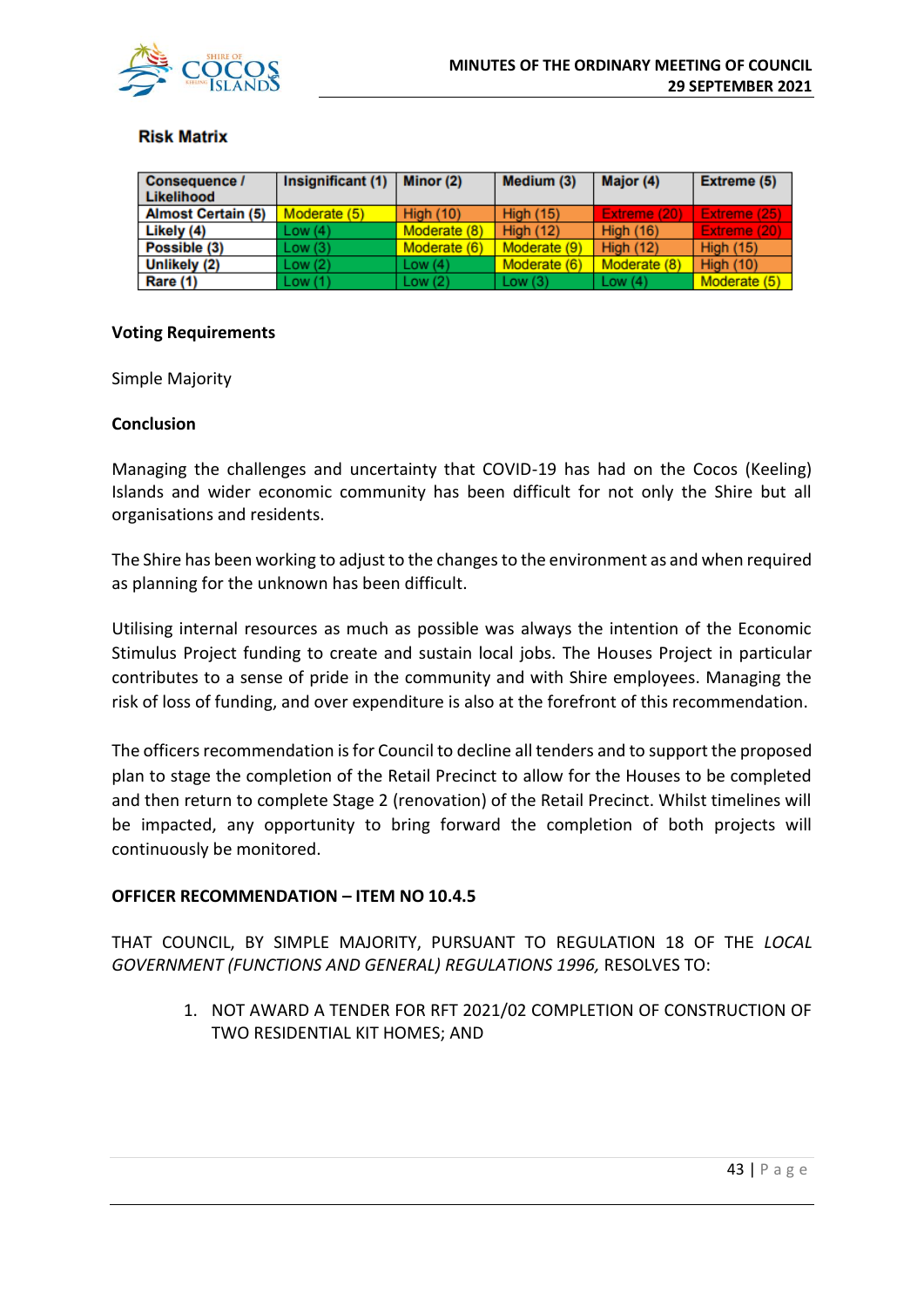

#### 2. SUPPORT THE REVISED PROJECT MILESTONE DATES FOR THE TWO ECONOMIC STIMULUS PROJECTS AS FOLLOWS:

Houses – Proposed Revised Milestones:

| Milestone      | Date          | Details                    | % of  | Grant     | SoCKI        |
|----------------|---------------|----------------------------|-------|-----------|--------------|
| No.            |               |                            | Grant | Payment   | Contribution |
|                |               | <b>Contract Award PAID</b> | 30%   | \$150,000 | \$150,000    |
| $\overline{2}$ |               | Houses Delivered in        | 30%   | \$150,000 | \$150,000    |
|                |               | Kit Form - PAID            |       |           |              |
| 3              | November 2021 | House 1 to lock up         | 20%   | \$100,000 | \$100,000    |
|                |               | stage                      |       |           |              |
| 4              | February 2022 | House 1 completed          | 20%   | \$100,000 | \$100,000    |
| 5              | June 2022     | <b>Completion of House</b> |       | \$0       | Balance      |
|                |               |                            |       |           |              |

#### Retail Precinct – Proposed Revised Milestones:

| Milestone      | Date      | <b>Details</b>               | % of  | Grant     | SoCKI          |
|----------------|-----------|------------------------------|-------|-----------|----------------|
| No.            |           |                              | Grant | Payment   | Contribution   |
| $\mathbf{1}$   |           | Design Work                  | n/a   | n/a       | \$50,000       |
| $\overline{2}$ |           | Sub-floor structure          | 20%   | \$231,000 | $\mathbf{O}$   |
|                |           | completed on Expansion -     |       |           |                |
|                |           | <b>PAID</b>                  |       |           |                |
| 3              |           | 50% of Materials delivered   | 20%   | \$231,000 | \$250,000      |
|                |           | to CKI - PAID                |       |           |                |
| $\overline{4}$ |           | Remaining 50% of             | 20%   | \$231,000 | \$250,000      |
|                |           | Materials delivered to CKI - |       |           |                |
|                |           | <b>PAID</b>                  |       |           |                |
| 5              | October   | Construction of Expansion    | 20%   | \$231,000 |                |
|                | 2021      | <b>Stage Completed</b>       |       |           |                |
| 6              | June 2022 | Refurbishment Stage          | 20%   | \$231,000 |                |
|                |           | Commenced                    |       |           |                |
| 7              | Sept 2022 | Completion of                |       |           | <b>Balance</b> |
|                |           | Refurbishment                |       |           |                |

#### **COUNCIL RESOLUTION – ITEM NO 10.4.5**

#### **MOVED CR CHARLSTON SECONDED CR HAMIRIL**

**THAT COUNCIL, BY SIMPLE MAJORITY, PURSUANT TO REGULATION 18 OF THE** *LOCAL GOVERNMENT (FUNCTIONS AND GENERAL) REGULATIONS 1996,* **RESOLVES TO:**

> **1. NOT AWARD A TENDER FOR RFT 2021/02 COMPLETION OF CONSTRUCTION OF TWO RESIDENTIAL KIT HOMES; AND**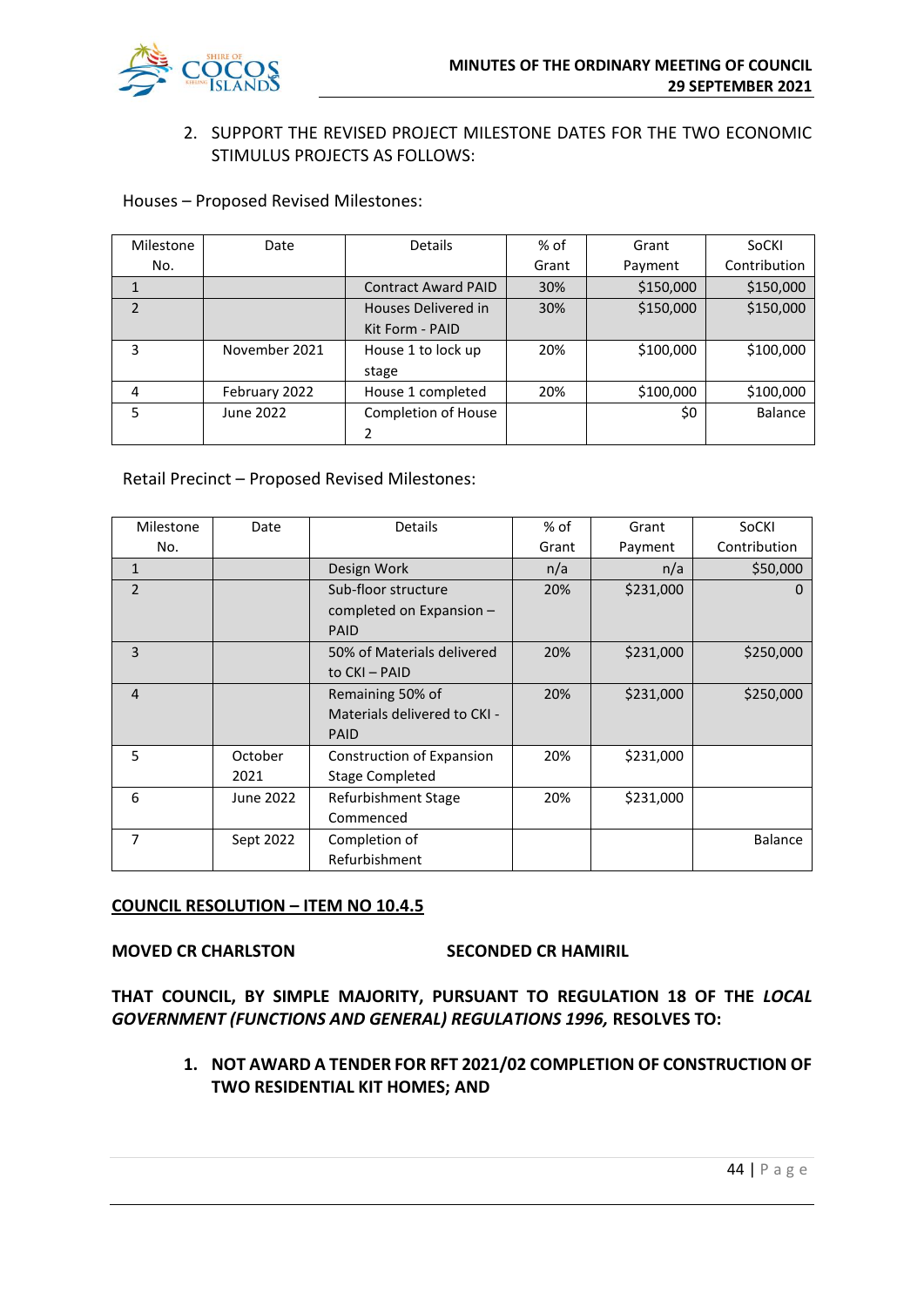

#### **2. SUPPORT THE REVISED PROJECT MILESTONE DATES FOR THE TWO ECONOMIC STIMULUS PROJECTS AS FOLLOWS:**

#### **Houses – Proposed Revised Milestones:**

| <b>Milestone</b> | Date             | <b>Details</b>             | $%$ of | Grant     | <b>SoCKI</b>   |
|------------------|------------------|----------------------------|--------|-----------|----------------|
| No.              |                  |                            | Grant  | Payment   | Contribution   |
| 1                |                  | <b>Contract Award</b>      | 30%    | \$150,000 | \$150,000      |
|                  |                  | <b>PAID</b>                |        |           |                |
| $\overline{2}$   |                  | <b>Houses Delivered in</b> | 30%    | \$150,000 | \$150,000      |
|                  |                  | <b>Kit Form - PAID</b>     |        |           |                |
| 3                | November 2021    | House 1 to lock up         | 20%    | \$100,000 | \$100,000      |
|                  |                  | stage                      |        |           |                |
| 4                | February 2022    | House 1 completed          | 20%    | \$100,000 | \$100,000      |
| 5                | <b>June 2022</b> | <b>Completion of</b>       |        | \$0       | <b>Balance</b> |
|                  |                  | House 2                    |        |           |                |

#### **Retail Precinct – Proposed Revised Milestones:**

| <b>Milestone</b> | Date             | <b>Details</b>                    | $%$ of | Grant     | <b>SoCKI</b>   |
|------------------|------------------|-----------------------------------|--------|-----------|----------------|
| No.              |                  |                                   | Grant  | Payment   | Contribution   |
| $\mathbf{1}$     |                  | <b>Design Work</b>                | n/a    | n/a       | \$50,000       |
| $\mathbf{2}$     |                  | Sub-floor structure               | 20%    | \$231,000 | $\Omega$       |
|                  |                  | completed on Expansion -          |        |           |                |
|                  |                  | <b>PAID</b>                       |        |           |                |
| 3                |                  | 50% of Materials delivered        | 20%    | \$231,000 | \$250,000      |
|                  |                  | to CKI - PAID                     |        |           |                |
| $\overline{a}$   |                  | <b>Remaining 50% of</b>           | 20%    | \$231,000 | \$250,000      |
|                  |                  | <b>Materials delivered to CKI</b> |        |           |                |
|                  |                  | - PAID                            |        |           |                |
| 5                | <b>October</b>   | <b>Construction of Expansion</b>  | 20%    | \$231,000 |                |
|                  | 2021             | <b>Stage Completed</b>            |        |           |                |
| 6                | <b>June 2022</b> | <b>Refurbishment Stage</b>        | 20%    | \$231,000 |                |
|                  |                  | Commenced                         |        |           |                |
| 7                | <b>Sept 2022</b> | <b>Completion of</b>              |        |           | <b>Balance</b> |
|                  |                  | <b>Refurbishment</b>              |        |           |                |

**THE MOTION WAS PUT AND DECLARED CARRIED (4/0)**

**FOR:** CHARLSTON, HAMIRIL, LACY, MINKOM **AGAINST:** NIL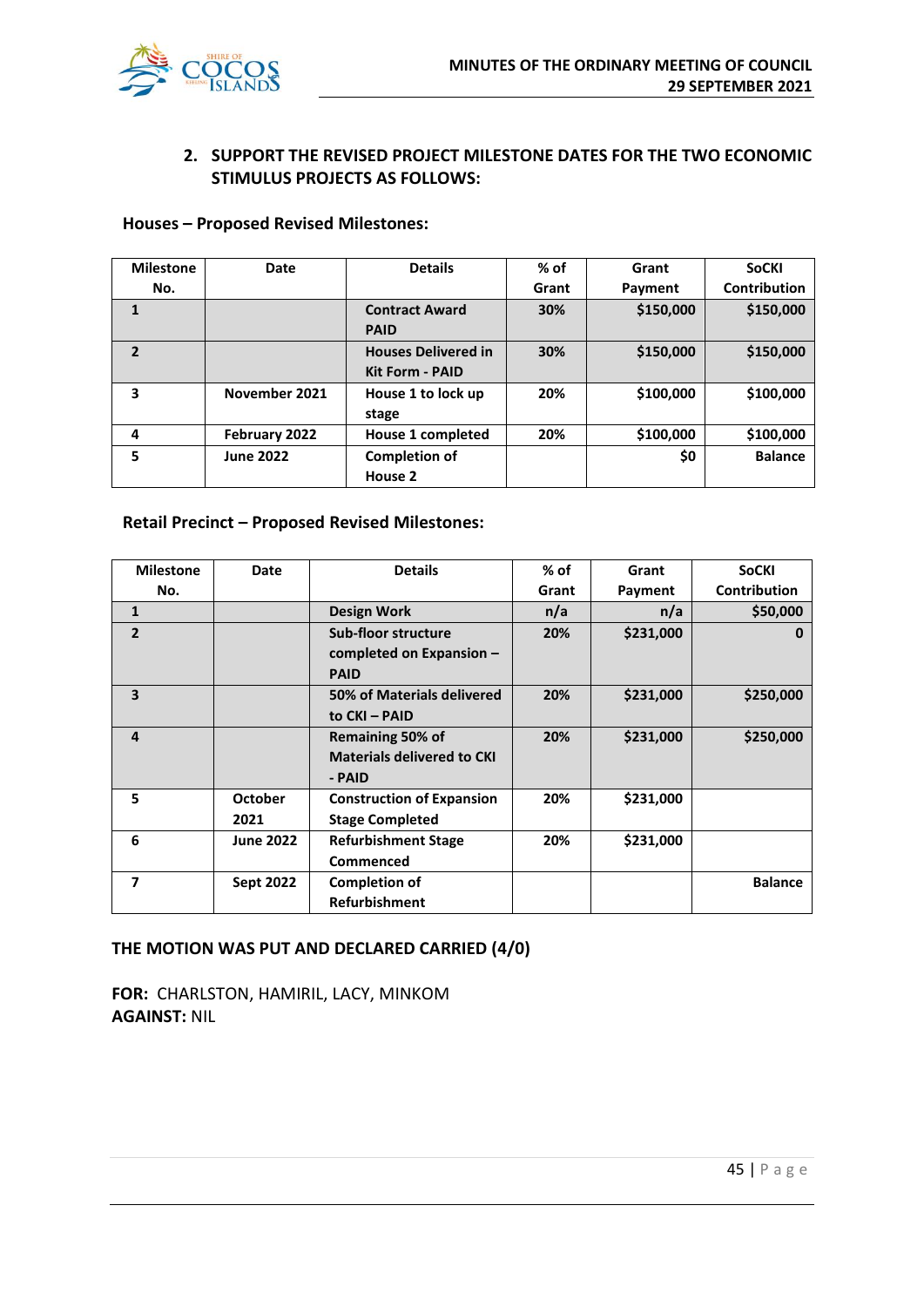

## **10.5 MINUTES TO BE RECEIVED**

Nil

**11. ELECTED MEMBERS MOTION OF WHICH PREVIOUS NOTICE HAS BEEN GIVEN**

Nil

**12. MOTIONS WITHOUT NOTICE WITH LEAVE OF COUNCIL**

Nil

**13. MATTERS BEHIND CLOSED DOORS**

Nil

**14. MATTERS RELATING TO THE LAND TRUSTS**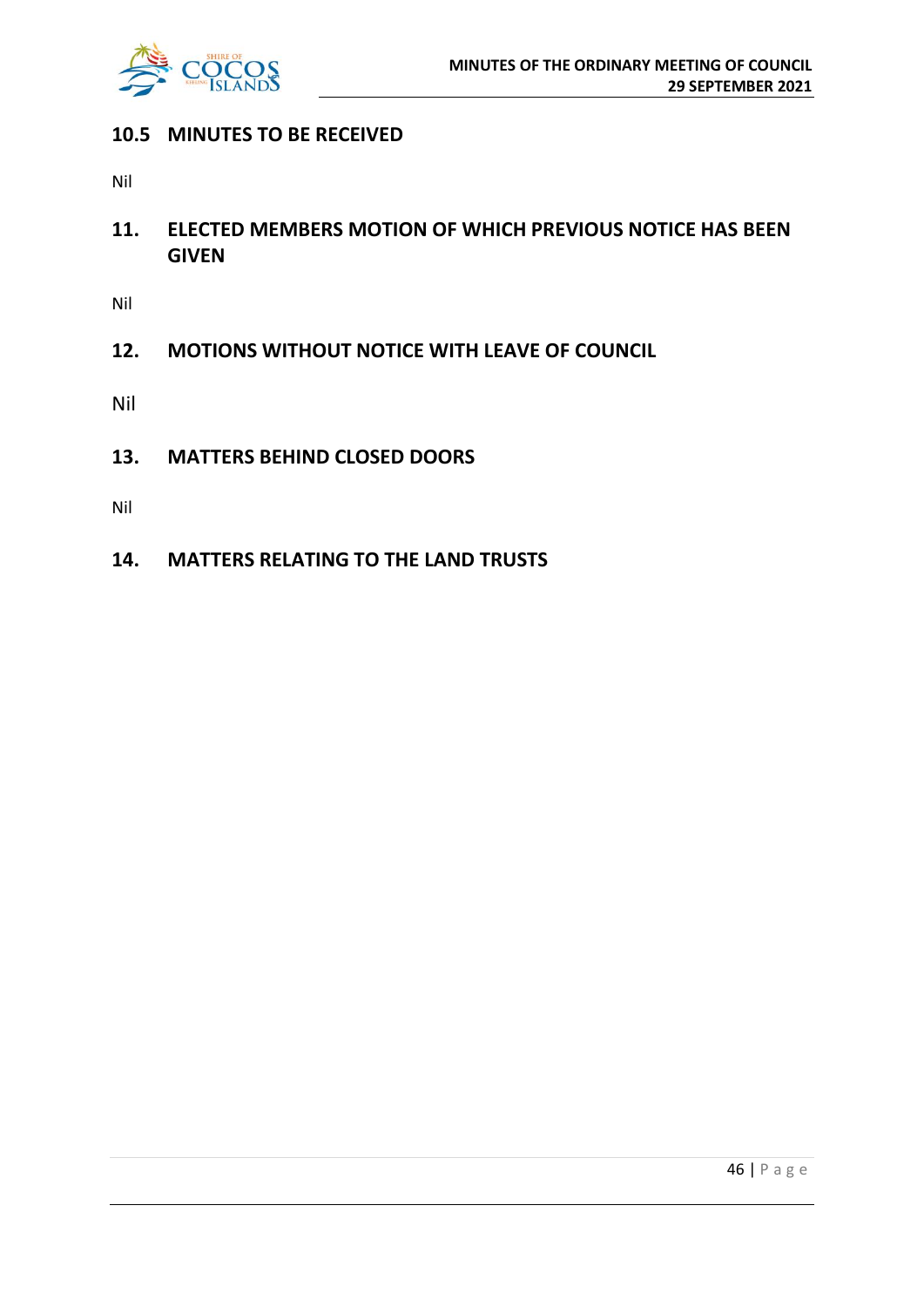



# MATTERS RELATING TO THE LAND TRUST 1979 AND LAND TRUST 1984

The Australian Government transferred ownership of portions of land on the Cocos (Keeling) Islands, under two separate deeds, to the Territory's local government being the Cocos (Keeling) Islands Council. On 1 July 1992, the Territories Law Reform Act came into effect by which the Commonwealth Government applied Western Australian laws to the Cocos (Keeling) Islands. The *Local Government (Transition) Ordinance 1992* established the Shire of the Cocos (Keeling) Islands by absorbing the Cocos (Keeling) Islands Council. By this arrangement, the body corporate called the Shire of Cocos (Keeling) Islands became the Trustee for both Land Trusts. Decisions relating to the Trust are made by Council as the decision-making arm of the body corporate.

**The 1979 Deed:** The 1979 Trust Deed applies to all of the land above the high-water mark on Home Island, except Lot 13, Lot 14 and Pulu Gangsa (Cemetery Island). The Deed states that the land is to be held 'upon trust for the benefit, advancement and wellbeing of the community formed by the Kampong residents.' No other terms were expressed in the Deed. 'Kampong residents' were described in the 1979 Trust Deed as 'the residents from time to time of the Kampong area'.

**The 1984 Deed:** The 1984 Trust Deed applies to all parcels of land situated and being above high-water mark within the Cocos (Keeling) Islands, including North Keeling Island, but not including parcels of land as described in the First Schedule of the 1984 Trust Deed. This transferred land was to be held by the Council (and later, by its successor, the Shire) 'upon trust for the benefit, advancement and wellbeing of the Cocos (Keeling) Islander's resident in the Territory on land owned by the Council."